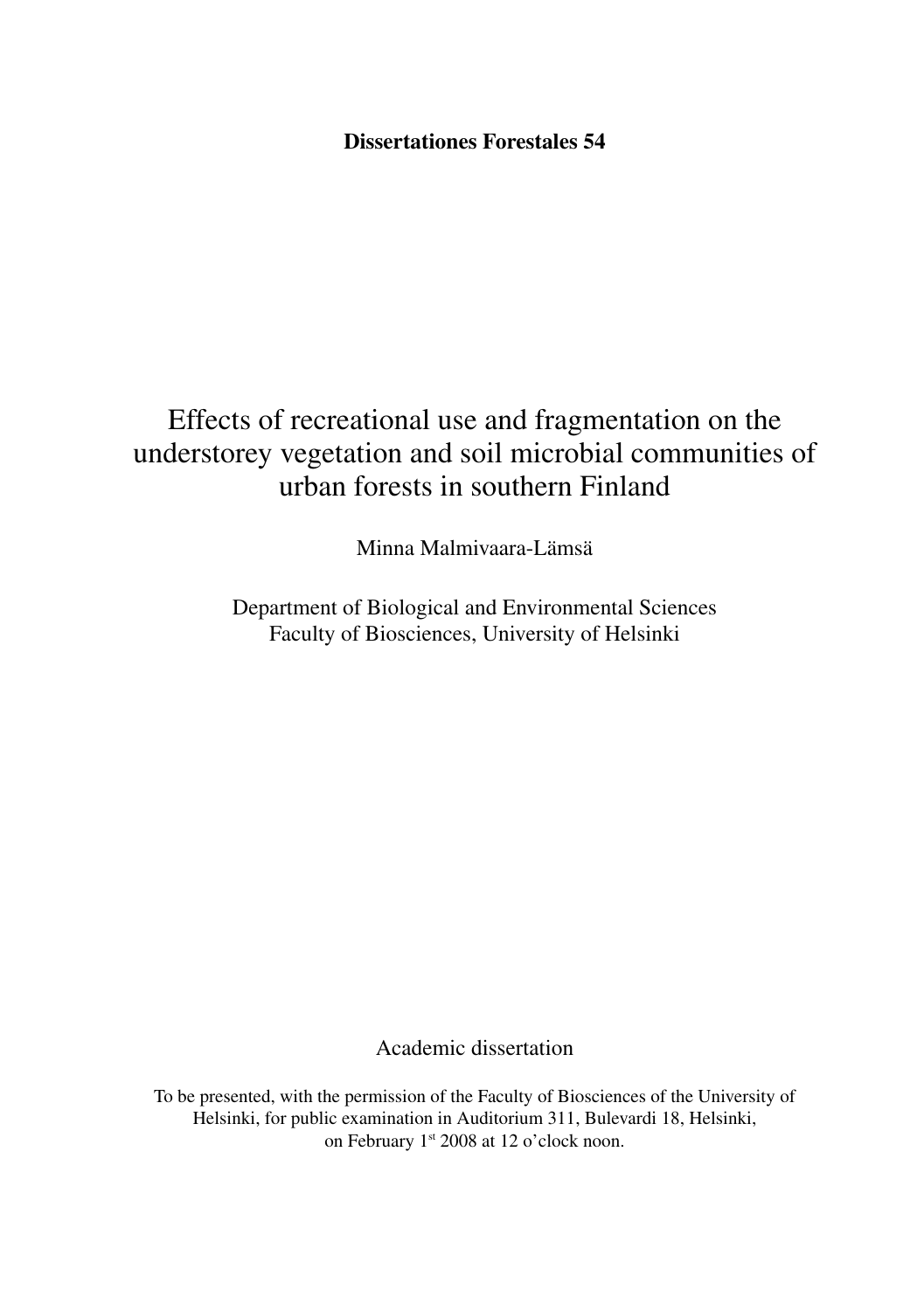*Title*: Effects of recreational use and fragmentation on the understorey vegetation and soil microbial communities of urban forests in southern Finland

*Author:* Minna Malmivaara-Lämsä

Dissertationes Forestales 54

*Supervisors:*  Professor Jari Niemelä, University of Helsinki, Finland Docent Hannu Fritze, Finnish Forest Research Institute, Vantaa, Finland

*Pre-Examiners:*  Professor Rauni Strömmer, University of Helsinki, Finland Associate Professor Margaret M. Carreiro, University of Louisville, USA

*Opponent:* Doctor James Littlemore, Moulton College, UK

ISSN 1795-7389 ISBN 978-951-651-196-5 (PDF)

(2008)

*Publishers:* Finnish Society of Forest Science Finnish Forest Research Institute Faculty of Agriculture and Forestry of the University of Helsinki Faculty of Forestry of the University of Joensuu

*Editorial Office:* Finnish Society of Forest Science Unioninkatu 40A, 00170 Helsinki, Finland http://www.metla.fi/dissertationes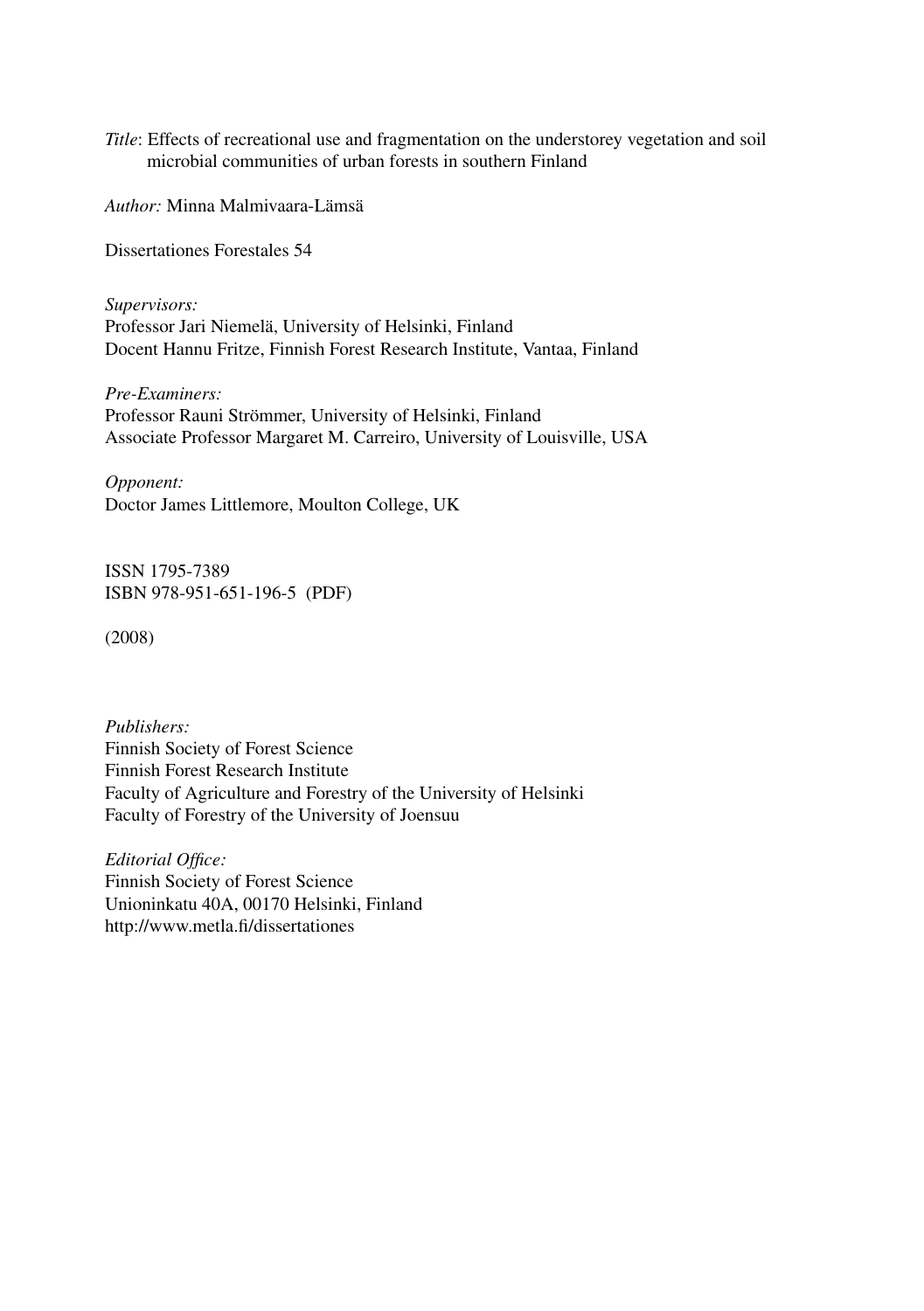Malmivaara-Lämsä, M. 2008. Effects of recreational use and fragmentation on the understorey vegetation and soil microbial communities of urban forests in southern Finland. Dissertationes Forestales 54. 39 p. Available at http://www.metla.fi/dissertationes/df54.htm

# **ABSTRACT**

The impacts of fragmentation and recreational use on the hemiboreal urban forest understorey vegetation and the microbial community of the humus layer (the phospholipid fatty acid (PLFA) pattern, microbial biomass and microbial activity, measured as basal respiration) were examined in the greater Helsinki area, southern Finland. Trampling tolerance of 1) herb-rich OMT, 2) mesic MT, and 3) sub-xeric VT forests (in decreasing order of fertility) was studied by comparing relative understorey vegetation cover (urban/untrampled reference ratio) of the three forest types.

The trampling tolerance of forest vegetation increased with the productivity of the site (sub-xeric < mesic < herb-rich). Wear of understorey vegetation correlated positively with the number of residents (i.e., recreational pressure) around the forest patch. An increase of 15000 residents within a radius of 1 km around a forest patch was associated with ca. 30% decrease in the relative understorey vegetation cover. The cover of dwarf shrub *Vaccinium myrtillus* in particular decreased with increasing levels of wear. The cover of mosses in urban forests was less than half of that in untrampled reference areas. Cover of tree saplings, mainly *Sorbus aucuparia*, and some resilient herbs was higher than in the reference areas. In small urban forest fragments, broad-leaved trees, grasses and herbs were more abundant and mosses were scarcer than in larger urban forest areas. Thus, due to trampling and edge effects, resilient herb and grass species are replacing sensitive dwarf shrubs, mosses and lichens in urban forests.

Differences in the soil microbial community structure were found between paths and untrampled areas and the effects of paths extended more than one meter from the paths. Paths supported approximately 25-30% higher microbial biomass with a transition zone of at least 1 m from the path edge. However, microbial activity per unit of biomass was lower on paths than in untrampled areas. Furthermore, microbial biomass and activity were 30-45% lower at the first 20 m into the forest fragments, due to low moisture content of humus near the edge. The decreased microbial activity detected at forest edges and paths implies decreased litter decomposition rates, and thus, a change in nutrient cycling. Changes in the decomposition and nutrient supply may in turn affect the diversity and function of plant communities in urban forests.

**Keywords:** boreal forest vegetation, edge effects, phospholipid fatty acids, trampling, urban woodlands, wear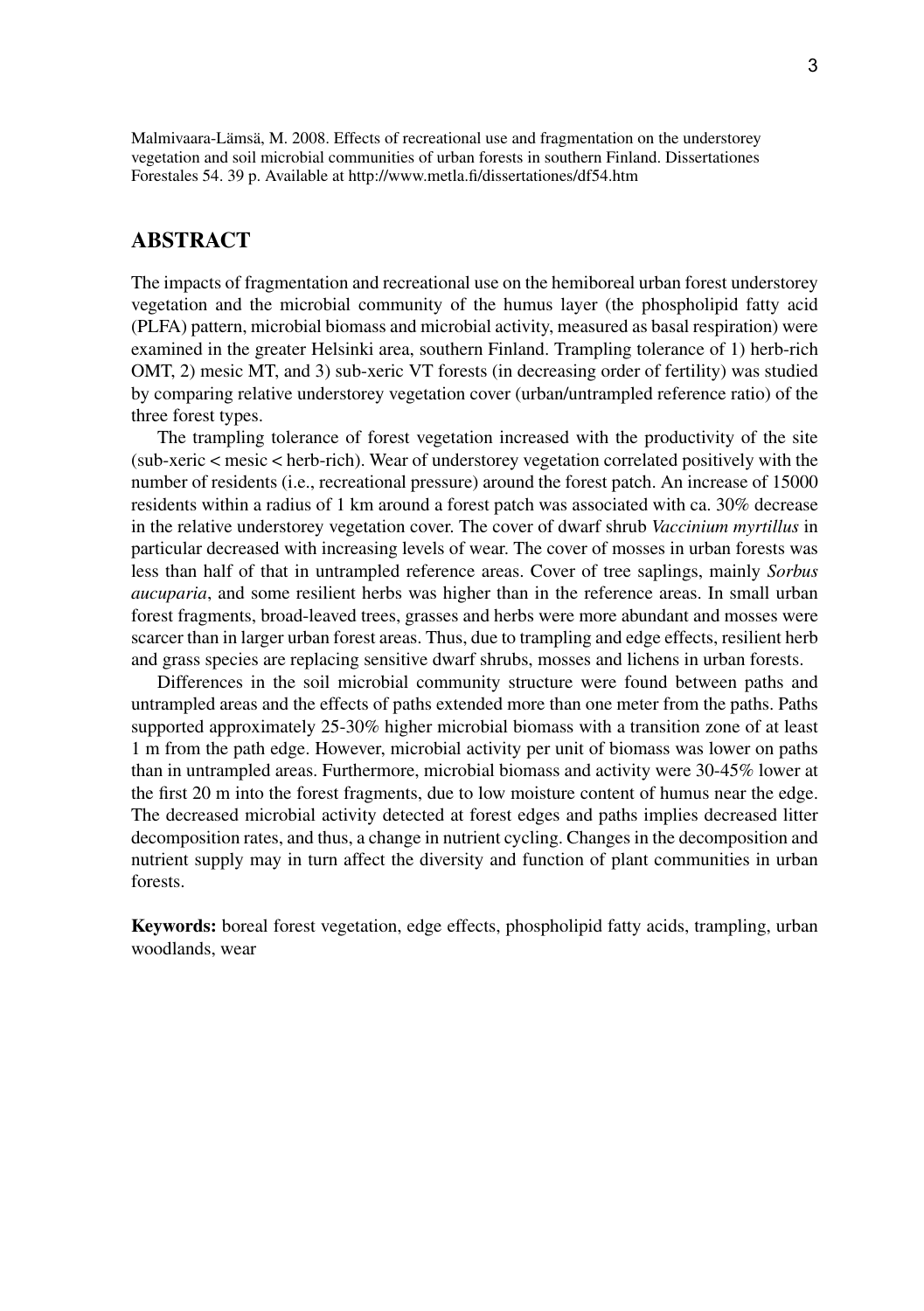# **ACKNOWLEDGEMENTS**

This work was carried out at Finnish Forest Research Institute (Metsäntutkimuslaitos, Metla) Vantaa Research Unit. I want to express my gratitude to the director Jari Varjo for providing excellent working facilities to me in the Unit.

The work was funded by the Academy of Finland (Finnish Biodiversity Research Programme, FIBRE), the Maj and Tor Nessling Foundation, University of Helsinki and the City of Helsinki, which are all acknowledged.

I would like to thank my supervisors Jari Niemelä and Hannu Fritze for their help and guidance during all these years. Jari, thank you for taking me into your group and introducing me theories of urban ecology. Hannu, your knowledge of soil microbiology made this work possible, and your good spirits and dynamic way to work were a great source of inspiration. I also thank Irja Löfström and Ilkka Vanha-Majamaa who first introduced me the ECOPLAN (Ecology and urban planning) project and helped me every way during the planning and preparation of the first paper.

I warmly thank all my other co-authors Leena Hamberg, Susanna Lehvävirta, Johan Kotze, Jari Liski and Elli Haapamäki for the pleasant cooperation. Leena, your help and support and all the conversations we had during the years sharing a room in Metla were essential.

The pre-examiners Rauni Strömmer and Margaret Carreiro gave valuable comments and helped to improve the summary and the manuscripts of the thesis. Also, I thank Fred Stoddard for the language revision.

Many people at Metla helped me with various things during the preparation of this thesis – thank you all for your help and for the pleasant working atmosphere. I thank Anneli Rautiainen and Miia Collander for their help in the laboratory analyses, Tiina Tonteri for her advice in performing GNMDS, Juhani Mäkinen, Hannu Rantanen, Ilkka Taponen and Johanna Saari for their help in tree stand measurements, Jyrki Jalonen for letting me use his data as a reference, Sari Elomaa and Anne Siika for preparing the figures and layout of this thesis.

Bob O'Hara and Hannu Rita from the University of Helsinki helped with the statistical analyses performed using R and with the study design used in paper IV, respectively.

Many thanks to the Green departments of Helsinki and Vantaa for letting me work in their forests.

Finally, I want to thank my dear friends and family for being there for me. Mother and father, I want to thank you for your love and support. You have always helped me - no matter how tired or tied up with other things you were. My special thanks go to my mother for taking care of Vilho for a whole year while I was working on this thesis. Many thanks also to Tarja, my mother-in-law, who helped during the summer weeks I had to spend working. Jaakko, thanks for your help and company in the field. Karri and Vilho, I can't thank you enough for all your love, support and patience during these years.

I dedicate this work to my grandparents, fine people who have accomplished so much in their lives and who I greatly admire.

Vantaa, December 2007

Minna Malmivaara-Lämsä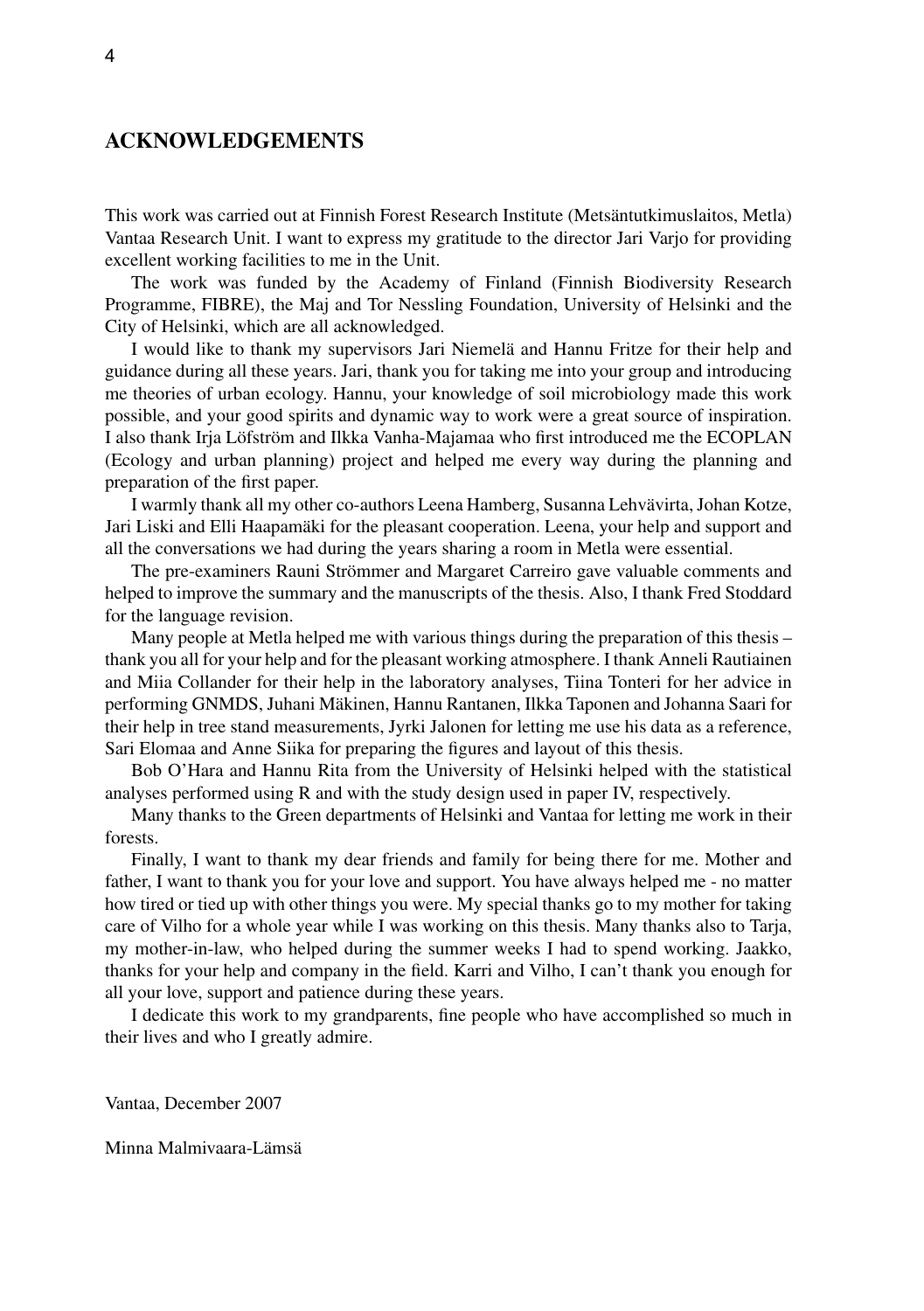# **LIST OF ORIGINAL PUBLICATIONS**

This thesis is based on the following articles and manuscripts, which are referred to by their Roman numerals.

- Malmivaara Minna, Löfström Irja & Vanha-Majamaa Ilkka 2002. Anthropogenic effects on understorey vegetation in Myrtillus type urban forests in southern Finland. Silva Fennica 36, 367-381. http://www.metla.fi/silvafennica/full/sf36/sf361367.pdf I�
- Malmivaara-Lämsä Minna, Hamberg Leena, Löfström Irja, Vanha-Majamaa Ilkka & Niemelä Jari 2007. Trampling tolerance of understorey vegetation in different hemiboreal urban forest site types in Finland (accepted for publication in Urban Ecosystems).  $\mathbf{I}$
- Malmivaara-Lämsä Minna & Fritze Hannu 2003. Effects of wear and above ground forest III� site type characteristics on the soil microbial community structure in an urban setting. Plant and Soil 256, 187-203. http://www.springerlink.com/index/P67374707U008X25. pdf
- IV Malmivaara-Lämsä Minna, Hamberg Leena, Haapamäki Elli, Liski Jari, Kotze Johan, Lehvävirta Susanna & Fritze Hannu 2007. Edge effects and trampling in boreal urban forest fragments - impacts on the soil microbial community (revised manuscript submitted to Soil Biology & Biochemistry).

Papers I, II and III are reprinted by kind permission from the publishers.

# **AUTHOR'S CONTRIBUTIONS**

Minna Malmivaara-Lämsä participated in planning and designing of all four studies and she was responsible for data collection (I-IV), laboratory work (IV), data analyses (I-IV, except for the spatial analyses in paper IV which were performed by J. Liski and E. Haapamäki) and writing the papers (I-IV).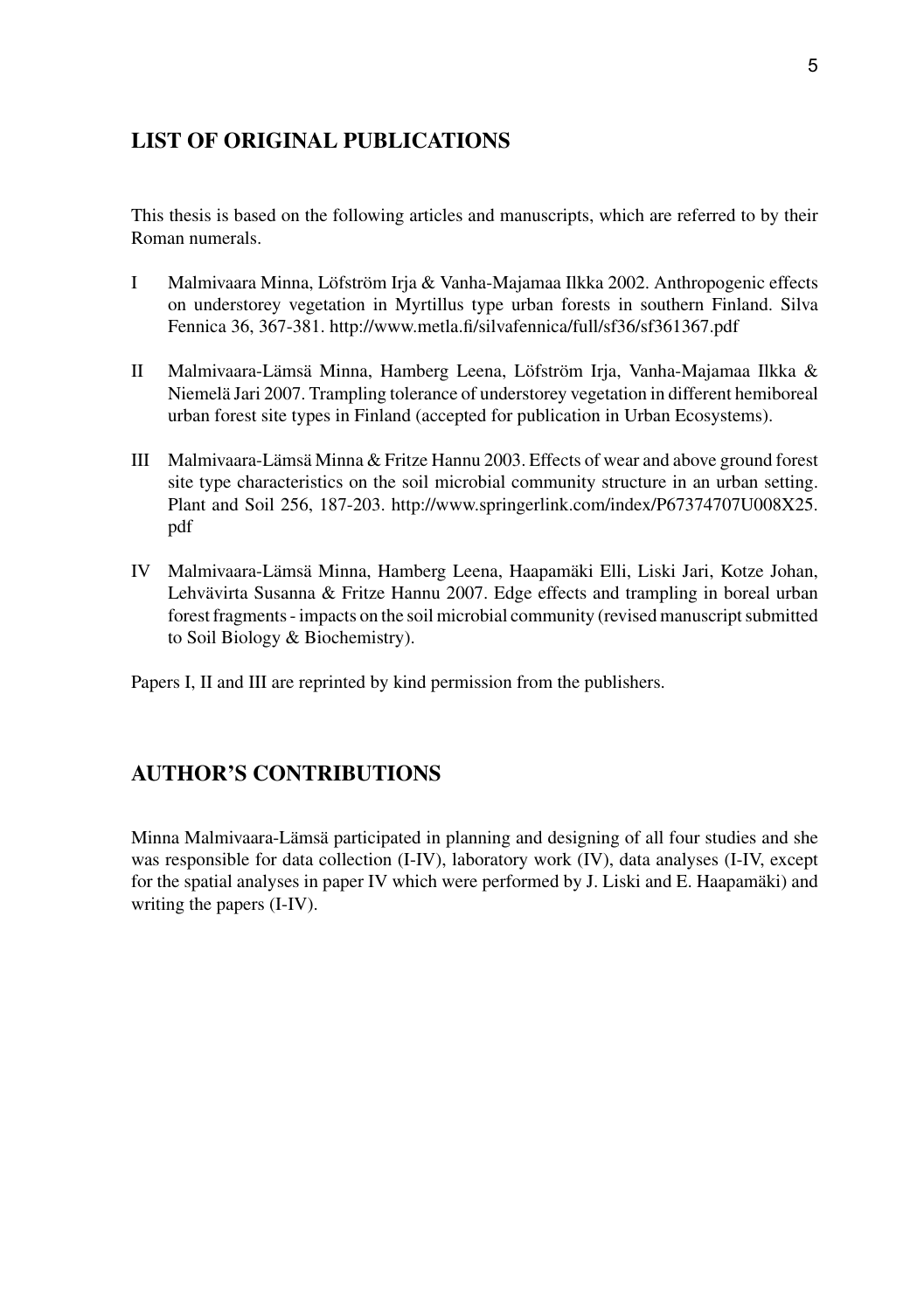# **CONTENTS**

| 1.2 Ecological interactions between forest vegetation and soil microbes 10 |  |
|----------------------------------------------------------------------------|--|
| 1.3 Anthropogenic factors affecting forest ecosystems in urban areas 11    |  |
|                                                                            |  |
|                                                                            |  |
|                                                                            |  |
|                                                                            |  |
|                                                                            |  |
|                                                                            |  |
|                                                                            |  |
|                                                                            |  |
|                                                                            |  |
| 2.8 Microbiological and physico-chemical analyses (III and IV)17           |  |
|                                                                            |  |
|                                                                            |  |
|                                                                            |  |
|                                                                            |  |
| 3.1.2 Effects of recreational use on soil physico-chemical properties 20   |  |
|                                                                            |  |
|                                                                            |  |
| 3.2.2 Effects of fragmentation on soil physico-chemical properties22       |  |
|                                                                            |  |
|                                                                            |  |
|                                                                            |  |
|                                                                            |  |
| 4.1.2 Effects of recreational use on understorey species composition24     |  |
| 4.1.3 Tree layer characteristics and understorey vegetation composition25  |  |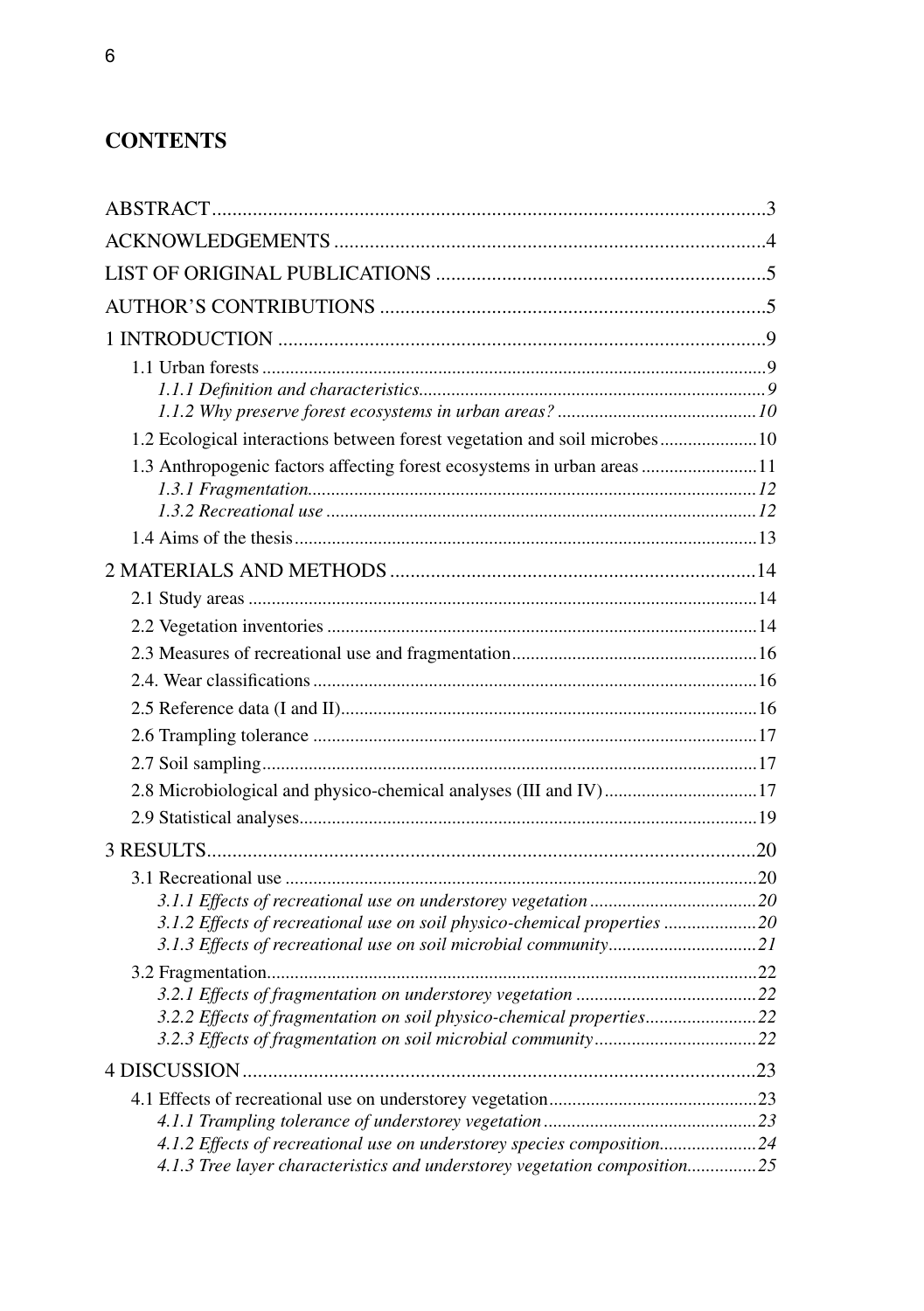| 4.2.1 Effects of recreational use on microbial community structure 26        |  |
|------------------------------------------------------------------------------|--|
|                                                                              |  |
|                                                                              |  |
|                                                                              |  |
|                                                                              |  |
|                                                                              |  |
|                                                                              |  |
| 4.4.1 Effects of fragmentation on microbial community structure 29           |  |
| 4.4.2 Effects of fragmentation on microbial biomass and microbial activity29 |  |
|                                                                              |  |
|                                                                              |  |
|                                                                              |  |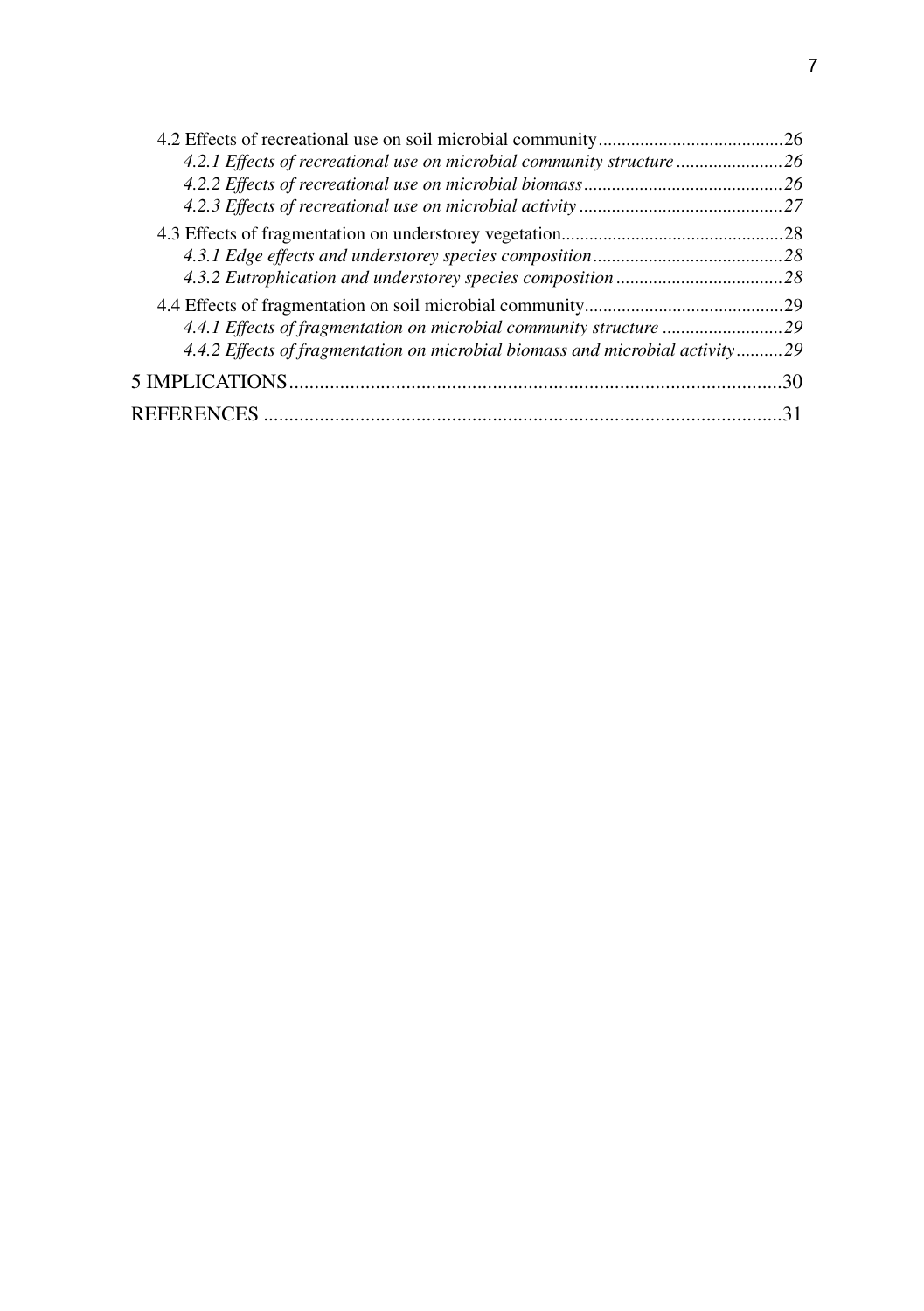

**Figure 1.** Urban forest fragments in North Helsinki, Finland. (Photo: Antti Raassina)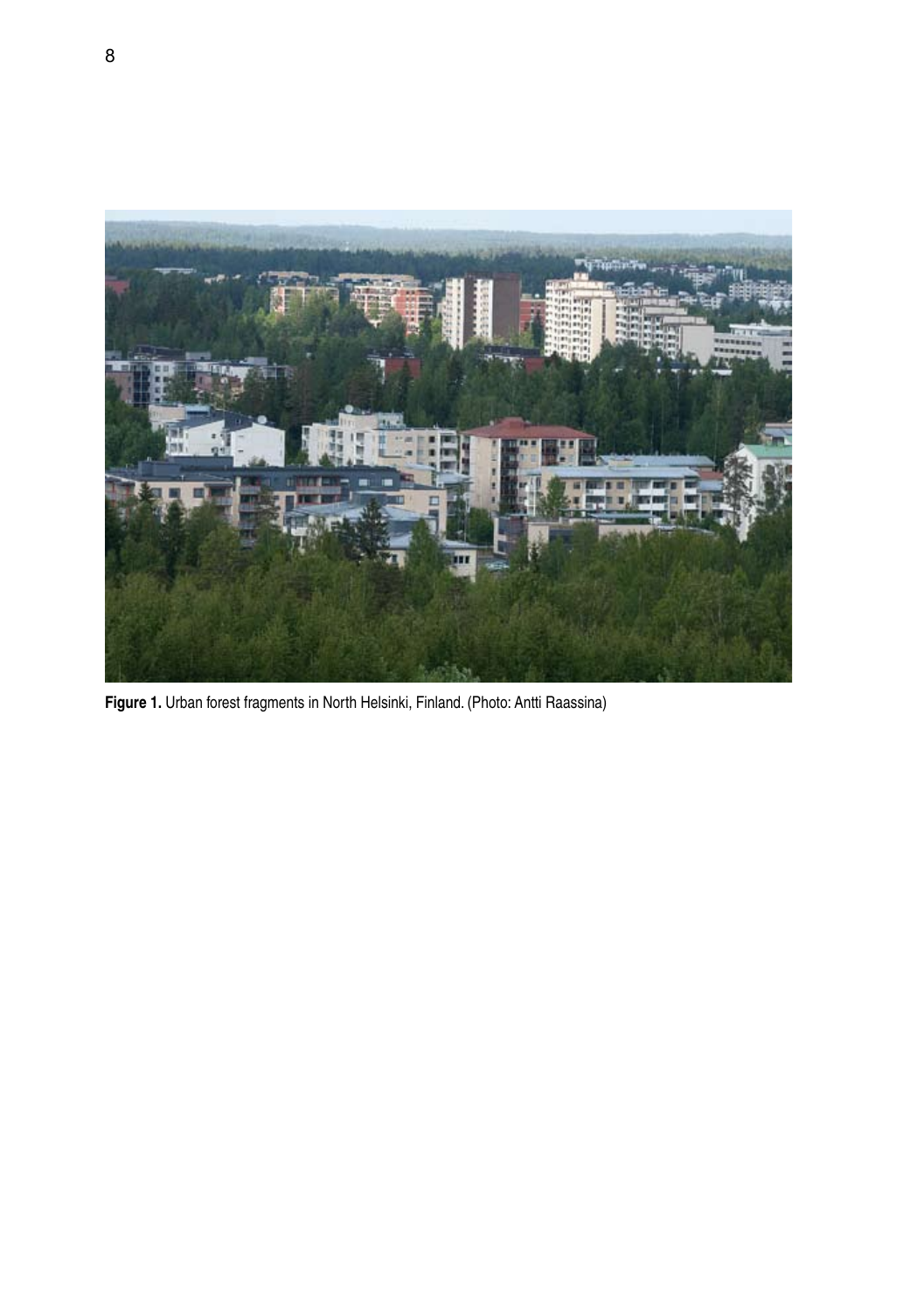# **1 INTRODUCTION**

Forest fragmentation is increasing due to accelerating urbanisation, agricultural development, logging and road construction globally (Wade et al. 2003). Due to increasing number of urbanites, infilling inside city limits is increasing and cities are expanding in area. This development leads to further fragmentation of remnant forest ecosystems in urban areas. In Finland, urban forests have many recreational users, and thus, wear of vegetation caused by trampling is considerable (Lehvävirta and Rita 2002, Hamberg et al. 2007). However, knowledge about the effects of fragmentation and recreational use on forest ecosystems in urban areas is scarce. Changes in vegetation and soil structure have been reported (Bhuju and Ohsawa 1998, Florgård 2000, Lehvävirta and Rita 2002, Littlemore and Barker 2003, Hamberg et al. 2007), but the effects on the biological properties of the soil are not well known (but see Waltert et al. 2002).

We need to understand how stresses in urban forests influence ecological processes both above and below ground. Because ecological interactions between forest vegetation and soil microbes are pivotal, both parts of the ecosystem were examined in this study. The aim of this thesis was to elucidate the effects of fragmentation and recreational use on the state and composition of forest understorey vegetation and structure and function of forest soil microbial communities in hemiboreal urban forests in Finland. This information is needed for the purposes of urban planning and management with the aim of preserving indigenous forest ecosystems in urban areas.

#### **1.1 Urban forests**

#### *1.1.1 Definition and characteristics*

Here, urban forests are defined as forests with indigenous forest understorey vegetation (or remains of it) located within, or at the outskirts of, towns and cities (cf. Löfström 1987, Tyrväinen 1999, Lehvävirta 2005). Park-like areas with sown grassy understorey vegetation are not included here.

Urban forests in Finland vary in size from less than half a hectare within cities to tens or sometimes hundreds of hectares at the outskirts of cities (Fig. 1). Within the city of Helsinki, the majority of forest patches are less than two hectares in size (Saukkonen 2007). Urban forests are mainly managed for recreational use, but scenic values, protective abilities and biodiversity are also taken into account (Gundersen et al. 2005).

In Helsinki, southern Finland, mesic, herb-rich and sub-xeric heath forests are the most abundant covering 40%, 23% and 10% of the total forest area of Helsinki (ca. 4000 ha), respectively (Tiina Saukkonen, pers. comm. 7 September, 2007). These forest types are dominated by Norway spruce (*Picea abies*) and Scots pine (*Pinus sylvestris*) with a mixture of broad-leaved trees, such as *Betula pendula, B. pubescens, Populus tremula, Alnus incana* and *Sorbus aucuparia*. Most abundant species in the understorey vegetation are dwarf shrubs, *Vaccinium myrtillus* and *V. vitis-idaea*, and mosses, such as *Pleurozium shreberi, Dicranum polysetum* and *Hylocomium splendens*. The proportion of herbs, such as *Oxalis acetosella, Maianthemum bifolium* and *Trientalis europaea*, increases with increasing fertility of the forest type being the lowest in sub-xeric and the highest in herb-rich forest type.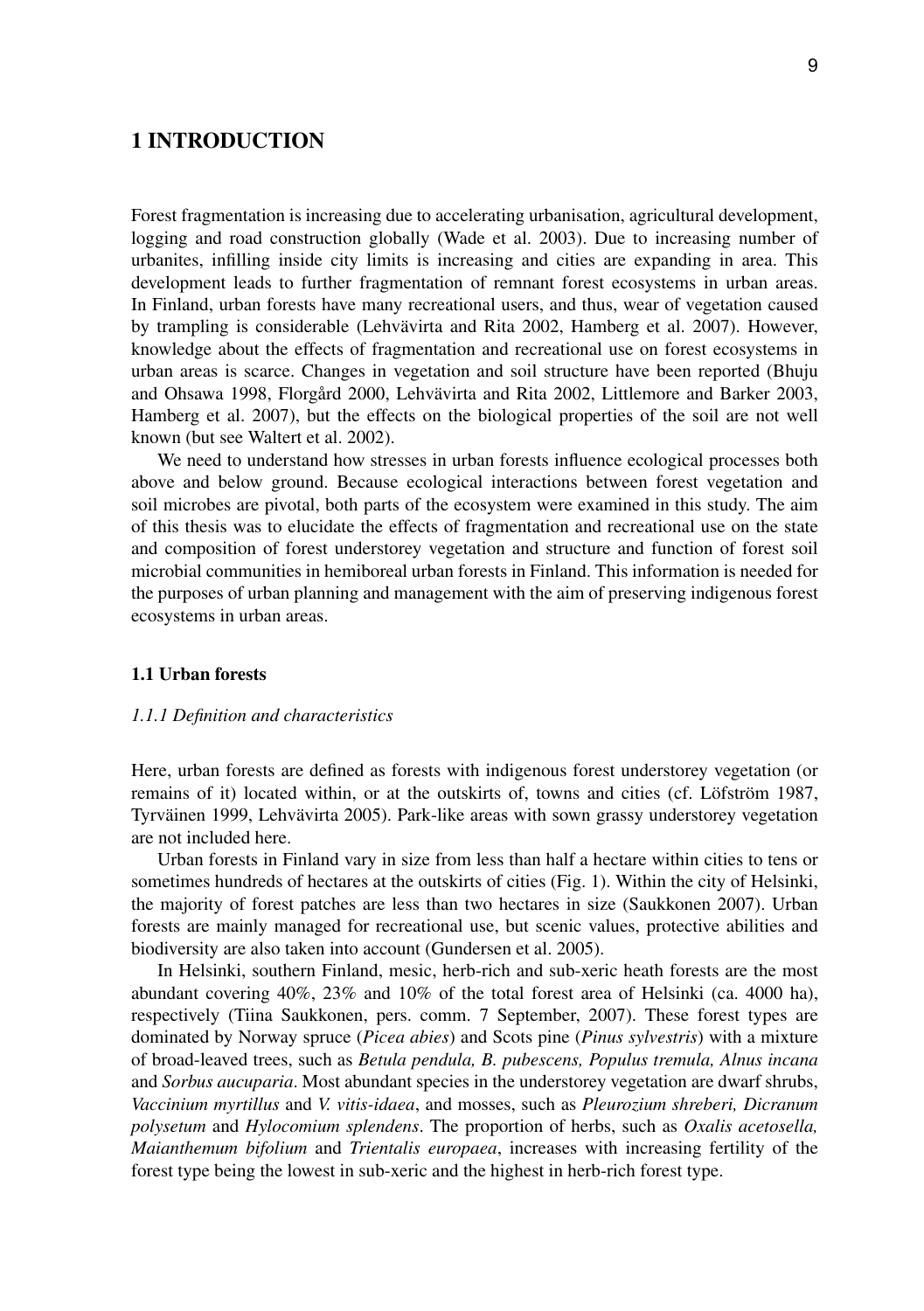In addition to natural disturbances and successional processes, diversity of vegetation in these forests has been greatly affected by humans. Intensive recreational use of the forests has a long history and recorded management of forests in Helsinki dates back to 1890s (Saukkonen 2007). The flora is most altered in forest patches near the city centre (Kurtto and Helynranta 1998). Many forest species are missing from there (even spruce and pine), and they have been replaced by cultural species more tolerant to anthropogenic disturbances.

#### *1.1.2 Why preserve forest ecosystems in urban areas?*

In Finland, ca. 75% of urban green areas are forests (e.g., Saukkonen 2007). They are important areas for recreation (running, walking, cycling, walking the dog, berry picking and mushroom gathering) and are highly appreciated green areas in residential districts (Tyrväinen 1999). They offer exciting areas for children's play and education (Florgård 2004, Florgård and Forsberg 2006), and may present urbanites' only contact to nature. Furthermore, they have positive effects on the health and psychological welfare of the residents (Frumkin 2003, Tzoulas et al. 2007).

Forests ameliorate urban microclimate by moderating temperatures and decreasing wind velocity (Oke 1989, McPherson et al. 1997). Forests and parks can be 5°C cooler than surrounding urban areas, and this cooling effect may extend 150 m into the surrounding urban area (Robert Brown, pers. comm. 27 September, 2006). Forest vegetation binds airborne nutrients and pollutants, and thus cleans the air in urban areas (Bobbink et al. 1998, Weathers et al. 2001).

Urban forests can be important reserves of biodiversity. In general, they are less intensively managed than commercial forests (Gundersen et al. 2005). For example, the proportion of broad-leaved trees and amount of coarse woody debris may be higher in urban forests than in commercial forests (Lehvävirta and Rita 2002, Maene 2005, Hamberg et al. 2007). Thus, promoting and preserving biodiversity in urban forests is one way to slow down the rapid rate of biodiversity loss (Alvey 2006).

Costs for development, maintenance and management of urban forests are low when compared to other green areas, such as parks (Florgård 2004). Management costs for urban forests in Helsinki in the year 2005 (490 €/ha) were only 5% of those for parks (10200 €/ha) (Saukkonen 2007). Thus, utilization of this existing mature indigenous vegetation as green areas in future development sites is economically advantageous (Florgård 2000).

#### **1.2 Ecological interactions between forest vegetation and soil microbes**

Trees are the main producers of organic matter in a forest ecosystem. They affect the understorey vegetation and the soil by the associated microclimate that is formed under them, and by their above- and below-ground litter (Kuusipalo 1983, Lahti and Väisänen 1987, Priha 1999). Canopy litterfall represents the major above-ground pathway by which carbon and nutrients are returned to the forest floor (Cole and Rapp 1981). In Norway spruce stands, mean annual total litterfall production ( $LF_{total}$ ) in southern Finland ranged from 2200 to 4200 kg dry weight ha<sup>-1</sup> (Saarsalmi et al. 2007) and in Scots pine stands,  $LF_{total}$  was 2300 kg ha<sup>-1</sup> (Starr et al. 2005). The litter of trees and understorey vegetation determines the chemical characteristics of humus (Mikola 1985) and influences the composition of decomposer communities (Priha et al. 2001, Marschner et al. 2004, Aneja et al. 2006). Different types of soil organic matter have a different composition of soil microbes and soil animals. In boreal forests, acid forest soils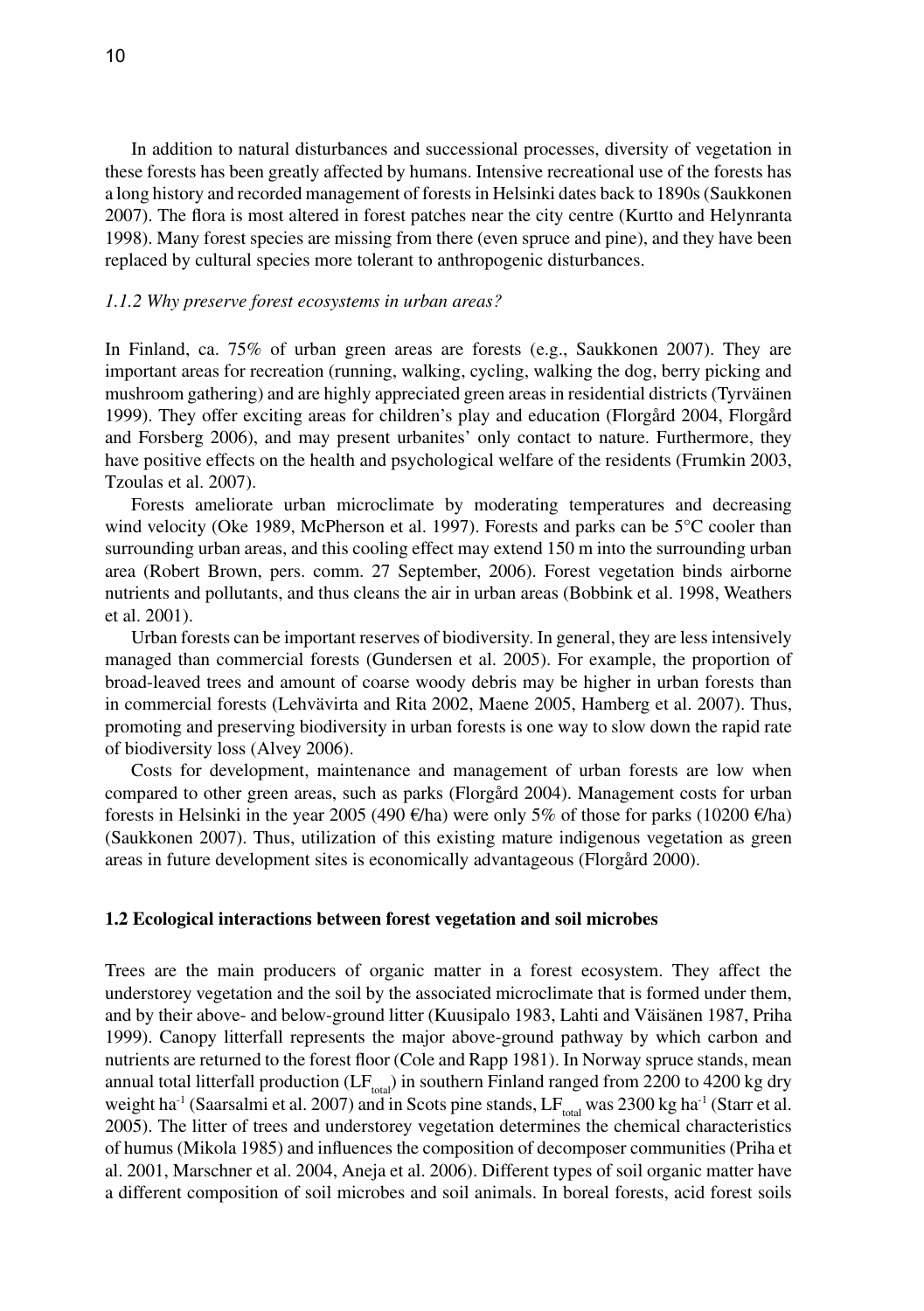(mor humus, raw, acid, fibrous and poor in nutrients) are usually dominated by small mites, enchytraeid worms, springtails and a thriving fungal community (Killham 1994).

The forest soil microorganisms play a key role in the decomposition process and thus their function strongly influences nutrient cycling in the ecosystem. The functions of the microbial community (litter decomposition, mineralisation of carbon and nitrogen, nitrogen fixation, production of phytohormones) in turn determine the structure and function of plant communities (Van der Heijden 1998a, Hartnett and Wilson 1999). Mineralisation reactions are important to the productivity of forest ecosystems because the major fraction of nutrients such as nitrogen and phosphorus in most soils is in the organic form (Killham 1994).

Trees and dwarf shrubs actively translocate assimilation products into their mycorrhizas and exude photosynthetic assimilates out of roots into the rhizosphere (Grayston et al. 1996). Rhizodeposition of carbon (including root exudation) increases microbial biomass and activity in the rhizosphere and consequently influences plant growth. Mycorrhizas are formed by association between a plant root and a fungus and most vascular plants are involved in these associations (Killham 1994). Ectomycorrhizas of trees and other woody plants and endomycorrhizas, such as ericoid mycorrhizas of ericaceous plants and Vesicular Arbuscular Mycorrhizas of herbaceous plants, are essential in forest ecosystems as they contribute to the uptake of water and nutrients (nitrogen and phosphorus) by plants. Mycorrhizal development in turn is strongly influenced by the available concentrations of soil nutrients (phosphorus and nitrogen in particular), pH and soil moisture (Killham 1994), and thus may be sensitive to anthropogenic disturbances (see Waltert et al. 2002).

The indications of the vast diversity of uncultured life in soil (only  $1-5\%$  of the microorganisms observed under the microscope can be cultivated and characterized) have stimulated development of methods for culture-independent study of microbial communities (Torsvik and Øvreås 2002). Over the past 15 years fingerprinting techniques, such as phospholipid fatty acid (PLFA) analysis, denaturant gradient gel electrophoresis (DGGE) and terminal restriction fragment length polymorphism (T-RFLP), and some modifications of these techniques have become popular in studying changes in the whole microbial community structure. These techniques provide information on the species composition, and they can be used to compare common species present in samples. PLFA analysis, used in this study, has been considered a fast and reliable method for initial detection of the overall changes in the microbial community structure (Frostegård 1995). However, only the relative abundances of some microbial groups (i.e. fungi, actinobacteria, gram-positive and -negative, methanotrophs) can be determined as most of the individual PLFAs are common in all microbial cells (Frostegård 1995, Bååth et al. 1998).

#### **1.3 Anthropogenic factors affecting forest ecosystems in urban areas**

Forests in urban environments are under stress due to fragmentation, pollution and wear of understorey vegetation and soil caused by recreational use. Effects on vegetation are reflected in soil microbial communities and vice versa. Due to the stresses, vegetation composition and cover may change (Bhuju and Ohsawa 1998, Florgård 2000, Lehvävirta and Rita 2002, Littlemore and Barker 2003, Hamberg et al. 2007) and ecosystem functions, such as decomposition, mineralization of nitrogen, and nitrification, may be reduced in urban forests (see Goudie 1990). However, urban stresses may have complex interactions in urban forest ecosystems. They may have both negative effects and positive effects on ecosystem functions (see McDonnell et al. 1997). For example, positive effects of heat island phenomenon and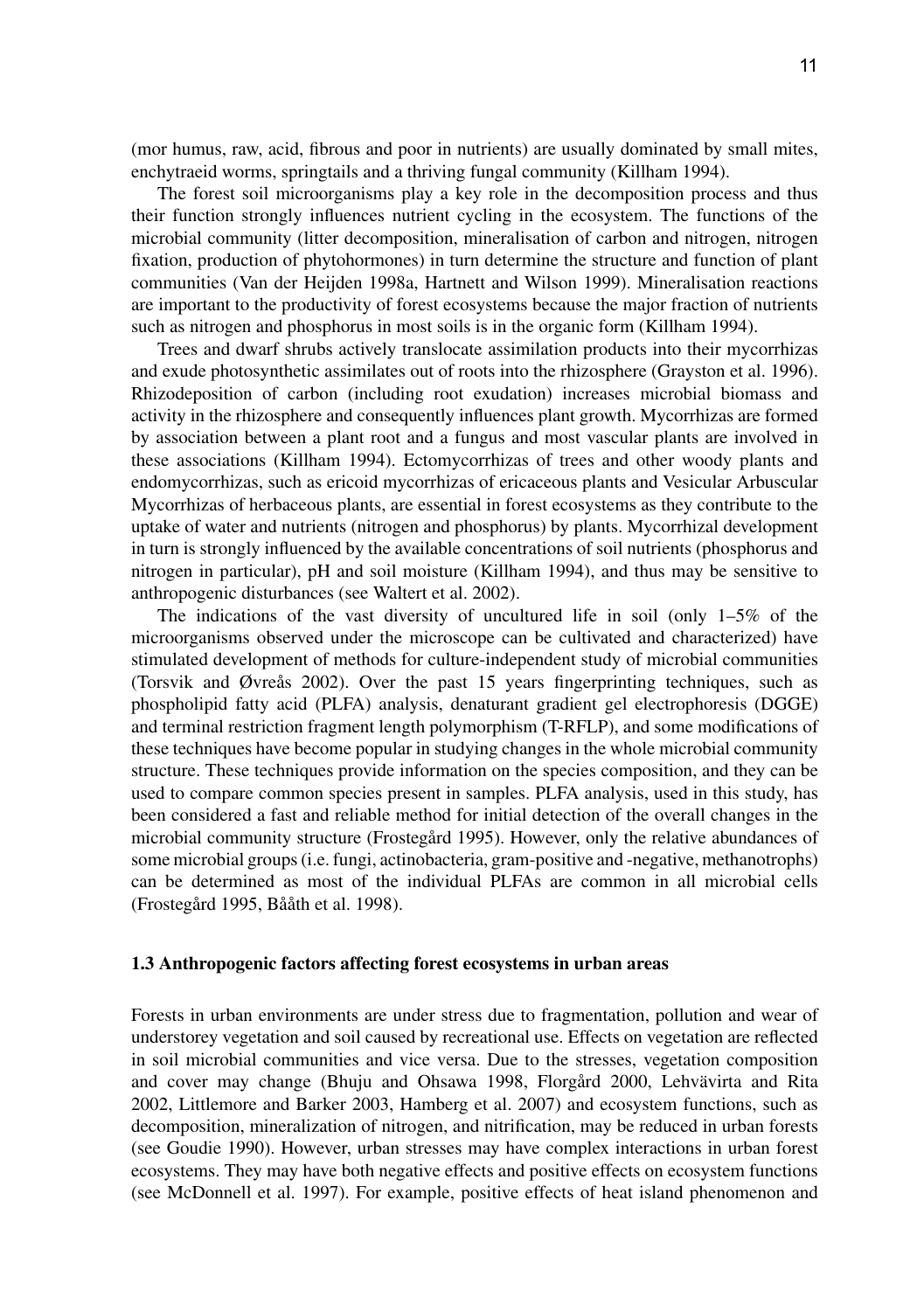the presence of alien earthworms overrode the negative effects of heavy metal pollution and caused increased litter decomposition in urban forests of New York City (Pouyat et al. 1997). However, it is difficult to generalize as studies of urban ecosystems in different geographical areas and vegetation zones are scarce.

#### *1.3.1 Fragmentation*

Fragmentation has several effects, one of them being an increase in the proportion of the edge zone, with changes in microclimate and accompanying changes in plant species composition (Ranney et al. 1981, Chen et al. 1993, Murcia 1995, Hamberg et al. 2007). Given that the forest edges are warmer, windier and receive more light than forest interiors (Chen et al. 1993), the proportion of light-demanding and drought-resistant plant species will increase (Ranney et al. 1981). Depth of an edge zone varies from tens to hundreds of meters into a forest fragment depending on vegetation type, edge structure and edge orientation (Matlack 1993a, Chen et al. 1993, Murcia 1995, Didham and Lawton 1999, Huggard and Vyse 2002). Changed environmental conditions in small forest fragments and isolation of the patches are factors decreasing survival of indigenous forest species and changing species composition, as species better adapted to the new conditions of the surrounding matrix may colonize the patches and eventually replace the indigenous forest species (Lovejoy and Oren 1981, Gilbert 1989). Soils at the forest edges are affected by the vegetation changes and atmospheric deposition of pollutants and nutrients, and may thereby become more fertile than forest interiors (Thimonier et al. 1992, Weathers et al. 2001, Hamberg et al. 2007). Changes in the microclimate, the vegetation and the soil are likely to cause changes in the soil microbial community (Fig. 2).



**Figure 2.** Edge effects in fragmented forests.

#### *1.3.2 Recreational use*

Trampling damages vegetation by decreasing vegetation cover, biomass, height and species richness and diminishing forest tree regeneration (Liddle 1997, Lehvävirta and Rita 2002, Ros et al. 2004). Sensitive species disappear first and more tolerant species remain and may eventually replace sensitive ones. Trampling creates suitable habitats for pioneer species in the community (Gilbert 1989).

Resistance (ability to withstand/resist trampling damages) and resilience (ability to recover from trampling) of component plant species determine the trampling tolerance of different plant communities (Cole and Bayfield 1993, Cole 1995, Tolvanen et al. 2001). The growth form and the morphology of plant species determine to a great extent their resistance to trampling (Liddle 1997). Herbs with large and thin leaves found in fertile vegetation types as well as lichens of dry vegetation types low in fertility habitats, e.g. on rocky terrains, are fragile (Kellomäki and Saastamoinen 1975, Liddle 1997). Vegetation types with the understorey vegetation of low productivity are most easily damaged due to their slow rate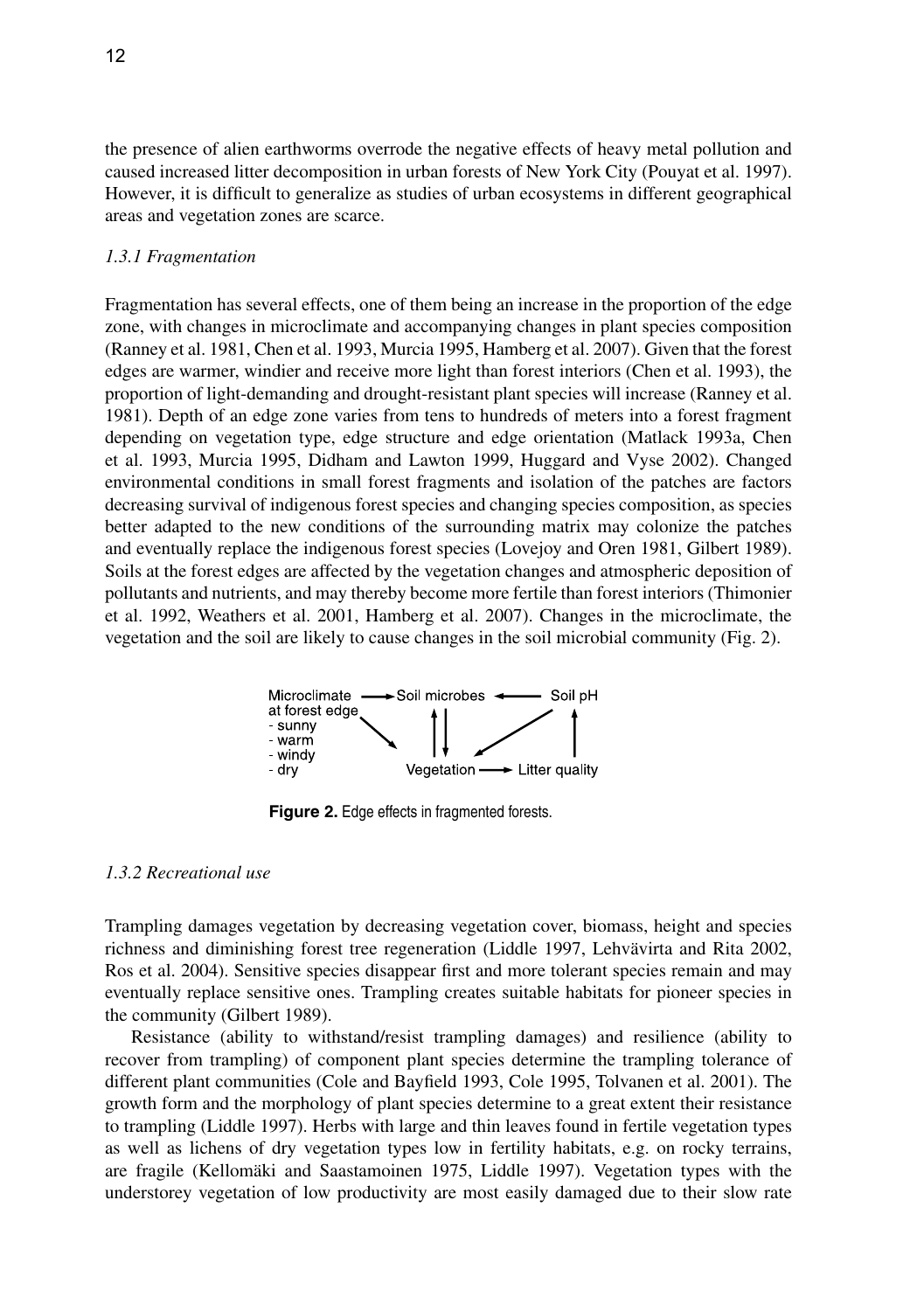of regeneration after disturbance (Kellomäki and Saastamoinen 1975, Cole 1987, Liddle 1997, Rydgren et al. 1998). In boreal forests, the relationship between the site fertility and the trampling tolerance of the understorey vegetation was found to be curvilinear: the trampling tolerance of the vegetation on the poorest (*Cladonia* type) and the richest (herb-rich) sites was lower than that of the sites of medium fertility (Kellomäki and Saastamoinen 1975). However, the richest sites were more tolerant than the poorest. If trampling is extremely intense and prolonged, even the most tolerant species will die and the humus layer will gradually erode, exposing mineral soil and tree roots prone to additional trampling damage.

In addition to vegetation damage, soil properties are also affected by trampling. In the early phases of trampling, wear of vegetation and concomitant changes in litter quality may lead to changes in the quality of soil organic matter and pH (Liddle 1997). Litter cover decreases during long-term trampling disturbance (Legg and Schneider 1977) and this may lead to loss of soil organic matter. Loss of vegetation may reduce root exudation and thus carbon substrates essential for microbial communities in the rhizosphere (Killham 1994). Due to the loss of understorey vegetation, microclimate on paths may be drier and warmer than under untrampled vegetation (Liddle and Moore 1974), possibly creating an edge effect. Soil macropore space and infiltration rates decrease and bulk density and run-off increase due to trampling (Legg and Schneider 1977, James et al. 1979, Stohlgren and Parsons 1986). Soil compaction causes deficiencies in oxygen, water and nutrient availability and may reduce mineralisation of organic matter and thereby restrict plant growth (Grable 1971, Kemper et al. 1971, Liddle 1997). Trampling also affects vegetation indirectly through changes in soil properties (Bhuju and Ohsawa 1998, Florgård 2000), and changes in both vegetation and soil are likely to adversely affect forest soil microbial communities (Liddle 1997, Zabinski and Gannon 1997, Ohtonen and Väre 1998) (Fig. 3).



**Figure 3.** Effects of trampling on the vegetation, soil and microbial community. OM = organic matter.

### **1.4 Aims of the thesis**

The aims of this thesis were to study

- 1) the effects of recreational use and fragmentation on (a) cover, and (b) species composition of understorey vegetation in urban forests (I, II),
- 2) whether the understorey vegetation of urban forests varying in fertility (herb-rich, mesic and sub-xeric) differ in trampling tolerance (II), and
- 3) the effects of recreational use and fragmentation on (a) forest soil microbial community structure, microbial biomass, and (c) microbial activity in urban forests (III, IV).

In study I, it was hypothesized that changes in understorey species composition and cover due to the effects of trampling and fragmentation would occur. These effects were expected to be largest in small forest fragments with numerous residents in the vicinity.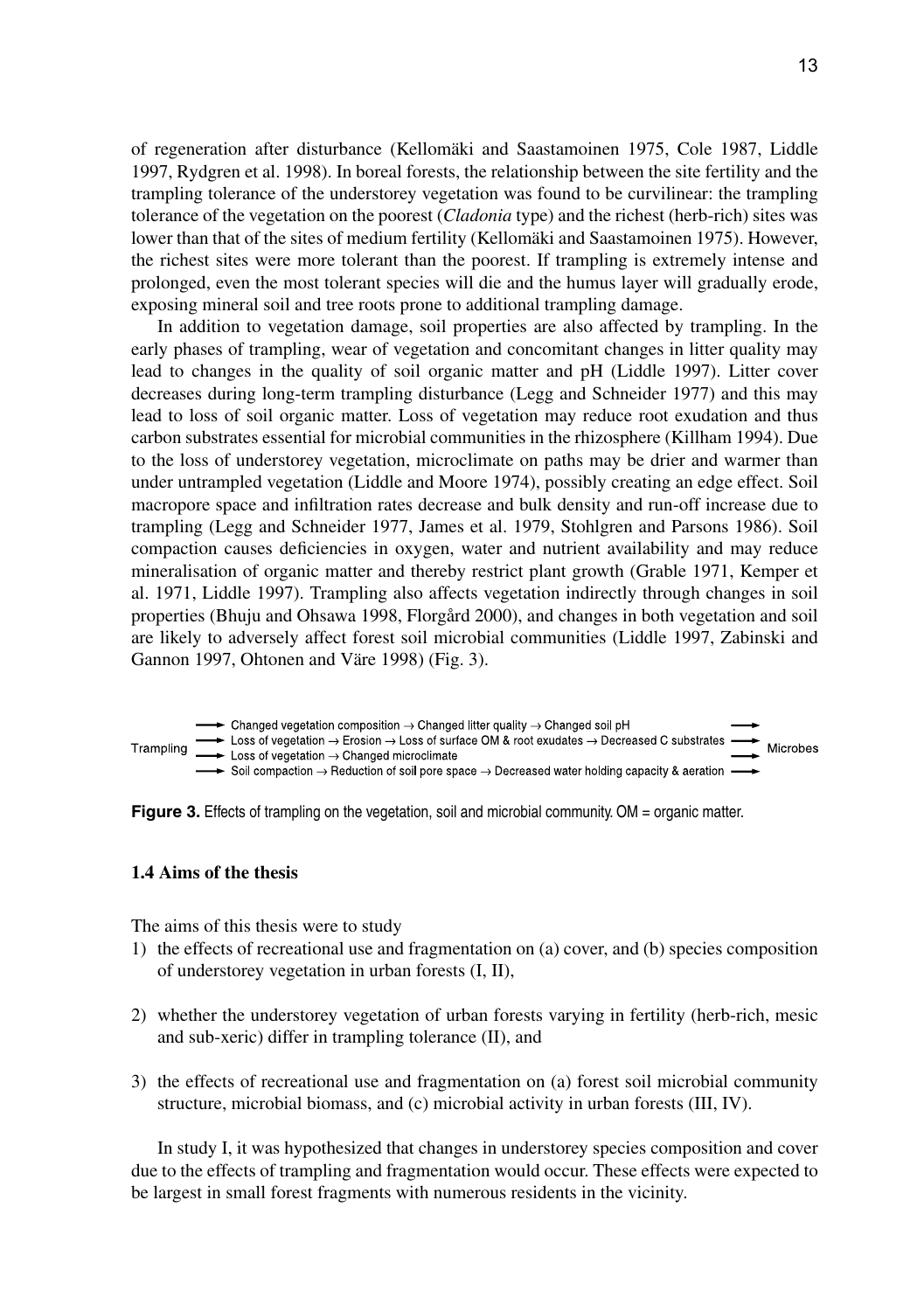In study II, it was hypothesized, based on the results of Kellomäki and Saastamoinen (1975), that trampling tolerance of understorey vegetation of the forest types studied would increase curvilinearly with increasing fertility; sub-xeric forest type having the lowest and mesic forest type having the highest trampling tolerance.

In study III (based on the results of study I), wear of the understorey vegetation (changes in the cover and species composition) was expected to influence the soil microbial community in mesic urban forests.

In study IV, it was hypothesized that the microbial community would change along a gradient from 1) the forest edge to the forest interior, with accompanying changes in vegetation and soil chemistry, and 2) from paths to untrampled areas. Microbial activity and biomass (especially the biomasses of bacteria and actinomycetes) were expected to be adversely affected by trampling, to increase with increasing distance from paths, and to decrease with increasing levels of wear (see Liddle 1997, Zabinski and Gannon 1997, Ohtonen and Väre 1998). Based on the results of the study III, pH and the C/N ratio were expected to be important determinants of the soil microbial community.

# **2 MATERIALS AND METHODS**

#### **2.1 Study areas**

All studies were conducted in the greater Helsinki area, southern Finland, in the hemiboreal vegetation zone (Ahti et al. 1968). Altogether 85 urban forest stands of varying size (0.5-1600 ha) were selected for the studies (Fig. 4). Mesic *Vaccinium myrtillus* type (MT) biotopes were chosen for the studies I, III and IV. Trampling tolerance of 1) herb-rich *Picea abies* and broadleaved tree dominated *Oxalis acetosella - Vaccinium myrtillus* type (OMT), 2) mesic *Picea abies, Pinus sylvestris* and *Betula pendula* dominated MT, and 3) sub-xeric *Pinus sylvestris* dominated *Vaccinium vitis-idaea* type (VT) in the decreasing order of fertility (Cajander 1926, Kuusipalo 1996) were compared in study II (see Table 1 for the number of forest stands and biotopes in each study). The age of dominant trees was over 80 years and forest management practises had not been employed in these forests during the last five years. The topography of the sites was level. The soil type was podsol developed on moraine and the humus form was mor (VT, MT) or mull-like (OMT).

In study IV, urban forest edges facing south to west were selected in order to maximize the edge effects (maximum radiation and the prevailing wind direction in the study area). The forest edge was defined as a line along the outermost mature trees of a fragment. All edges were more than ten years old and bordered artificially covered areas, mostly residences and asphalt roads.

#### **2.2 Vegetation inventories**

Understorey vegetation of selected stands was mapped in order to identify internally homogenous OMT, MT and VT biotopes. For vegetation inventories a 100  $m<sup>2</sup>$  sample plot (or two if the biotope size was  $> 1$  ha) was chosen in the centre of each biotope used for the study (I-III). Within each sample plot,  $1 \text{ m}^2$  sub-plots located  $4 \text{ m}$  in the direction of all principal compass points from the centre point of the sample plot were used in the understorey vegetation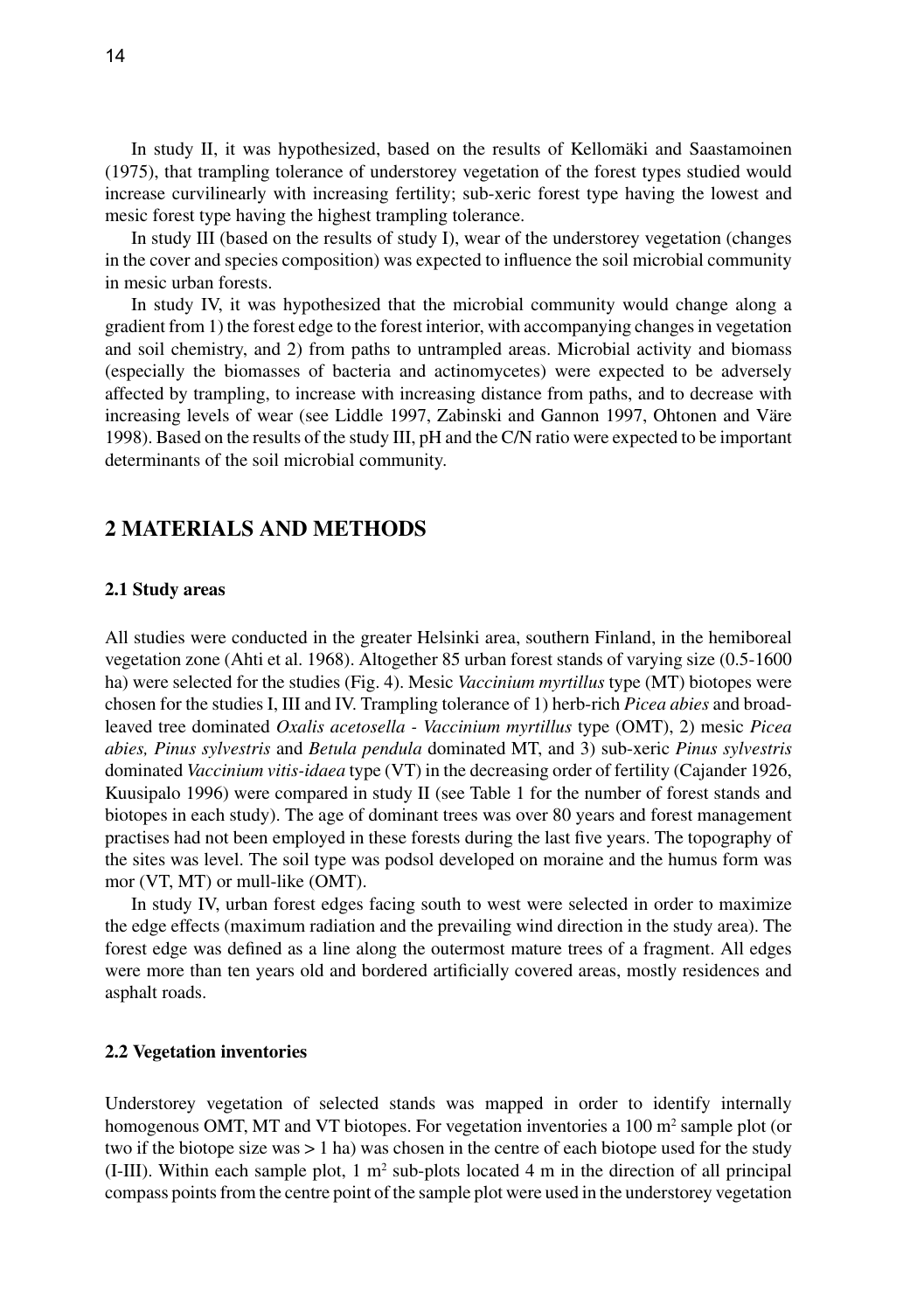

**Figure 4.** Map of the greater Helsinki area, southern Finland, showing the location of study sites (I-IV). Main roads are marked with solid lines and railroads with striped lines. The scale is approximately 1:350 000.

|                 | Study I | <b>Study II</b> | <b>Study III</b> | <b>Study IV</b>          |
|-----------------|---------|-----------------|------------------|--------------------------|
| <b>Stands</b>   | $40*$   | $40*+11$        | $40*$            | 34                       |
| <b>Biotopes</b> |         |                 |                  |                          |
| -MT             | 69      | 75              | 67               | 34                       |
| -OMT            | ۰       | 40              | ٠                | ٠                        |
| -VT             | ۰       | 40              | ٠                | $\overline{\phantom{a}}$ |

**Table 1.** Number of stands and biotopes in studies I-IV.

\* indicated stands are the same.

inventories. The cover of plant species and litter on the sub-plots were estimated visually by using a scale of  $0.25-100\%$  with cover values above 10% estimated in 5% intervals: 0.25, 0.5, 1, 2, 3, 5, 10, 15, 20 … 90, 95, 100. All understorey vegetation species, including tree saplings under 50 cm in height, with the exception of liverworts and lichens were determined to the species level. In study IV the data on percentage covers of understorey vegetation (inventoried in  $0.5$  m<sup>2</sup> sized sample plots by Hamberg et al. 2007) were used as background information.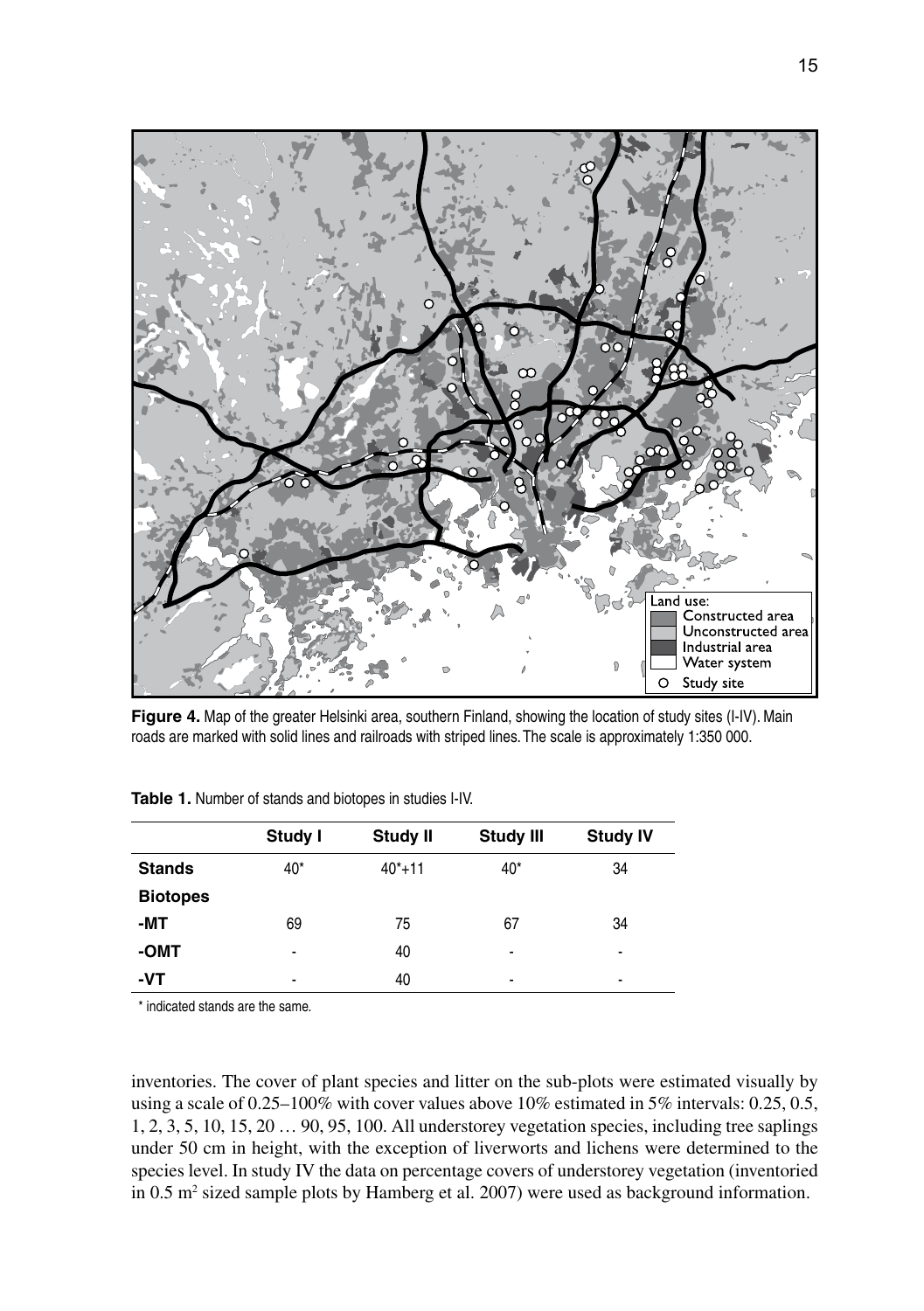Furthermore, measurements were taken of basal area, volume and number of stems per ha of coniferous and broad-leaved trees (dbh  $>$  5 cm) and cover of shrubs and tree saplings (height  $>$  50 cm and dbh  $<$  5 cm) in each 100 m<sup>2</sup> sample plot (I-III) and used as measures of tree density and tree species composition. In study IV, summed breast height diameter of all trees (inventoried in 50  $m<sup>2</sup>$  circular plots by Hamberg et al. 2007) was used as background information.

#### **2.3 Measures of recreational use and fragmentation**

Total area of paths, area of exposed mineral soil and thickness of humus layer within the 100 m2 sample plots were used as measures of trampling (I-III). In study IV, wear class of paths was used as a measure of trampling (see *Wear classifications*, below). Distance from the nearest forest edge was used as a measure of fragmentation (I–IV). In addition, data on number of residents within distances of 1 and 2 km, and number of children in schools and kindergartens within distance of 300 m from centre points of the sample plots collected from resident registers were used as measures of recreational use (I–III).

#### **2.4 Wear classifications**

Wear classifications were used to study the effect of increasing amount of recreational use on the vegetation composition and soil microbial communities within the urban forests studied. In study I, biotopes were classified into five classes according to the level of wear: 1) undeteriorated, 2) slightly deteriorated, 3) deteriorated, 4) highly deteriorated, and 5) totally worn-away vegetation (modified after Holmström 1970). In study III, the same biotopes were divided into three path area classes: 1) no paths, 2) path area  $\leq$  5 m<sup>2</sup>, and 3) path area  $>$  5 m<sup>2</sup> per 100 m<sup>2</sup> sized sample plot. In study IV, paths were classified according to the four levels of wear described by Lehvävirta (1999); 1 = lightly worn (visible effects of wear, vegetation damaged but only slightly reduced in cover), 2 = moderately worn (visible effects of wear, vegetation damaged and reduced in cover but not completely worn away),  $3 =$  heavily worn (generally no vegetation on the path, humus layer not worn away, rocks and tree roots sometimes uncovered), and  $4 = \text{very heavily worn}$  (bare mineral soil or a deeply worn humus layer, no vegetation remaining, and rocks and tree roots often uncovered).

#### **2.5 Reference data (I and II)**

The urban understorey vegetation data was compared to data from untrampled reference areas in order to study the effects of trampling and other anthropogenic disturbances on the cover and composition of the vegetation (I and II). The reference data of the same forest types (OMT, MT, VT) and of the same age (ca. 80 years) was collected from commercial forests in southern Finland during the Eighth National Forest Inventory in 1985 (Finnish Forest Research Institute, unpublished data). Data of Jalonen and Vanha-Majamaa (2001) collected from commercial forests of the same site type (MT) and same age was used as a second reference in study I. The reference areas were located in the same vegetation zone as the urban forests studied. The upper canopy layers of OMT and MT forests in reference areas were denser than those of urban forests (number of stems/ha was higher) and the cover of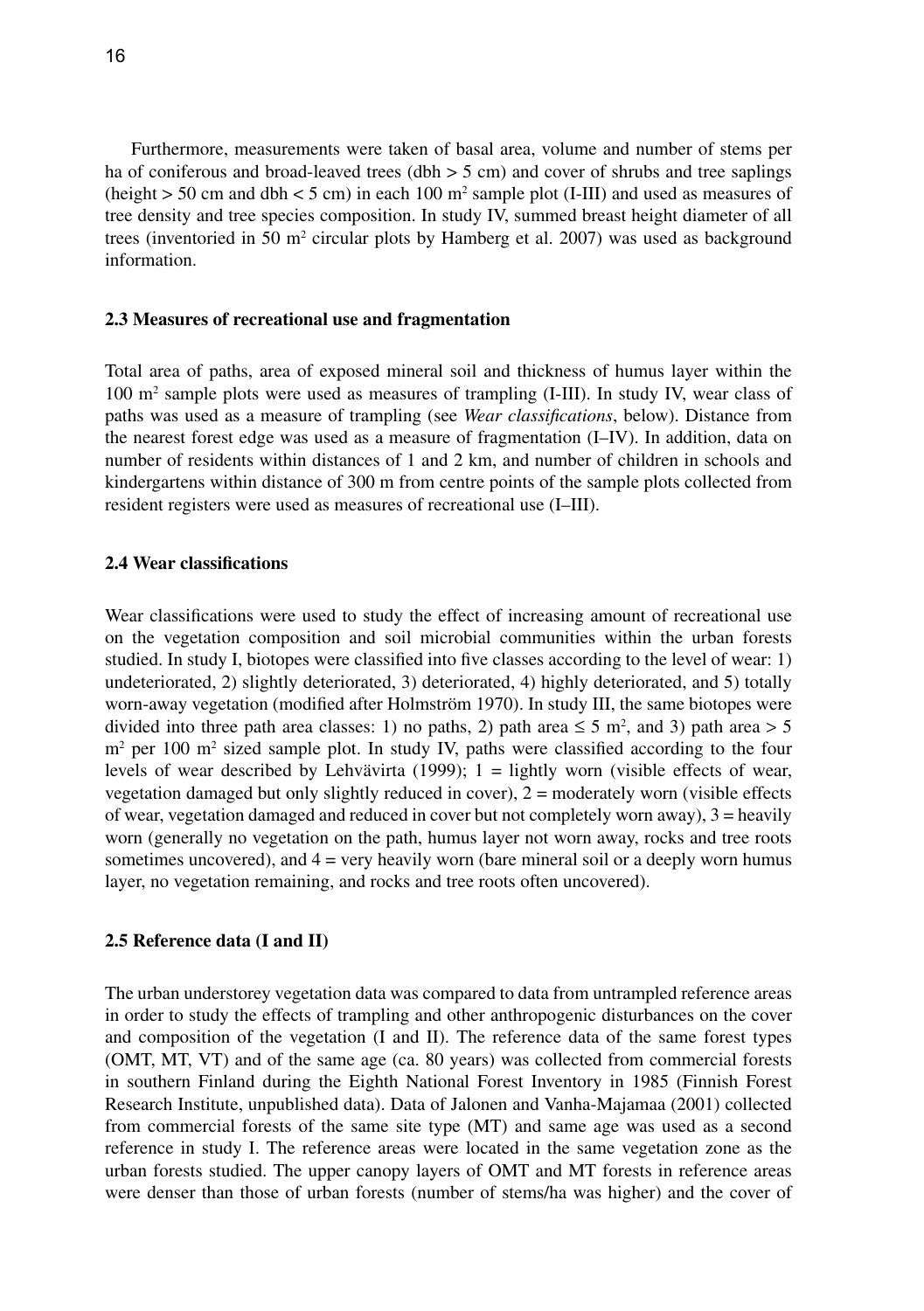small broad-leaved trees (height  $> 0.5$  m and dbh  $< 5$  cm) was ca. 80% lower in the reference areas than in the urban forests (Table 5 in study II). Otherwise the major difference between urban forests and the reference areas was the number of residents in the surroundings, which was expected to correlate with the amount of recreational use and the concomitant wear of vegetation.

### **2.6 Trampling tolerance**

As there are characteristic differences in the OMT, MT and VT field and ground layer vegetation (Fig. 1 in study II), relative understorey vegetation cover (urban/reference ratio) was used in comparing the trampling tolerance of the forest types. The urban/reference ratio shows the state of wear of the urban understorey vegetation compared to vegetation in untrampled reference areas. A value < 1 indicates wear of understorey vegetation; the smaller the value the more worn the vegetation.

#### **2.7 Soil sampling**

Soil samples were taken from the organic humus layer by using a steel soil corer of 5.8 cm diameter. In study III, 16 humus subsamples were collected from the  $100 \text{ m}^2$  sample plots described above (see *Vegetation inventories*). Altogether 76 pooled humus samples were obtained. In study IV, six humus subsamples were taken from each  $0.5 \text{ m}^2$  sample plot on paths (representing four levels of wear, namely lightly, moderately, heavily and very heavily worn), next to them (at 0.45 m) and 1.2–4 m away from them, at approximate distances of 0, 15, 30, and 60 m from the forest edge (Fig. 5A). In practice, distance from the forest edge ranged from 0 to 80 m. The subsamples were pooled to form a composite sample for each 308 sample plots. Furthermore, corresponding samples were collected 10 cm apart in a small-scale spatial sampling over two paths (105 and 120 samples) and an untrampled area (100 samples) in study IV (Fig. 5B). Visible green plant material, large roots, soil animals and mineral soil particles were removed. The samples were sieved (2.8 mm mesh) and frozen (-20°C) within a few days of collection.

#### **2.8 Microbiological and physico-chemical analyses (III and IV)**

Microbial community structure was determined by using the phospholipid fatty acid (PLFA) method. The phospholipid fatty acids (PLFAs) were extracted from 5 ml of weighed fresh humus (IV) or from 1 g fresh weight (III and IV) (Frostegård et al. 1993, modified by Pennanen et al. 1999). The fatty acid methyl esters were separated by gas chromatography (Hewlett Packard 5890) equipped with a flame ionisation detector and a HP-5 (phenylmethyl silicone) capillary column, 50 m in length, using He  $(30 \text{ ml min}^{-1})$  as a carrier gas. The peak areas were quantified by adding methyl nonadecanoate (19:0) as an internal standard, and the peaks were identified using HP ChemStation software.

In total, 39 PLFAs were identified and their amounts in nmol  $g^{-1}$  dry matter (d. m.) were used to indicate the total microbial biomass. The sum of PLFAs considered to be predominantly of bacterial origin (i15:0, a15:0, 15:0, i16:0, 16:1w9, 16:1w7t, i17:0, a17:0, 17:0, cy17:0,  $18:1\omega$ 7, and cy19:0) was chosen as an index of the bacterial biomass, and the quantity of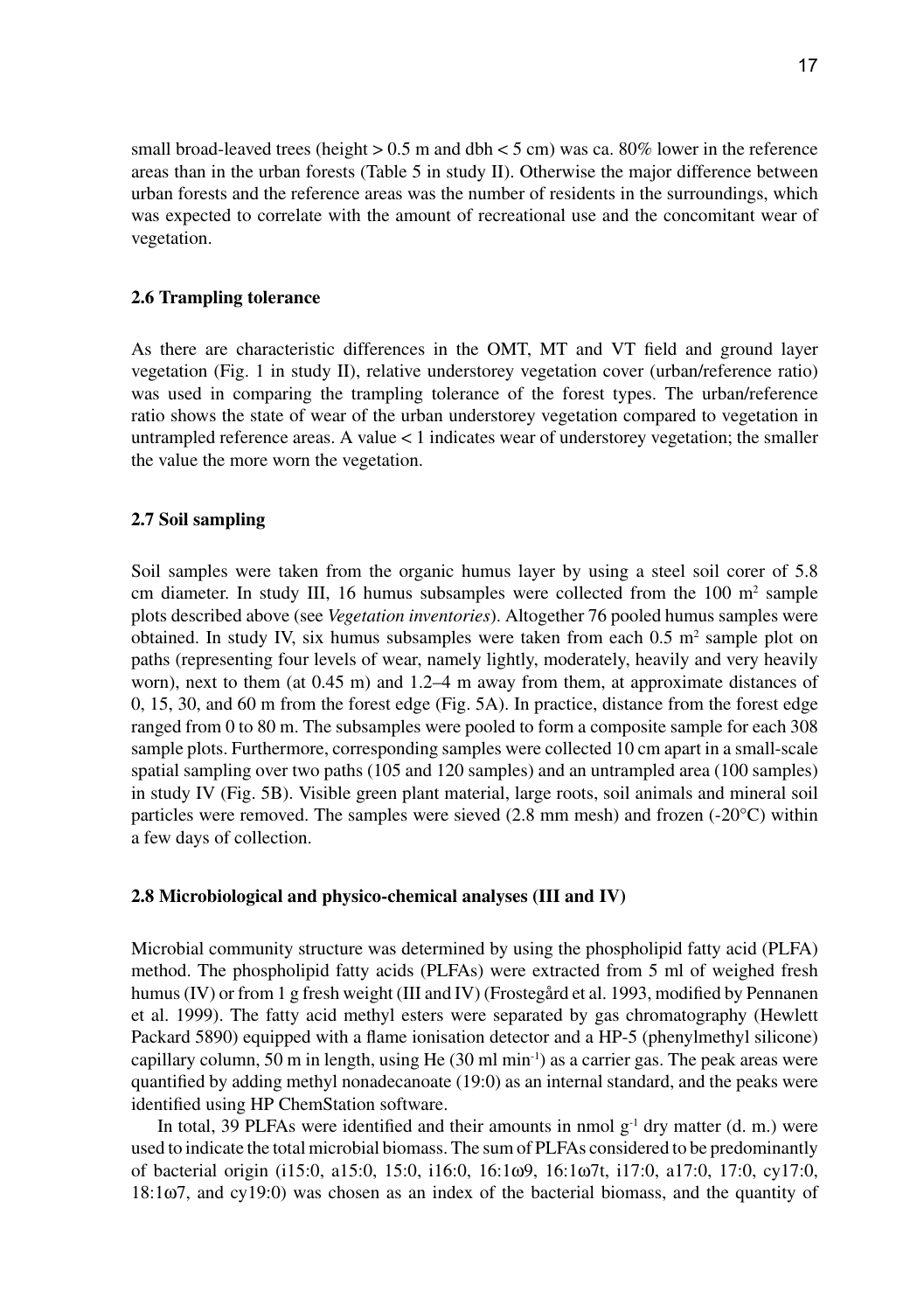

**Figure 5. (A)** Sampling design used to test the effects of forest edge and paths and **(B)** small-scale effect of paths on the forest soil microbial community (IV).

18:2w6 was used as an indicator of fungal biomass (Frostegård and Bååth 1996). PLFAs 16:1w7t, 16:1w7c, cy17:0, 18:1w7 and cy19:0 were taken to represent Gram-negative bacteria (Wilkinson 1988, Zogg et al. 1997), and the branched, saturated PLFAs 10Me16:0, i15:0, a15:0, i16:0, i16:1, i17:0, a17:0, br17:0 and 10Me17:0 to represent Gram-positive bacteria (O'Leary and Wilkinson 1988, Zogg et al. 1997). The sum of PLFA 10Me16, 10Me17 and 10Me18 was used as an indicator of actinomycetes (Kroppenstedt 1985, Brennan 1988, Zelles et al. 1994) and the quantity of PLFA  $16:1\omega5$  was used as an indicator of arbuscular mycorrhiza (Olsson et al. 1995).

Basal respiration rate was measured as the amount of  $CO_2$  evolved in 24 and 48 h as described by Pietikäinen and Fritze (1995) and used to determine microbial activity. Weighed fresh humus samples, 15 ml in volume (IV), or fresh humus samples equalling 2 g d.m. (III), or fresh humus samples equalling 2, 1.5 or 1 g d.m. depending on the volume of the sample (spatial sampling in IV) were used in the analyses.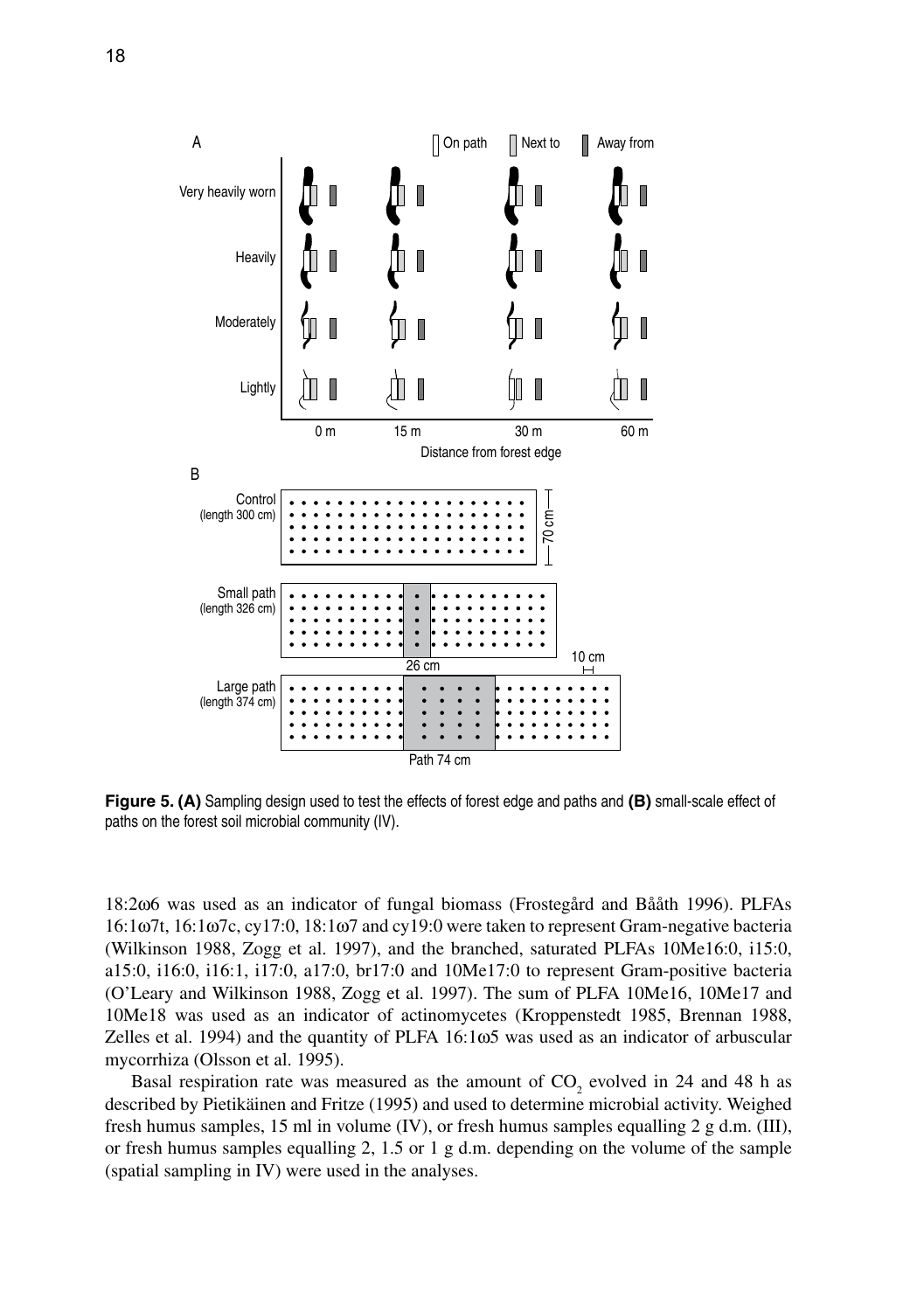The physico-chemical variables of the humus layer:  $pH_{H2O}$ , 0.1 M BaCl<sub>2</sub> extractable cations (Al, B, Ca, Cd, Cu, Fe, K, Mg, Mn, Na, P, Zn), titrated acidity (H+ ), base saturation (BS), cation exchange capacity (CEC), C, N, and C/N ratio, were determined according to the methods of Tamminen and Starr (1990). The dissolved organic carbon (DOC) and nitrogen (DON), which could be eluted into 100 ml water from 2 g d.m. humus by shaking for 2 h at 200 rpm was measured, after filtering the solution through a  $S&S 589<sup>3</sup>$  filter paper, with an Analytic Jenan MULTI-NC in study III.

#### **2.9 Statistical analyses**

A Generalized Additive Mixed Model (GAMM) was used to test hypotheses concerning trampling tolerance of the forest types and to quantify the effects of factors thought to affect the cover of understorey vegetation (II). In study IV, GAMMs were used in order to reveal the magnitude and extent of the effects of forest edges and paths on microbial biomass and microbial activity. The R statistical software was used to run the GAMMs (R Development Core Team 2005).

Global Non-Metric Multi-Dimensional Scaling (GNMDS) was used to relate differences in vegetation and soil microbial community structure to the level of wear (I and III) and to study the effects of forest edges and paths on microbial community structure (IV). The Bray-Curtis coefficient was used as a dissimilarity measure and Permutation tests were used in the vector fitting procedure (Oksanen et al. 2005).

Principal Component Analysis (PCA) and sample scores along the first principal component (PC1) were used to summarize the microbial community structure in the spatial analysis (IV). To characterise and illustrate spatial variability in these scores and other variables analysed, geostatistical methods were used (Isaaks and Srivastava 1989). Variograms were calculated per sample plot, and exponential equations were used to explore the degree and range of spatial autocorrelation within the plot. Block kriging with the equations fitted to the variograms was used to interpolate the values of the variables inside the plots, and maps were drawn of these interpolated values.

One-way analysis of variance (ANOVA), along with Tukey's HSD test, or the nonparametric Kruskal-Wallis test were used in comparing vegetation composition between wear classes and between urban forests and reference areas (I), and in comparing PLFAs, microbial biomass and microbial activity between path area classes (III). In study II, either t-tests or nonparametric Mann-Whitney tests were used when comparing vegetation composition between urban and reference forests.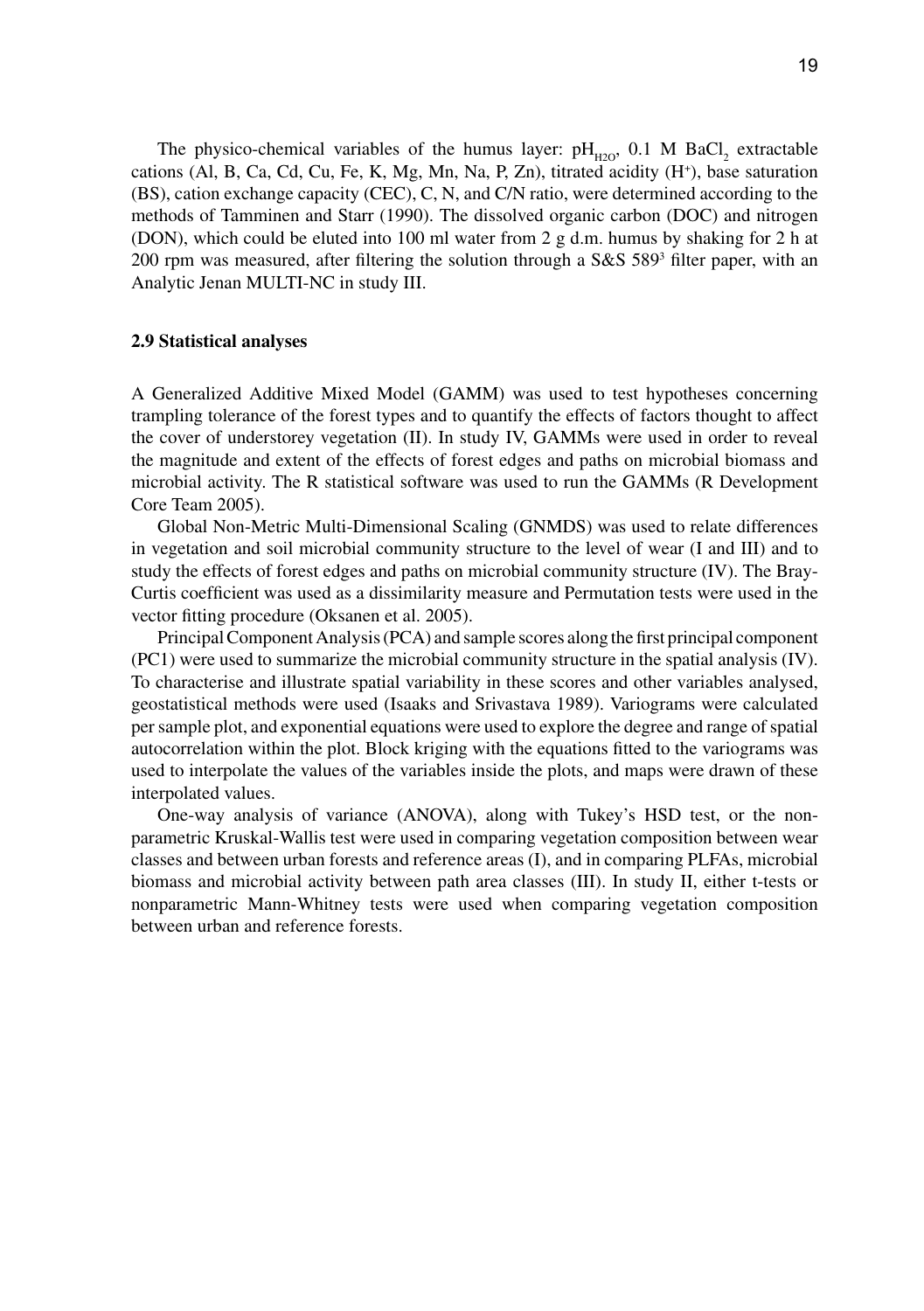# **3 RESULTS**

#### **3.1 Recreational use**

### *3.1.1 Effects of recreational use on understorey vegetation*

Wear of understorey vegetation and area of paths correlated positively with the number of residents (indicating recreational pressure) around a forest patch (I, II). An increase of 15000 residents within a radius of 1 km around a forest patch was associated with ca. 30% decrease in the relative understorey vegetation cover of OMT, MT and VT urban forests (II). The relative cover of understorey vegetation was highest in herb-rich OMT, lower in mesic MT and lowest in sub-xeric VT. Thus, the trampling tolerance of understorey vegetation increased with increasing fertility of the forest type: OMT proved to be most tolerant, MT intermediately tolerant and VT least tolerant of the three forest types. The cover of ground layer in the three urban forest types was less than half of that in untrampled reference areas. Hence, total cover of understorey vegetation in the urban forests was also lower than that of the same forest types in the reference areas.

Typical MT forest species, namely dwarf shrubs (e.g. *Vaccinium myrtillus* and *V. vitisidaea*), mosses (e.g. *Pleurozium schreberi* and *Dicranum polysetum*) and herbs (e.g. *Melampyrum pratense* and *Trientalis europaea*), were more frequent and/or abundant in untrampled (wear class 1) than in trampled (wear classes 2 and 3) urban forests (Table 2A) (I). Fewer species (e.g. *Pohlia nutans* and *Sorbus aucuparia*) were more frequent and/or abundant in trampled than in untrampled areas (Table 2B). Cover of grasses (in total) did not increase with the increasing levels of wear. Some mesic species, such as *Convallaria majalis* and *Melica nutans*, occurred also in trampled areas (I).

In general, when compared to percentage covers in the reference areas, covers of mosses (e.g. *Pleurozium schreberi, Dicranum polysetum* and *Hylocomium splendens*), lichens, and dwarf shrubs, especially *Vaccinium vitis-idaea*, were lower in the urban forests (I, II). In contrast, covers of tree saplings (mainly *Sorbus aucuparia*) and of some herbs and ferns (e.g. *Melampyrum pratense, Trientalis europaea* and *Pteridium aquilinum*) were higher in the urban forests than in the reference areas (II). *Brachythecium oedipodium* and *Pohlia nutans* were more abundant in the urban forests than in the reference areas but the cover of grasses did not differ between the areas (I, II).

#### *3.1.2 Effects of recreational use on soil physico-chemical properties*

Soil pH and BS were higher in areas with more than  $5 \text{ m}^2$  paths per  $100 \text{ m}^2$  (path area class 3) than in areas with no paths (path area class 1) (III). The pH was 0.3 units higher on than next to paths, and increased with increasing levels of wear with a difference of almost 0.1 pH unit between wear classes of paths (IV). BS was almost 10% higher at heavily and very heavily worn (wear classes 3 and 4) than at lightly and moderately worn (wear classes 1 and 2) paths (IV). DOC, DON, N and other soil physico-chemical variables tested were not affected by recreational use (III).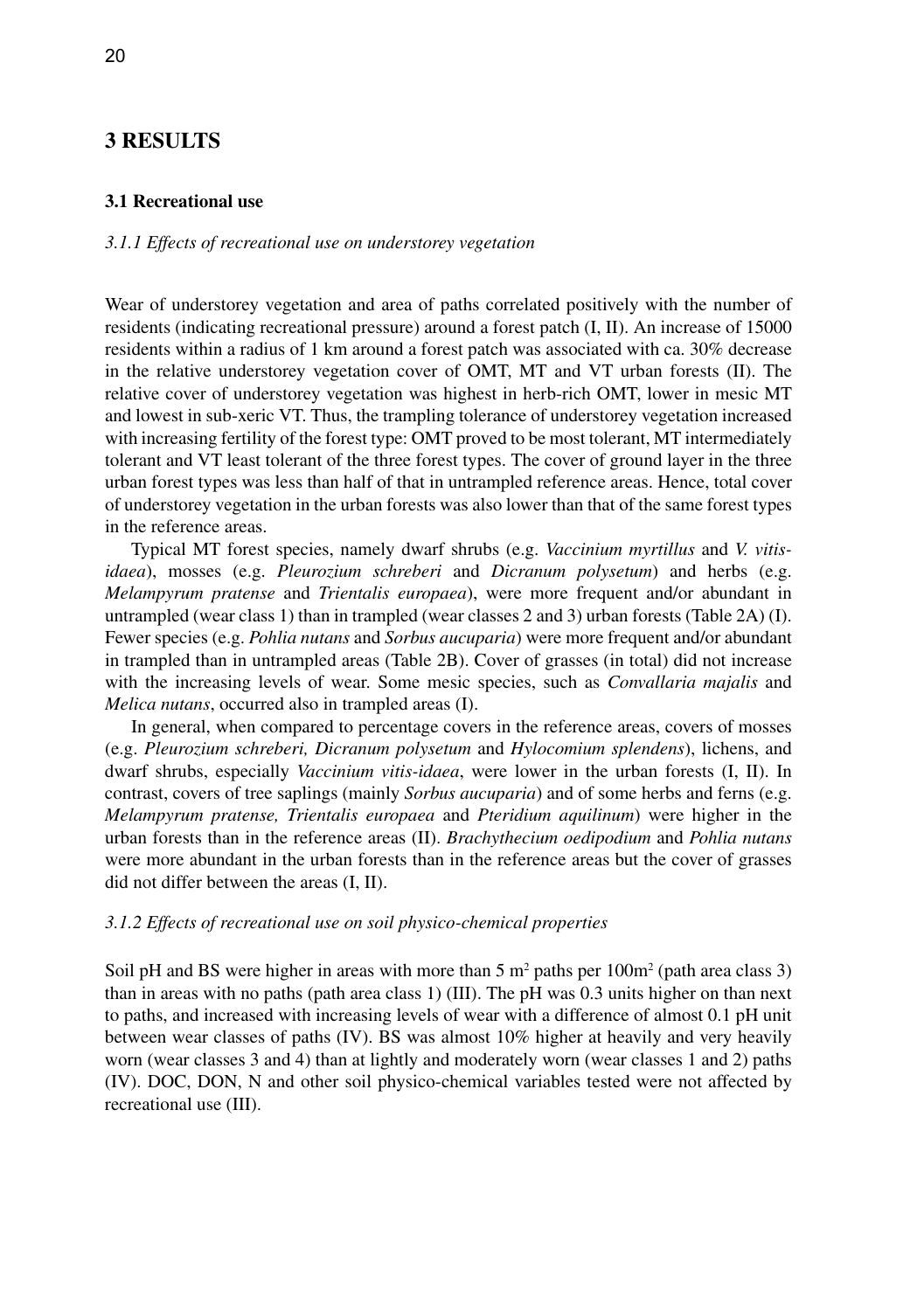**Table 2. (A)** Species with higher mean cover percentage or frequency in untrampled (wear class 1) than in trampled urban forests. **(B)** Species with higher mean cover percentage or frequency in trampled (wear classes 2 and 3) than in untrampled urban forests (I). Species in decreasing order of cover percentage and frequency.

| Cover%                     | <b>Frequency</b>         |
|----------------------------|--------------------------|
| Vaccinium myrtillus        | Vaccinium vitis-idaea    |
| Pleurozium schreberi       | Descampsia flexuosa      |
|                            | Trientalis europaea      |
|                            | Luzula pilosa            |
|                            | Dicranum polysetum       |
|                            | Melampyrum pratense      |
|                            | Plagiothecium laetum     |
|                            | Hepaticae                |
|                            | Dicranum majus           |
|                            | Hylocomium splendens     |
|                            | Linnaea borealis         |
|                            | Polytrichum commune      |
|                            | Carex globularis         |
|                            | Cladonia spp.            |
|                            | Populus tremula          |
|                            | Sphagnum angustifolium   |
| (B) Trampled urban forests |                          |
| Cover%                     | <b>Frequency</b>         |
| Sorbus aucuparia           | Brachythecium oedipodium |

#### **(A) Untrampled urban forests**

#### *3.1.3 Effects of recreational use on soil microbial community*

*Pohlia nutans*

*Pinus sylvestris Agrostis capillaris*

*Plagiothecium curvifolium*

Changes in microbial community structure (PLFA pattern) were associated with the effects of recreational use on vegetation and soil (III). Variation in the microbial community structure correlated with variation in the tree species (broad-leaved tree/conifer) ratio, understorey species composition and soil chemistry, mainly pH and C/N ratio (III, IV). Wear of vegetation (especially dwarf shrubs) significantly affected the PLFA pattern (III). Absolute amounts of nine PLFAs out of 39 were significantly lower in areas with more than 5  $m<sup>2</sup>$  paths per 100  $m<sup>2</sup>$ (path area class 3) than in areas with no paths (path area class 1). PLFA pattern differed between paths and untrampled areas (IV). Path edge effect on the microbial community structure extended more than one meter from the paths. Spatial autocorrelation of the PLFA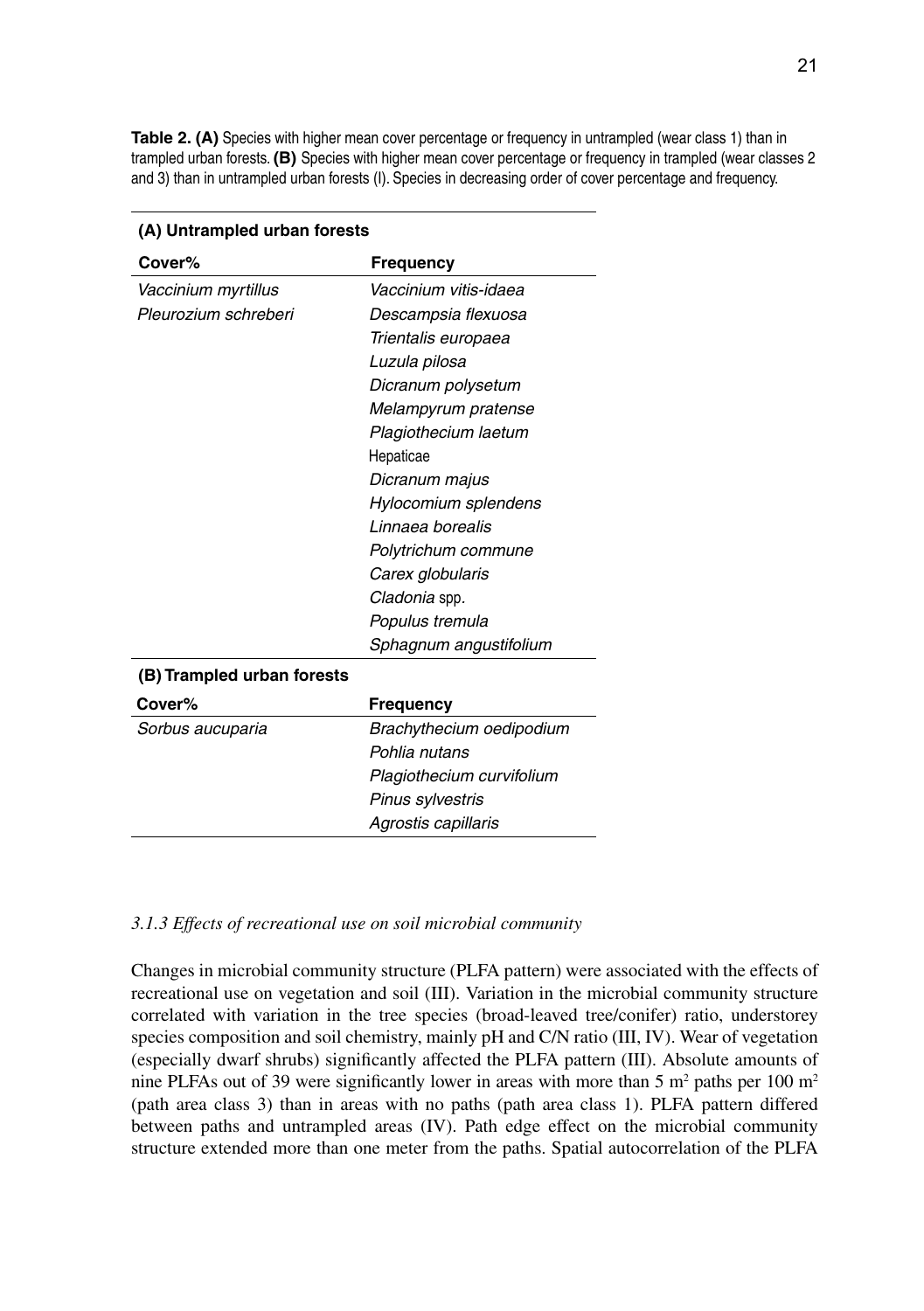pattern within an untrampled area extended to 0.7 m while on and next to paths this range was 1.5 m.

Microbial biomass (Gram-positive bacteria, fungi, actinomycetes and arbuscular mycorrhiza) were significantly affected by distance from the path (IV). Paths supported approximately 25–30% higher microbial biomass than untrampled areas with a transition zone of at least 1 m from the path edge. The ratio of fungal to bacterial biomass (F/B) was higher on paths than next to them and higher at heavily and very heavily worn paths (wear classes 3 and 4) than at lightly and moderately worn ones (classes 1 and 2).

Microbial activity, measured as basal respiration, was lower in areas with more than  $5 \text{ m}^2$ paths per  $100 \text{ m}^2$  (path area class 3) as compared to areas with no paths (path area class 1) (III). However, the activity was higher at moderately worn paths (wear class 2) than at lightly and very heavily worn paths (classes 1 and 4) (IV).

#### **3.2 Fragmentation**

#### *3.2.1 Effects of fragmentation on understorey vegetation*

Forest size was associated with understorey species composition and correlated with tree species composition (but not with the level of wear) (I). Broad-leaved trees along with lightdemanding and drought-resistant understorey species, such as grasses, and some ruderal species (e.g. *Senecio vulgaris, Rubus idaeus, Taraxacum species, Hieracium sylvaticum* and *Veronica officinalis*) were more abundant in small forest fragments. Cover of litter in small forest fragments was high, and cover of mosses and other shade demanding interior species was low.

#### *3.2.2 Effects of fragmentation on soil physico-chemical properties*

Soil pH and BS were higher at forest edges and correlated positively with the number of broad-leaved trees and the cover of grasses (III, IV). Soil pH decreased by 0.7 units from 4.8 at the forest edge to between 4.0–4.2 at distances 20 m and further into the forests, while humus moisture increased from approximately 20% to 35–40% at the same distances (IV). C/N ratio, as well as  $C, N, K, CEC, H<sup>+</sup>$ , Fe and Al, increased with increasing distance from the forest edge and correlated positively with the number of conifers and cover of mosses.

#### *3.2.3 Effects of fragmentation on soil microbial community*

Microbial community structure (PLFA pattern) changed due to the effects of fragmentation on vegetation (III, IV). The PLFA pattern differed slightly between distances of 0–10 m and over 50 m from the forest edge (IV). Variation in PLFA pattern was associated with edge-interior gradients in vegetation and soil chemistry (III, IV). Changes in the microbial community structure correlated strongly with changes in soil pH and C/N ratio (III, IV).

Microbial biomass (Gram-positive and Gram-negative bacteria, fungi, actinomycetes and arbuscular mycorrhiza) and microbial activity (basal respiration rate) were significantly affected by distance from the edge, soil pH and C/N ratio (IV). They were 30–45% lower near the forest edge, increasing up to 20 m from the edge where they reached the level characteristic for the forest interior. Humus moisture explained a significant amount of variation in microbial responses to distance from the edge.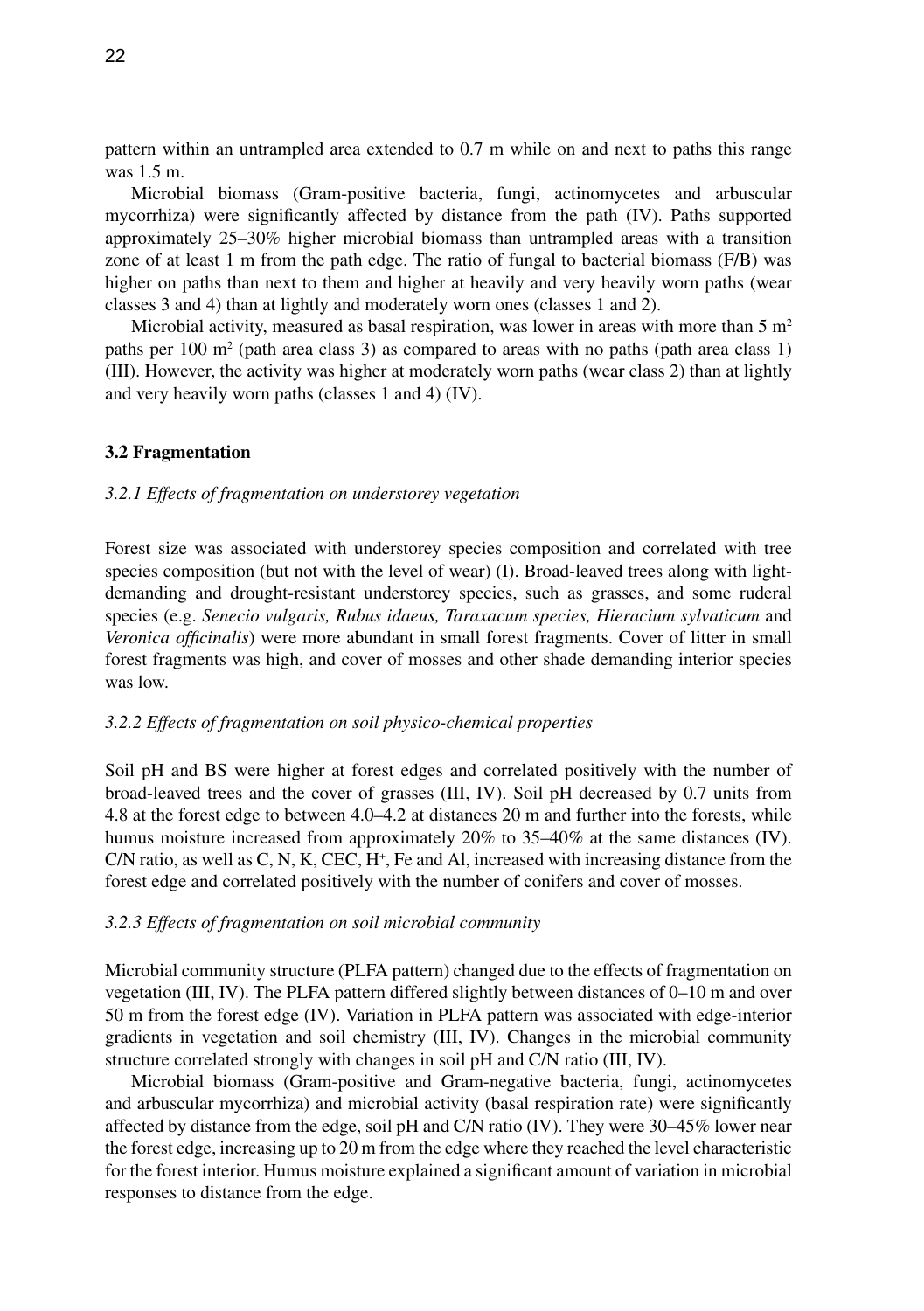# **4 DISCUSSION**

The results showed that recreational use and fragmentation (including edge effects) greatly affected understorey vegetation in the urban forests studied. In addition to forest site type, species composition and abundance of understorey vegetation were influenced by number of recreational users, forest size and the related broad-leaved tree/conifer ratio and soil chemistry. Most probably, air-borne pollution and forest management practices also affect understorey vegetation in urban forests. Furthermore, soil microbial community structure, as well as microbial biomass and activity in urban forests were affected by recreational use and fragmentation, and by related changes in the broad-leaved tree/conifer ratio, understorey species composition and soil properties, mainly pH, C/N ratio and soil moisture. In the following, the effects of these anthropogenic factors on vegetation, soil properties and microbial communities in the studied urban forests will be discussed.

#### **4.1 Effects of recreational use on understorey vegetation**

### *4.1.1 Trampling tolerance of understorey vegetation*

The number of residents reflects well the recreational pressure placed on understorey vegetation: the greater the number of residents, the lower the cover of vegetation and larger the area of paths. In forests with 6500–8000 residents in the surroundings (within a radius of 1 km), the relative cover of understorey vegetation was  $85\%$  of that in forests without residents in the surroundings, whereas 15000 residents around a forest patch decreased the relative understorey vegetation cover to 70%. The loss of understorey vegetation is not surprising because people in urban areas tend to use forests near them on a daily basis (Jaatinen 1973, Sievänen 1987, Arnberger 2006). Children in particular use forests < 100 m from their homes (Florgård and Forsberg 2006).

According to some studies, small forest patches and forest edges are the most worn areas due to active recreational use (Kellomäki and Wuorenrinne 1979, Guirado et al. 2006). However, in this study neither the distance from forest edge nor the forest size correlated with the wear of understorey vegetation. This may be because some patches attract more people than others. They may be of scenic beauty, as rocky outcrops and different water elements are attractive to recreational users (Hammitt and Cole 1998). The most heavily worn patches are easy to access, easy to walk in and they are often used as shortcuts, e.g. between home and bus stop or school and sports field. There are also heavily worn areas in larger forests in the proximity of constructed paths actively used for recreation. In Finland, there are only few restrictions on the use of urban forests for recreational purposes. Thus, people often move off the 'official' paths, especially if these are poorly managed (see Hammitt and Cole 1998) or when they are orienteering, picking berries or gathering mushrooms.

The present results support the view that the trampling tolerance of forest vegetation increases with the productivity of the site. Trampling tolerance of sub-xeric VT was lower than that of mesic MT and herb-rich OMT, which is consistent with the results of Kellomäki and Saastamoinen (1975), Liddle (1975b) and Tolvanen et al. (2001). Herb-rich OMT proved to be most tolerant of the three forest types, which was against expectations based on the findings of Kellomäki and Saastamoinen (1975). They suggested that the trampling tolerance of OMT might be lower than that of MT because of the abundance of sensitive herb species. However, the high proportion of herbs in relation to dwarf shrubs may actually be the reason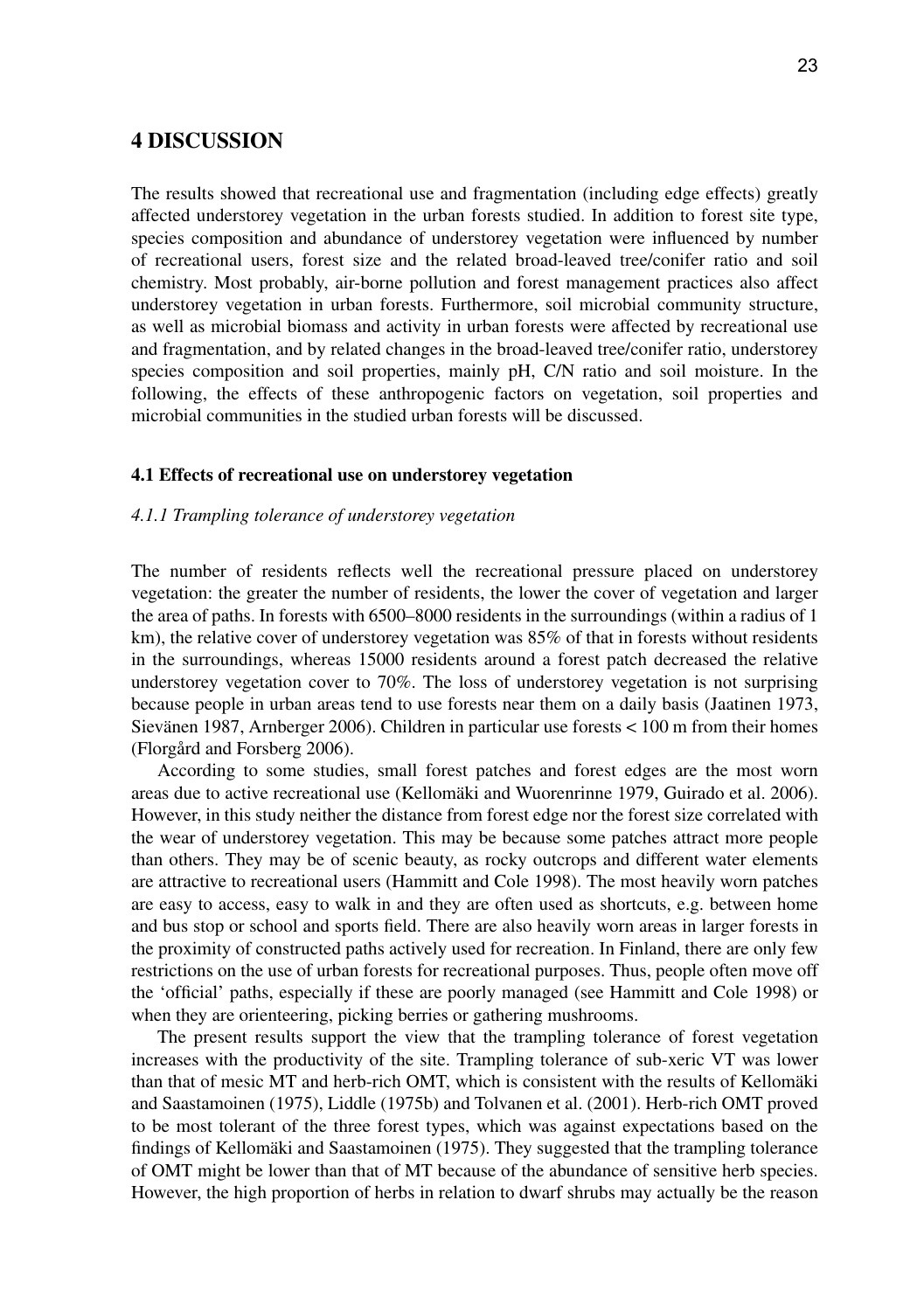for high trampling tolerance of OMT since herbs are more resilient, i.e. recover faster after trampling, than dwarf shrubs (Cole 1995). Furthermore, regeneration after disturbance is fastest in OMT, the forest type with the highest productivity (see Cole 1987, Liddle 1997, Rydgren et al. 1998). Nutrient load in urban areas may accelerate the regeneration of OMT vegetation since fast growing grass and herb species are abundant. Thus, it appears that resilience rather than resistance of plant species determines the tolerance of vegetation during a long-term trampling disturbance (see also Cole 1995).

A further contribution to the apparently higher trampling tolerance of OMT may be the vegetation structure of OMT itself. The number of small trees and shrubs in OMT is higher than in MT and VT (Table 5 in study II), which may restrict recreational use in OMT or at least concentrate it mainly on existing paths (Lehvävirta 1999). It is easier to walk in lower and sparser VT vegetation dominated by dwarf shrubs and mosses, which may lead to more dispersed use and more extensive wear of VT sites (Roovers et al. 2006).

#### *4.1.2 Effects of recreational use on understorey species composition*

Typical forest species, such as dwarf shrubs and mosses, suffered from trampling and few tolerant species benefited from it. Sensitive species survived in patches of untrampled vegetation, but on paths, only the most tolerant species survived and were dwarfed. Hamberg et al. (2007) found that the effects of trampling were most severe on paths but that light effects occurred also in seemingly untrampled areas. For example, they found that the cover and/or frequency of mosses and *Vaccinium myrtillus* were affected off the paths as well as on them, which is in accordance with the present results. In addition to direct mechanical effects of trampling, changes in soil chemistry may also have affected species composition on paths and trampled areas where the soil pH and BS were higher than in untrampled areas (III, IV). This may also explain the increase of mesic species observed in trampled areas.

The most pronounced effect of trampling in urban forests seemed to be the overall decrease in the cover of ground layer vegetation. In general, the trampling tolerance of mosses and particularly lichens is low (Kellomäki and Saastamoinen 1975, Nylund et al. 1979, Florgård 2000, Hamberg et al. 2007). *Dicranum polysetum, Hylocomium splendens*, and *Pleurozium schreberi*, in particular, decreased in the present set of urban forests, probably due to their slow rate of recovery after trampling. For example, *H. splendens* recovers slowly after disturbance because it lacks a soil-buried propagule bank (Jonsson 1993). Furthermore, microclimate in highly trampled urban forests may be suboptimal for mosses because paths and their surroundings are usually drier and warmer than areas of intact vegetation (Liddle 1997). For example, *H. splendens* is highly sensitive to changes in microclimate, especially to lowered availability of moisture (Busby et al. 1978, Callaghan et al. 1978).

The cover of dwarf shrubs, especially evergreen *Vaccinium vitis-idaea*, was low in the urban forests studied. The cover of *V. myrtillus* decreased with increasing levels of wear, indicating its sensitivity to trampling. In general, dwarf shrubs are sensitive to trampling because their regenerative buds are located above ground (Cole 1995, Liddle 1997), and vegetative regrowth after disturbance takes several years (Rydgren et al. 1998, Hautala et al. 2001), which makes recovery almost impossible in frequently trampled areas.

Trampling creates openings in the forest floor and provides opportunities for pioneer species or species originating outside the forest to establish (Hamberg et al. 2007). In urban forests studied, small tree saplings (< 50 cm in height), especially *Sorbus aucuparia*, were common probably because they benefited from free growing space created by moderate trampling. The openings established in the ground layer may especially enhance the regeneration of tree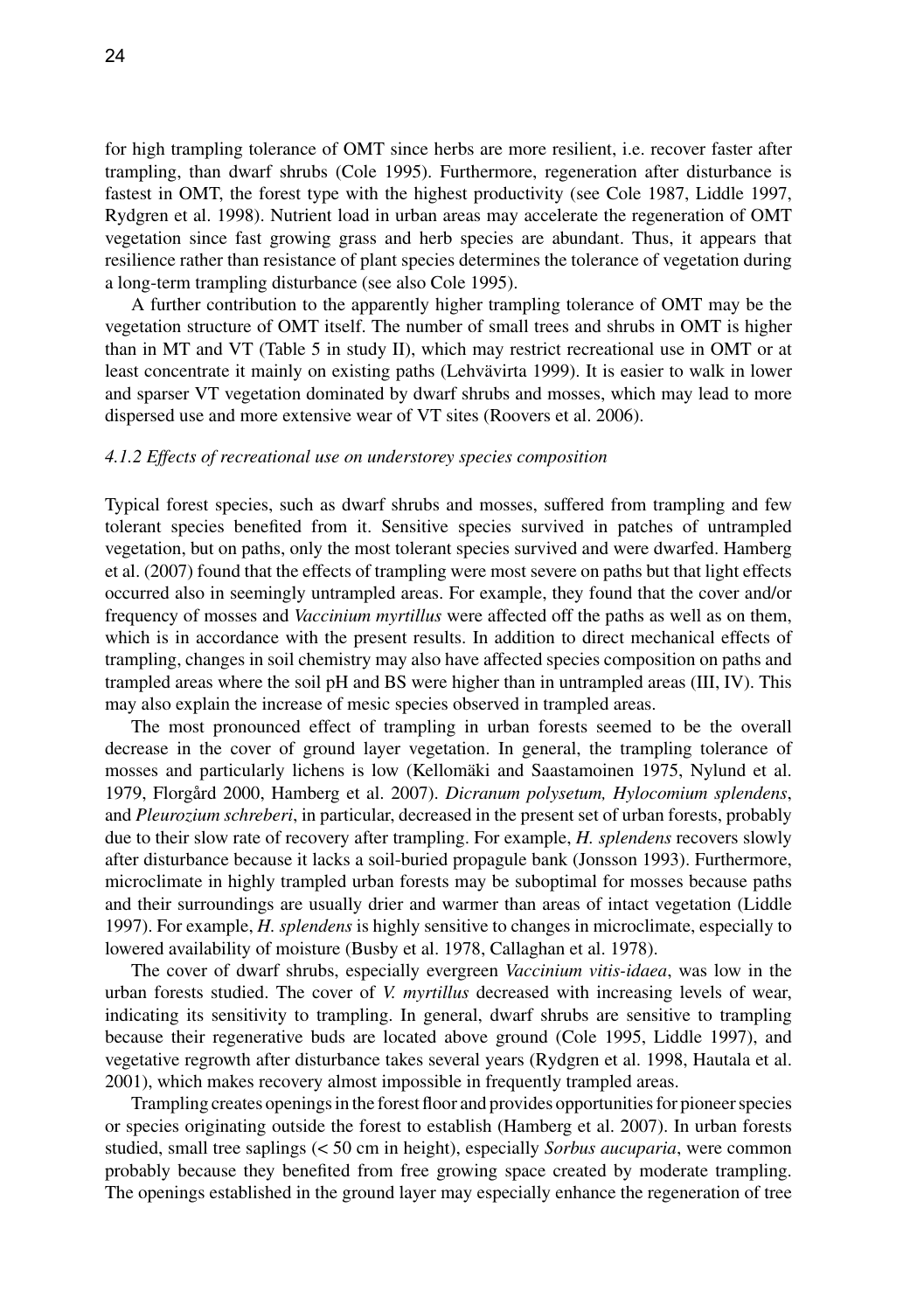saplings from seeds (Kuuluvainen 1994, Rydgren et al. 1998). In addition, trampling, cutting and the removal of saplings may increase vegetative growth of *S. aucuparia* from root suckers (Kullman 1986, Zerbe 2001). Lehvävirta and Rita (2002) also found that anthropogenic disturbance had some positive effect on aspen, birch and rowan saplings in urban forests.

This study showed that resilient species (e.g. *Pteridium aquilinum, Trientalis europaea* and *Melampyrum pratense*) thrived in urban forests. These species are not resistant to trampling but they are able to recover well after trampling disturbance (Lehtilä and Syrjänen 1995, Littlemore and Barker 2003). *M. pratense* has a good ability to recover from damage by compensatory growth (Lehtilä and Syrjänen 1995). *T. europaea* may benefit from free growing space created by trampling because its clonal spreading after disturbance is fast (Hiirsalmi 1969, Rydgren et al. 1998). Furthermore, the present results showed that the pioneer moss species *Pohlia nutans* has increased in urban forests. It efficiently colonizes bare humus after trampling disturbance, by germinating from a soil-buried propagule bank (Jonsson 1993, Koponen 1994, Rydgren et al. 1998). Grasses are known to be resilient species as they regenerate fast after disturbance, and thus, it has been suggested that trampling may increase their proportion in the vegetation (Liddle 1975a, Kellomäki 1977, Nylund et al. 1979, Tolvanen et al. 2001). However, the present results and results of Hamberg et al. (2007) showed that trampling did not increase the proportion of grasses in hemiboreal urban forests.

#### *4.1.3 Tree layer characteristics and understorey vegetation composition*

Upper canopy layers of urban forests were more open than in reference forests, probably because forest management in urban areas does not aim at a high production of timber as is the case in commercial forests (Gundersen et al. 2005). Furthermore, recreational users prefer open, clean and safe-looking forests (Tyrväinen et al. 2003), which has consequences for forest management decisions in urban areas.

Forest management practices, e.g. thinning to create more open and less shady forests, as well as undergrowth cuttings that increase vegetative growth of *Sorbus aucuparia* (Kullman 1986, Zerbe 2001), may explain the increased cover of small broad-leaved trees (height > 50 cm and dbh < 5 cm) found in these urban forests. In addition, exclusion of moose from urban forests may have an effect on tree species composition because moose mainly browse *Sorbus aucuparia, Populus tremula* and *Salix caprea* saplings (Andren and Angelstam 1993). In addition, fragmentation and eutrophication of urban forests may also have been beneficial for broad-leaved trees (discussed below). Consequently, urban forests may change towards domination by broad-leaved trees.

Changes in tree stand characteristics, such as tree density and ratio of broad-leaved trees to conifers, affect understorey vegetation composition (Kuusipalo 1983, 1985, Mikola 1985, Lahti and Väisänen 1987). In the present study, the percentage of broad-leaved trees (of all trees) was a good explanatory variable for total understorey vegetation cover. The cover increased with increasing percentage of broad-leaved trees, which is in accordance with previous studies (Mikola 1985, Lahti and Väisänen 1987). Under broad-leaved trees (e.g. *Betula pendula* and *B. pubescens*), soil fertility is higher and light and temperature conditions are more optimal for fast-growing and light-demanding herb and grass species, which increase in cover (Mikola 1985). The cover of litter, which increased with increasing amount of broad-leaved trees, was also an important determinant of understorey vegetation. The cover of mosses decreases with increasing amounts of litter (Mikola 1985, Lahti and Väisänen 1987, Hamberg et al. 2007). Thus, in the future mosses may gradually disappear and herbs and grasses may become dominant in urban forests.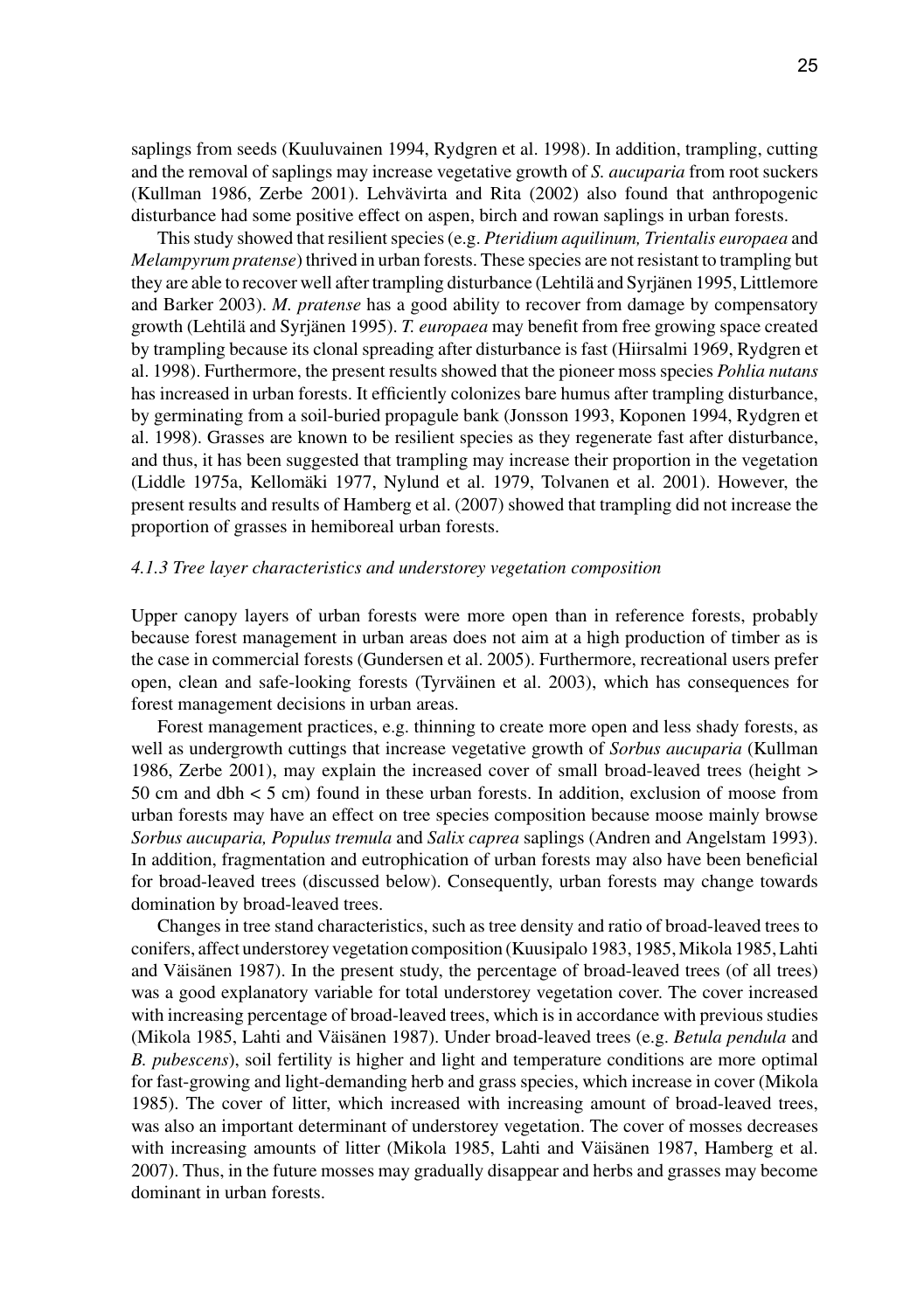### **4.2 Effects of recreational use on soil microbial community**

#### *4.2.1 Effects of recreational use on microbial community structure*

By sampling systematically over study sites as well as by sampling directly on paths and in their vicinity, differences in microbial community structure (PLFA pattern) and activity caused by trampling were found. As the results showed, the most pronounced and obvious impact of recreational use occurred on paths where vegetation and soil changes are inevitable (Cole 1995). However, effects of trampling on microbial community structure and microbial biomass extended more than one meter from the paths. This may be caused by light trampling off the paths by both recreationists and their dogs, and fouling by dogs which inflicts changes in vegetation and soil pH. Microclimatic changes on paths may also occur and they may affect surrounding vegetation (Liddle 1997). Effects of trampling on covers and frequencies of plant species (especially mosses) have been shown to extend several meters off the paths (Hamberg et al. 2007). These changes may explain the effects observed in the soil microbial community in this study.

Differences discovered in PLFA pattern and microbial biomass between paths and untrampled areas were mainly attributable to differences in humus pH. Indeed, microsite variation in soil pH is the most relevant determinant of microbial community (Killham 1994). The present results showed that a spatial autocorrelation of PLFA pattern in an untrampled control area extended approximately 0.7 m, which implies that patches of the similar PLFA pattern reflect the zone of influence of dwarf shrubs and other boreal forest understorey vegetation (Ettema and Wardle 2002). Some studies report patches extending from one to several meters and relate the results to the zone of influence and positioning of single trees (Pennanen et al. 1999, Saetre and Bååth 2000). According to the present results, trampling disrupts the small-scale heterogeneity in the soil microbial community, since patch sizes of the similar microbial community on paths and next to them were two times larger than in the untrampled area. This disruption of small-scale spatial heterogeneity may influence spatial patterns of decomposition, nutrient supply and root herbivory, and thus the spatial structure and diversity of plant communities (Ettema and Wardle 2002). Furthermore, spatial changes in the functions of mycorrhizal fungi may hinder re-establishment and growth of plants in trampled areas (Reeves et al. 1979, Van der Heijden et al. 1998b, Hartnett and Wilson 1999, Kozlowski 1999, Waltert et al. 2002).

#### *4.2.2 Effects of recreational use on microbial biomass*

All microbial biomasses were higher on paths and immediately next to paths, although microbial activity and biomass (especially the biomasses of bacteria and actinomycetes) were expected to be adversely affected by trampling, to increase with increasing distance from paths, and to decrease with increasing levels of wear (Liddle 1997, Zabinski and Gannon 1997, Ohtonen and Väre 1998). pH levels on paths were 0.3 units higher than in untrampled areas, which is in accordance with other studies conducted in acid soils (reviewed by Liddle 1997). This may explain the higher microbial biomass observed, because the biomasses of bacteria, actinomycetes and arbuscular mycorrhiza are all known to increase with increasing soil pH (Frostegård et al. 1993, Bååth et al. 1995).

Soil pH on paths may be higher because 1) trampling diminishes vegetation cover and changes the amount and quality of litter on paths, e.g., reducing the amount of acidic litter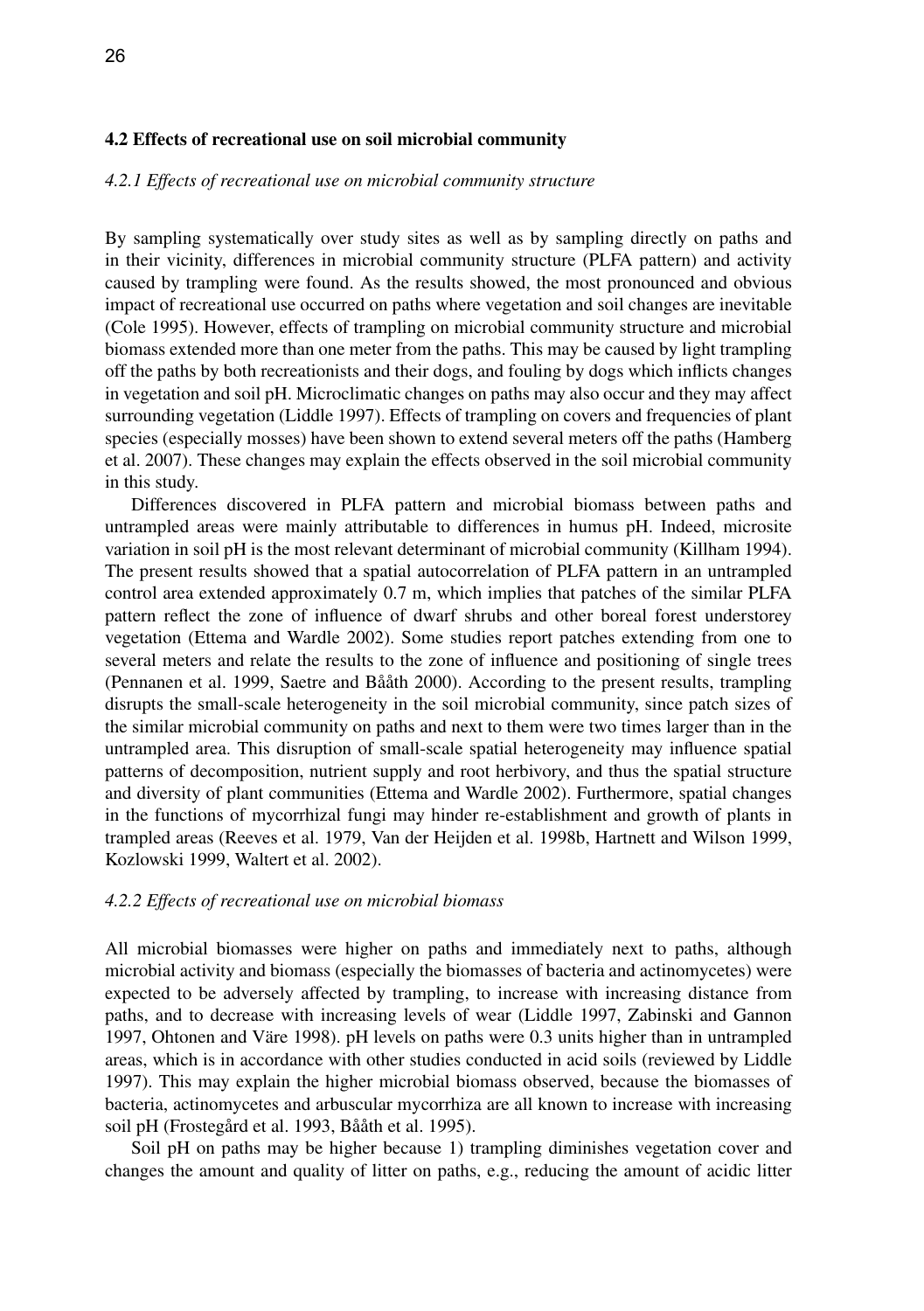including needles and mosses, causing changes in soil organic matter and pH; 2) the humus layer on paths is eroded and in some areas almost completely removed and, thus mixed with exposed mineral soil. Mineral soils further down the soil profile have typically higher pH than the humus layer (Pietikäinen et al. 1999, Fritze et al. 2000); 3) amount of dog excrement on paths and next to them may be high and urease and other N-mineralising activities in soil tend to raise pH. In the vicinity of urea and animal wastes, the soil pH may be several units higher than in the bulk soil (Killham 1994).

In addition to the increase in pH, other mechanisms can also explain the higher microbial biomass on paths. Due to trampling, litter on paths may be pulverized and thus become more easily decomposable (see Liddle 1997, Ros et al. 2004), thereby contributing to an enhanced microbial biomass. Compaction may reduce predation by protozoa and nematodes in the soil because it causes a reduction in the number of soil pores > 30 μm in neck diameter (Killham 1994, Breland and Hansen 1996). In contrast, the number of small pores (neck diameter < 3 μm) inhabited by microbes may increase (Breland and Hansen 1996). Furthermore, root exudation of plants, which stimulates microbial growth, has been shown to increase with increasing mechanical impedance (Boeuf-Tremblay et al. 1995).

#### *4.2.3 Effects of recreational use on microbial activity*

Microbial activity decreases due to loss of vegetation and/or soil compaction caused by trampling (Liddle 1997, Zabinski and Gannon 1997, Ohtonen and Väre 1998, Breland and Hansen 1996). According to Efremov and Novikova (2003), enzymatic activity and microbial biomass decrease with an increase in soil bulk density during recreational use. Furthermore, compaction of soil increases soil anaerobiosis and consequently decreases microbial activity (Hubbell and Gardner 1948, Liddle 1997, Hammitt and Cole 1998, Jordan et al. 2003). The present results showed that microbial activity was lower in trampled areas (with more than 5% coverage of paths) than in areas with no paths. However, the results did not confirm the hypothesis that microbial activity would be lower on paths than further away from them. Thus, anaerobiosis may not be severe in the present study probably because the organic humus layer is not very easily compacted (Hammitt and Cole 1998).

Interestingly, moderately worn paths exhibited higher microbial activity (basal respiration rates) than lightly and very heavily worn paths in this study. These findings agree with those of Ros et al. (2004) who showed that microbial biomass carbon and microbial activity as well as several enzymatic activities increased with increasing intensity of trampling, being highest at moderate levels of trampling. They suggested that trampling increased incorporation of plant remains into soil and thus increased soil organic carbon content and hence available enzyme substrates (see also Liddle 1997, Hammitt and Cole 1998). Another reason for increased microbial activity could be stress inflicted on the microbial populations by trampling, as overall metabolic activity has been shown to increase in stress conditions (Killham 1985). Furthermore, paths are usually warmer than the surroundings covered by vegetation (Liddle 1997), which may increase microbial activity to a certain level, at least if soil moisture is sufficient (Killham 1994).

As Killham (1985) pointed out, the effects of environmental stresses on microbial functions should be evaluated by using metabolic quotient (usually calculated as respired C/biomass C) rather than by microbial activity *per se*, because the metabolic quotient is a more sensitive indicator of change (see also Ohtonen 1994). Therefore, basal respiration rate/total microbial biomass was calculated for the present set of study plots and it was found that the value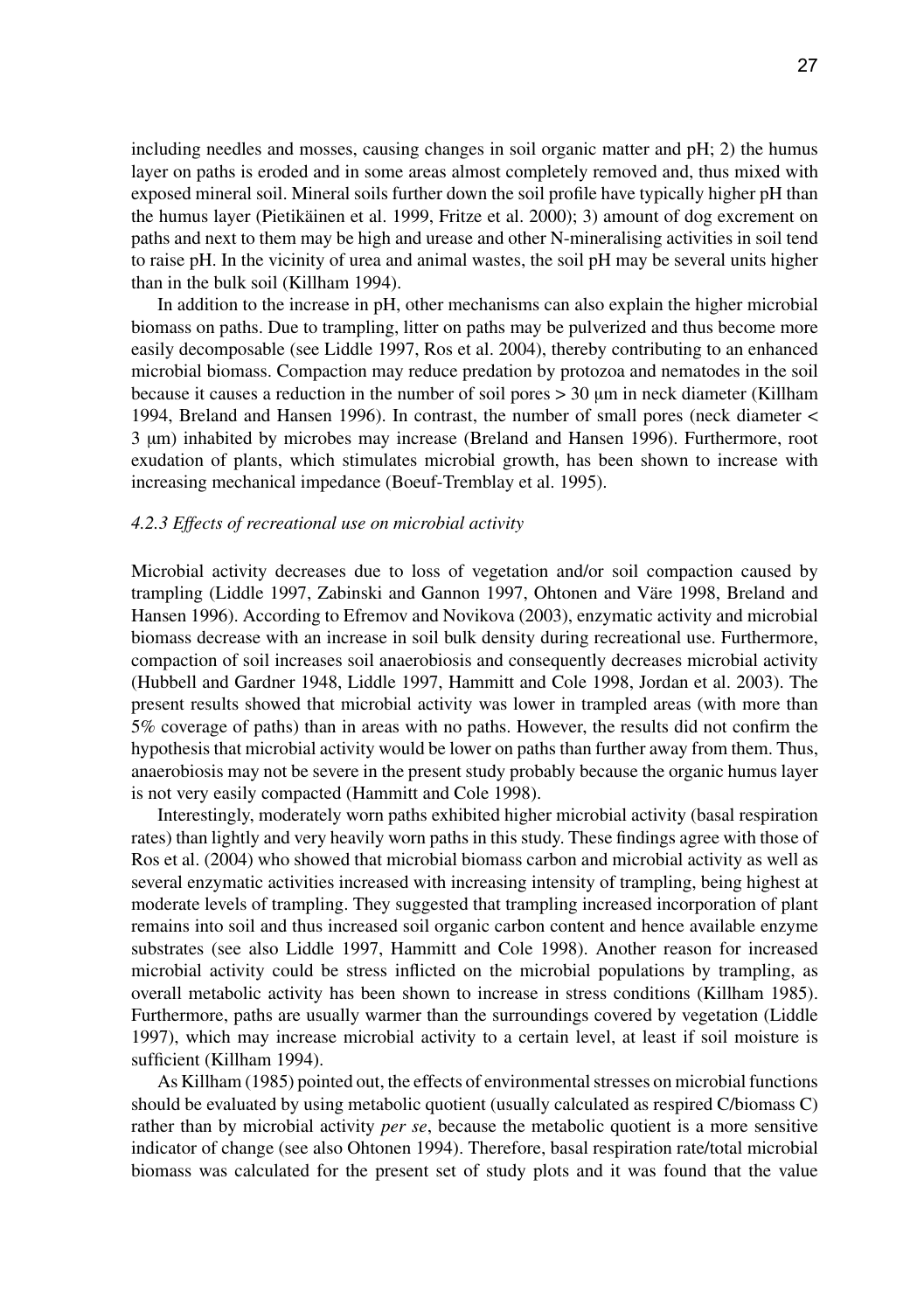was significantly lower on paths than in areas more than 1.5 m away from them, 0.0056 and 0.0073 respectively ( $p < 0.001$ ). Thus, the findings suggest that trampling inflicts stress on soil microbial community.

#### **4.3 Effects of fragmentation on understorey vegetation**

#### *4.3.1 Edge effects and understorey species composition*

Vegetation in small forest fragments was characterized by an abundance of broad-leaved trees, grasses and herbs, which increased the amount of leaf litter on the ground. Hamberg et al. (2007) also found that species adapted to sunny, warm and dry conditions, such as grasses, were abundant while sensitive forest species, such as dwarf shrubs and mosses, were scarce at urban forest edges in Helsinki. They showed that the effects of edge on the understorey vegetation extended at least up to 50 m into the forests. Forest edges receive more light and are warmer and drier than forest interiors (Chen et al. 1993, 1995). The present results showed that soil moisture near the edge was only half of that in the forest interior. Thus, microclimate is too dry for mosses (Huggard and Vyse 2002) and probably also for other interior species at forest edges. Furthermore, mosses tend to withdraw from areas with an abundance of litter as found at forest edges in this study (Lahti and Väisänen 1987). Thus, mosses may be scarce or almost absent in small urban forest fragments with large proportion of edge zone. In contrast, some species, such as light demanding *Pteridium aquilinum* and *Melampyrum pratense*, which are abundant in urban forests studied, may benefit from the abundance of broad-leaved trees and open canopy structure in small forest fragments and in the proximity of forest edges (Hämet-Ahti et al. 1998, Tonteri 2000).

#### *4.3.2 Eutrophication and understorey species composition*

Soil pH and BS were higher and C/N ratio was lower at the forest edges than in the interiors in this study. Broad-leaved trees, grasses and herbs abundant at forest edges have a fertilizing effect on the soil through their above and below ground litter and root activities (see Mikola 1985, Priha 1999). In addition, forest edges act as concentrators of air-borne pollutants and nutrients, e.g. nitrogenous compounds (Bobbink et al. 1998, Weathers et al. 2001). Furthermore, local residents often dump garden waste at forest edges bordering their gardens (Matlack 1993b, Saukkonen 2007), which may locally increase soil nutrient levels at the edges and increase nutrient-demanding herb and grass species there.

Nitrogen load may increase soil fertility and cause decreases in the proportions not only of bryophytes and lichens but also of dwarf shrubs, while causing an increase in the proportion of herbs and grasses in forest vegetation (Kuusipalo 1996). For example, low covers of *Pleurozium schreberi* and *Hylocomium splendens* in urban forests and especially at forest edges may partly be due to nitrogen load and acid deposition in urban areas (Dirkse and Martakis 1992, Mäkipää 2000a, b). The present results indicated the presence of eutrophication caused by nitrogen load especially in VT, where the cover of herbs increased and the covers of dwarf shrubs, mosses and lichens decreased. However, this phenomenon could not be confirmed in the urban forests studied since soil N levels at the forest edges were not detectably higher than in the interiors. Pollutant concentrations in Finland are generally low. When compared to other European air quality monitoring results (5208 measurements in 25 countries in 2000), Finland was the country with the nitrogen dioxide concentrations, only 55% of the European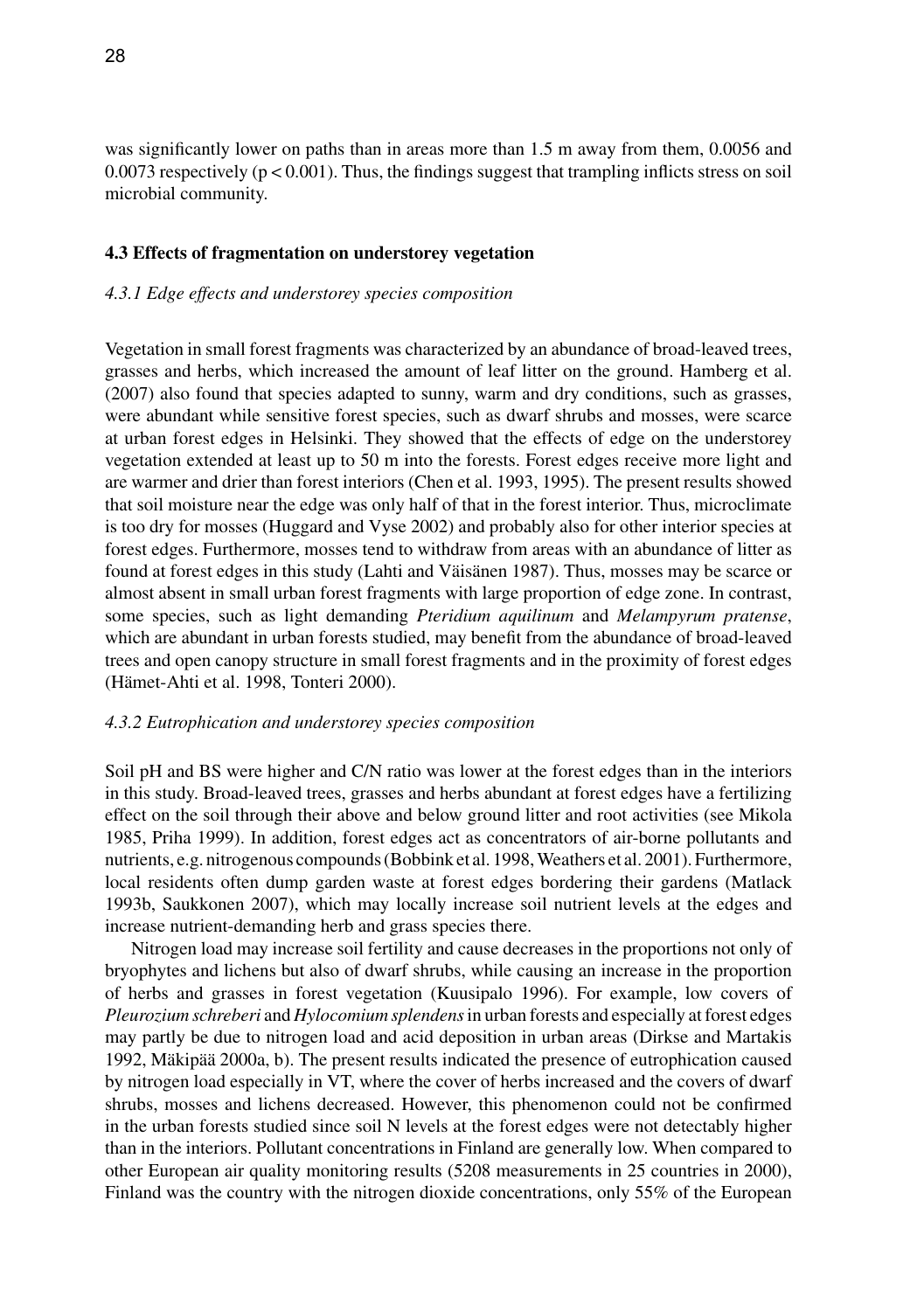average (Anttila et al. 2003). Thus, the effects on forest vegetation may be less severe than in more polluted areas in Europe.

#### **4.4 Effects of fragmentation on soil microbial community**

#### *4.4.1 Effects of fragmentation on microbial community structure*

Variation observed in the structure of the humus microbial community (PLFA pattern) reflected differences in the vegetation (mainly the ratio of broad-leaved trees to conifers) between the forest edge and its interior. Broad-leaved trees and associated herbs and grasses were abundant at the forest edges and conifers and mosses in the forest interiors (see Hamberg et al. 2007). This change in vegetation was associated with an increase in pH and nutrient levels and a decrease in the C/N ratio of the humus layer near the forest edges, thus affecting the microbial community structure in a way similar to that shown here.

#### *4.4.2 Effects of fragmentation on microbial biomass and microbial activity*

Increases in soil pH and fertility have been reported to cause increases in the biomasses of Gram-negative bacteria, arbuscular mycorrhiza and actinomycetes and microbial activity (Frostegård et al. 1993, Bååth et al. 1995, Pietikäinen and Fritze 1995, Pennanen et al. 1999, Saetre 1999, Priha et al. 2001). However, in the present study biomasses of all microbial groups as well as microbial activity (measured as basal respiration) increased with increasing distance from the edge, irrespective of soil pH and fertility. The low levels of microbial biomass and microbial activity near the forest edge were attributable to low moisture content of humus. There is a positive correlation between soil biological activity and soil water content (Killham 1994). Soil microbes, bacteria in particular, are sensitive to water stress as they require an aqueous environment.

Soil moisture was negatively affected up to a distance of 20 m from south- to west-facing urban forest edges studied, which is 10 m more than at a northern edge in Sicamous Creek, British Columbia (Huggard and Vyse 2002), and approximately 30 m less than at open southern and western edges of mixed-mesophytic forest fragments in east-central Illinois (Gehlhausen et al. 2000). In the present study, humus moisture was 40-45% lower at the edge than in the forest interior, which is twice the percentage difference reported by Huggard and Vyse (2002). Macroclimate, edge orientation, edge structure and the landform or plant community type adjacent to the studied plant community can explain differences in microclimatic conditions between various edge environments/forest edges (Chen et al. 1993, 1995, Didham and Lawton 1999, Gehlhausen et al. 2000, Harper et al. 2005). In this study, abrupt urban forest edges bordered by artificially covered and/or built areas, received maximum radiation and wind. Wind penetration of forest edges increases evaporation and accentuates the drying effects of the sun (Saunders et al. 1991). In addition, urban land-use affects soil hydrology by increasing the surface runoff of rainwater and may create drought conditions due to drainage and impermeable surfaces such as asphalt roads and residential areas.

Microclimatic variables, particularly soil moisture content and temperature, seem to determine microbial activities in different edge environments (see Chen at al. 1999). According to preliminary results of Edmonds et al. (2000) litter decomposition rates were greater near a southwest-facing edge than in interiors of Douglas-fir forests in western Washington probably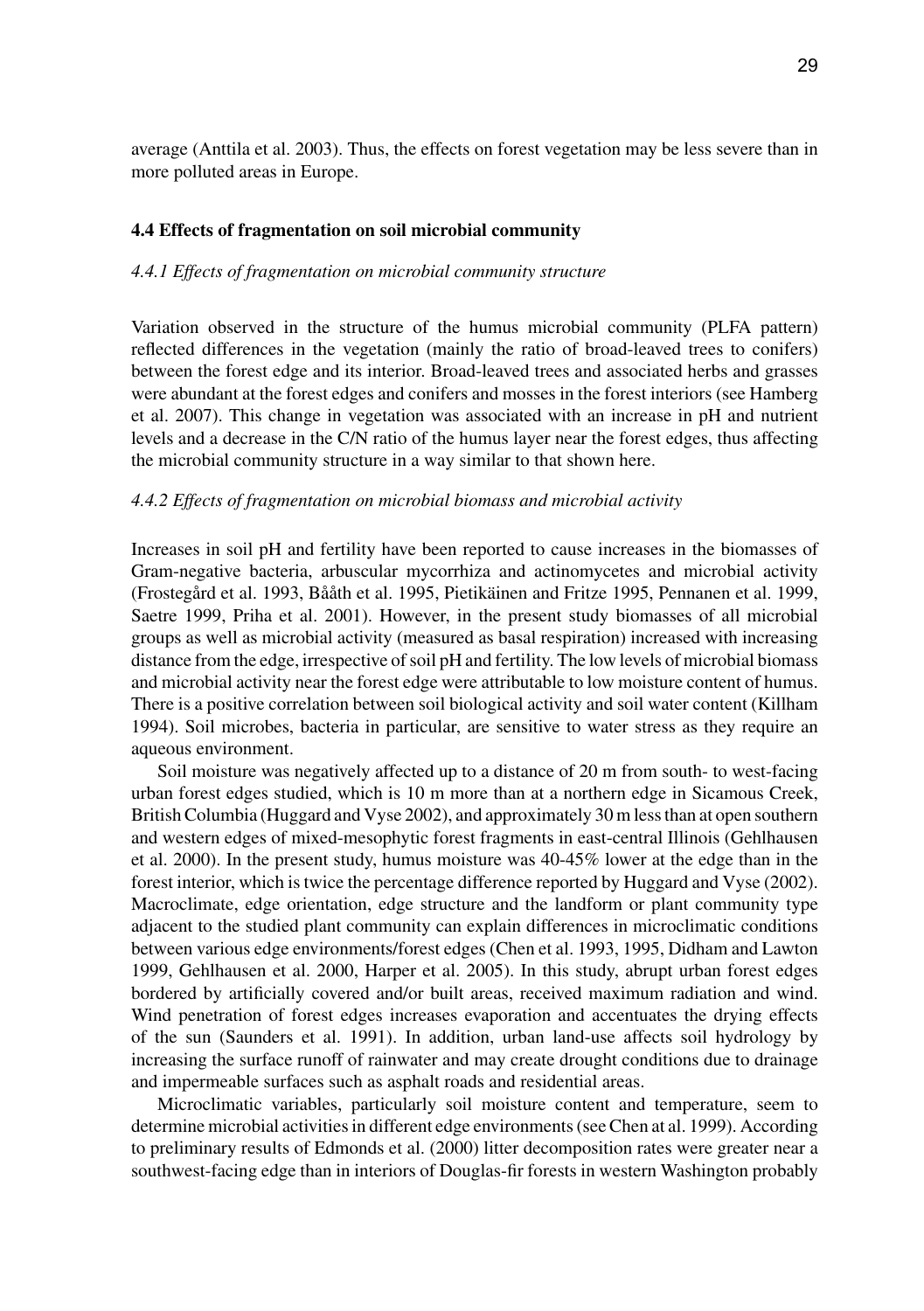owing to high soil moisture and temperatures. In Scotland, where native pine woodlands have expanded onto moorland soils, microbial biomass and basal respiration were higher in peaty and wet soils near the forest edge where pH and soil moisture content were higher than in the interior (Chapman et al. 2003). The present study suggests that low moisture content of humus may reduce microbial biomass and basal respiration at urban forest edges and highlights the importance of soil moisture for microbial activity.

The decreased microbial activity detected implies decreased litter decomposition rates, and thus, a change in ecosystem nutrient cycling at urban forest edges (see Pennanen 2001). Consequential changes in nutrient supply may affect structure and diversity of plant communities (Ettema and Wardle 2002). Changes in the biomass and activity of mycorrhizal fungi may reduce seedling regeneration (e.g. Waltert et al. 2002). These impacts complicate future maintenance of indigenous plant species in urban forest remnants.

# **5 IMPLICATIONS**

Since trampling tolerance of vegetation increases with site fertility, I recommend promoting the use of more durable herb-rich forest type by constructing paths and guiding recreational use on these sites while protecting sub-xeric forest types by restricting recreational use of these sites that are particularly sensitive to trampling. For example, natural barriers, like fallen logs and thickets of shrubs and small trees, can be used to restrict trampling in sensitive areas (see Lehvävirta 1999). However, the larger the number of residents around a forest patch the more deteriorated the understorey vegetation will be, irrespective of site fertility. Thus, the number of forests left within and at the outskirts of cities should be large enough and, as mentioned above, sites should be managed to ameliorate the effects of recreational use.

There are paths in almost every forest fragment in Helsinki and the number of residents within a radius of 1–2 kilometers around a fragment correlates positively with the area of paths. On average, paths account for 5% of the forest area and their zone of influence (at least 1 m on both sides of a path) adds considerably to the area where small-scale spatial variation of the soil microbial community is disrupted and the microbial activity per unit of biomass is decreased. Vegetation on paths is almost totally worn away and light changes in vegetation can be detected up to 8 m away from paths (Hamberg et al. 2007). In Finland, there are only few restrictions on the use of urban forests for recreational purposes. Thus, people often move off the 'official' paths especially if these are poorly managed (see Hammitt and Cole 1998). This disperses the effects of trampling on the forest floor. Therefore, a well-designed and managed path network could efficiently concentrate the use of urban forest on fewer paths, and thus a smaller area.

According to the present results, the effects of forest edge on soil microbial biomass and activity penetrate 20 meters into urban forest patches from south to west facing edges. The effects on microbial community structure (PLFA pattern) penetrate even further – 50 meters – into forests similar to the effects on understorey vegetation in Helsinki (Hamberg et al. 2007). Thus, if a circular shape of an urban forest fragment and 20–50 m edge zone is used in calculations, 58–99% of a forest fragment 1 ha in size, 37–76% of a fragment 3 ha in size, and 29–64% of a fragment 5 ha in size are influenced by edge effects (Table 3). In these edge zones, microbial biomass and activity are considerably reduced, suggesting decreased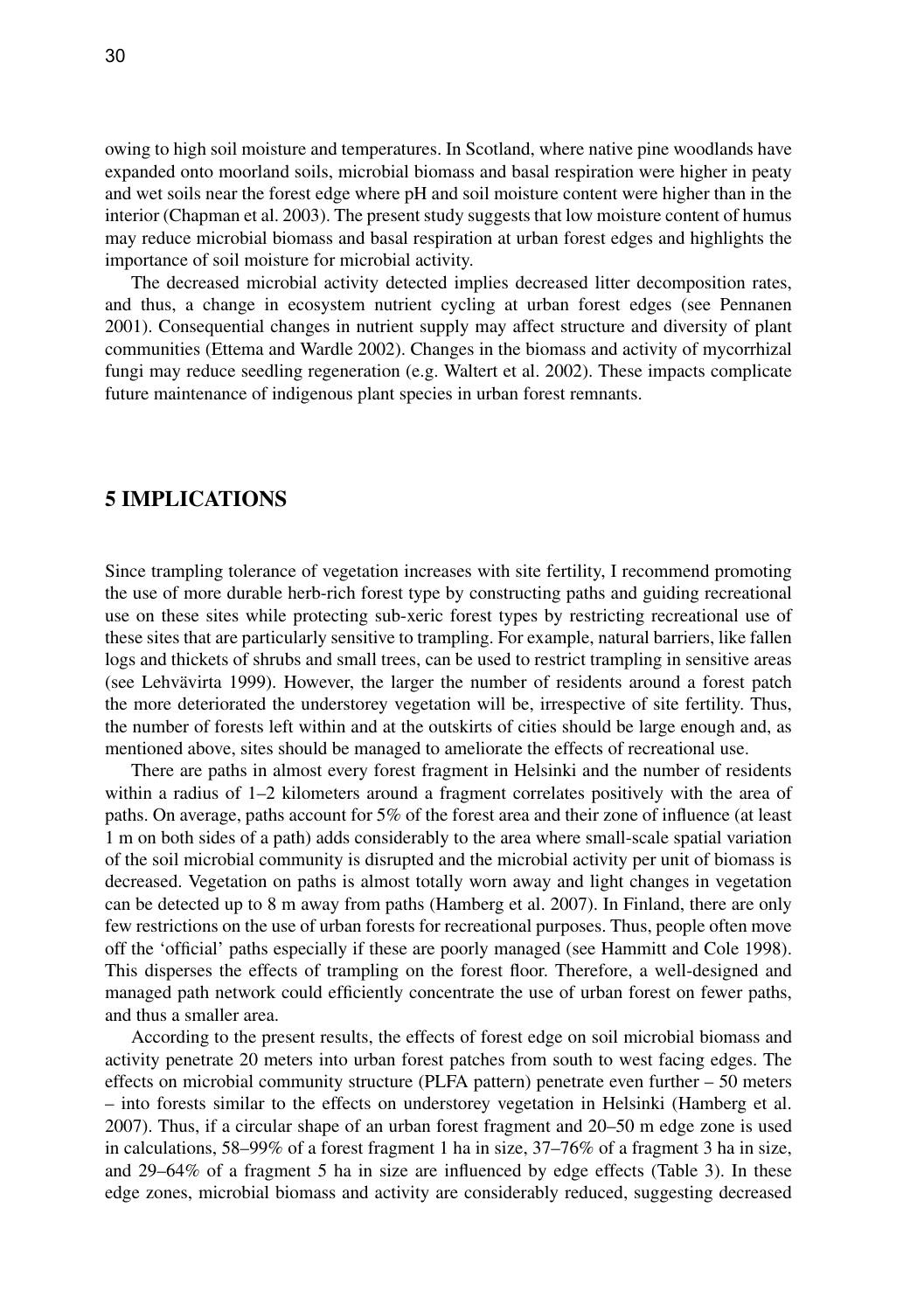| <b>Forest size</b><br>(ha) | Edge zone 20 m<br>(%) | Edge zone 50 m<br>(%) |
|----------------------------|-----------------------|-----------------------|
|                            | 58                    | 99                    |
| 3                          | 37                    | 76                    |
| 5                          | 29                    | 64                    |
| 10                         | 21                    | 48                    |

**Table 3.** Percentage of edge zones 20 and 50 m in depth in circular forest areas of different sizes.

litter decomposition rates, and thus a change in ecosystem nutrient cycling (Pennanen 2001). In Helsinki, there are only four larger forest areas (Haltiala, Viikin Vanhankaupunginlahti, Uutela, Mustavuori) which are not totally affected by edge effects if a 50–100 m edge zone in all edge orientations is presumed (Saukkonen 2007). Although forest patches may be large enough, they may be suboptimal in shape. Narrow patches are totally affected by edge effects and consequently changed in soil microbial community and vegetation. The proportion of edge zone is smallest in circular patches. Thus, in addition to the quantity of patches and their quality (forest type), both size and shape of a fragment left within urban development should be taken into account when planning future residential areas.

# **REFERENCES**

- Ahti, T., Hämet-Ahti, L. & Jalas, J. 1968. Vegetation zones and their sections in northwestern Europe. Annales Botanici Fennici 5: 169-211.
- Alvey, A.A. 2006. Promoting and preserving biodiversity in the urban forest. Urban Forestry & Urban Greening 5: 195-201.
- Andren, H. & Angelstam, P. 1993. Moose browsing on Scots Pine in relation to stand size and distance to forest edge. Journal of Applied Ecology 30(1): 133-142.
- Aneja, M.K., Sharma, S., Fleischmann, F., Stich, S., Heller, W., Bahnweg, G., Munch, J.C. & Schloter, M. 2006. Microbial colonization of beech and spruce litter - influence of decomposition site and plant species litter on the diversity of microbial community. Microbial Ecology 52: 127-135.
- Anttila, P., Alaviippola, B. & Salmi, T. 2003. Air quality in Finland monitoring results in relation to the guideline and limit values and comparisons with European concentration levels (in Finnish with an English summary). Finnish Meteorological Institute, Publications on Air Quality No. 33.
- Arnberger, A. 2006. Recreation use of urban forests: An inter-area comparison. Urban Forestry & Urban Greening 4: 135-144.
- Bhuju, D.R. & Ohsawa, M. 1998. Effects of nature trails on ground vegetation and understorey colonization of a patchy remnant forest in an urban domain. Biological Conservation 85: 123-135.
- Bobbink, R., Hornung, M. & Roelofs, J.G.M. 1998. The effects of air-borne nitrogen pollutants on species diversity in natural and semi-natural European vegetation. Journal of Ecology 86: 717-738.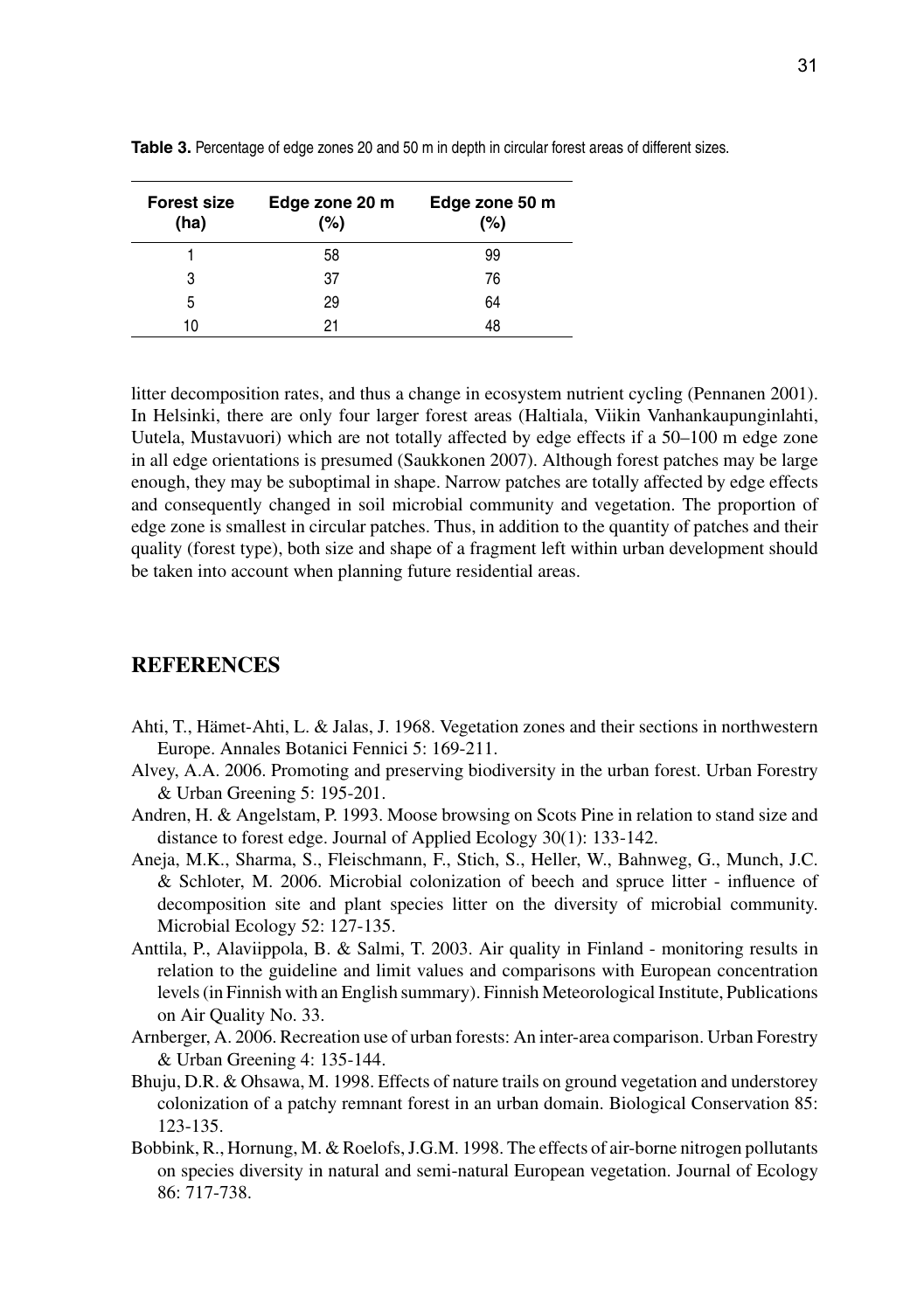- Boeuf-Tremblay, V., Plantureux, S. & Guckert, A. 1995. Influence of mechanical impedance on root exudation of maize seedlings at two development stages. Plant and Soil 172: 279-287.
- Breland, T.A. & Hansen, S. 1996. Nitrogen mineralization and microbial biomass as affected by soil compaction. Soil Biology & Biochemistry 28: 655-663.
- Brennan, P. 1988. Mycobacterium and other actinomycetes. In: Ratledge, C. & Wilkinson, S.G. (eds.). Microbial Lipids, Vol. 1. Academic Press, London. p. 203-298.
- Busby, J.R., Bliss, L.C. & Hamilton, C.D. 1978. Microclimate control of growth rate and habitats of the boreal forest mosses, *Tomenthypnum nitens* and *Hylocomium splendens*. Ecological Monographs 48: 95-110.
- Bååth, E., Frostegård, Å., Pennanen, T. & Fritze, H. 1995. Microbial community structure and pH response in relation to soil organic matter quality in wood-ash fertilized, clear-cut or burned coniferous forest soils. Soil Biology & Biochemistry 27: 229-240.
- —, Frostegård, Å, Díaz-Raviña, M. & Tunlid, A. 1998. Microbial community-based measurements to estimate heavy metal effects in soil: the use of phospholipid fatty acid patterns and bacterial community tolerance. Ambio 27: 58-61.
- Cajander, A.K. 1926. The theory of forest types. Acta Forestalia Fennica 29(3): 1-108.
- Callaghan, T.V., Collins, N.J. & Callaghan C.H. 1978. Photosynthesis, growth and reproduction of *Hylocomium splendens* and *Polytrichum commune* in Swedish Lapland. Oikos 31: 73- 88.
- Chapman, S.J., Campbell, C.D., Fraser, A.R. & Puri, G. 2003. Native woodland expansion: soil chemical and microbiological indicators of change. Soil Biology & Biochemistry 35: 753-764.
- Chen, J., Franklin, J.F. & Spies, T.A. 1993. Contrasting microclimates among clearcut, edge and interior of old-growth Douglas-fir forest. Agricultural and Forest Meteorology 63: 219-237.
- —, Franklin, J.F. & Spies, T.A. 1995. Growing season microclimatic gradients extending into old-growth Douglas-fir forests from clearcut edges. Ecological Applications 5: 74-86.
- —, Saunders, S.C., Crow, T.R. Naiman, R.J., Brosofske, K.D., Mroz, G.D., Brookshire, B.L. & Franklin, J.F. 1999. Microclimate in forest ecosystem and landscape ecology. BioScience 49: 288-297.
- Cole, D.N. 1987. Effects of three seasons of experimental trampling on five montane forest communities and a grassland in Western Montana, USA. Biological Conservation 40: 219- 244.
- 1995. Experimental trampling of vegetation. II. Predictors of resistance and resilience. Journal of Vegetation Science 32: 215-224.
- & Bayfield N.G. 1993. Recreational trampling of vegetation: standard experimental procedures. Biological Conservation 63: 209-215.
- Cole, D.W. & Rapp, M. 1981. Elemental cycling in forest ecosystems. In: Reichle, D.E. (ed.). Dynamic properties of forest ecosystems. Cambridge University Press, International Biological Programme 23. p. 341-409.
- Didham, R.K. & Lawton, J.H. 1999. Edge structure determines the magnitude of changes in microclimate and vegetation structure in tropical forest fragments. Biotropica 31: 17-30.
- Dirkse, G.M. & Martakis, G.F.P. 1992. Effects of fertilizer on bryophytes in Swedish experiments on forest fertilization. Biological Conservation 59: 155-161.
- Edmonds, R.L., Marra, J.L., Barg A.K. & Sparks, G.B. 2000. Influence of forest harvesting on soil organisms and decomposition in western Washington. USDA Forest Service General Technical Report PSW-GTR-178. p 53-71.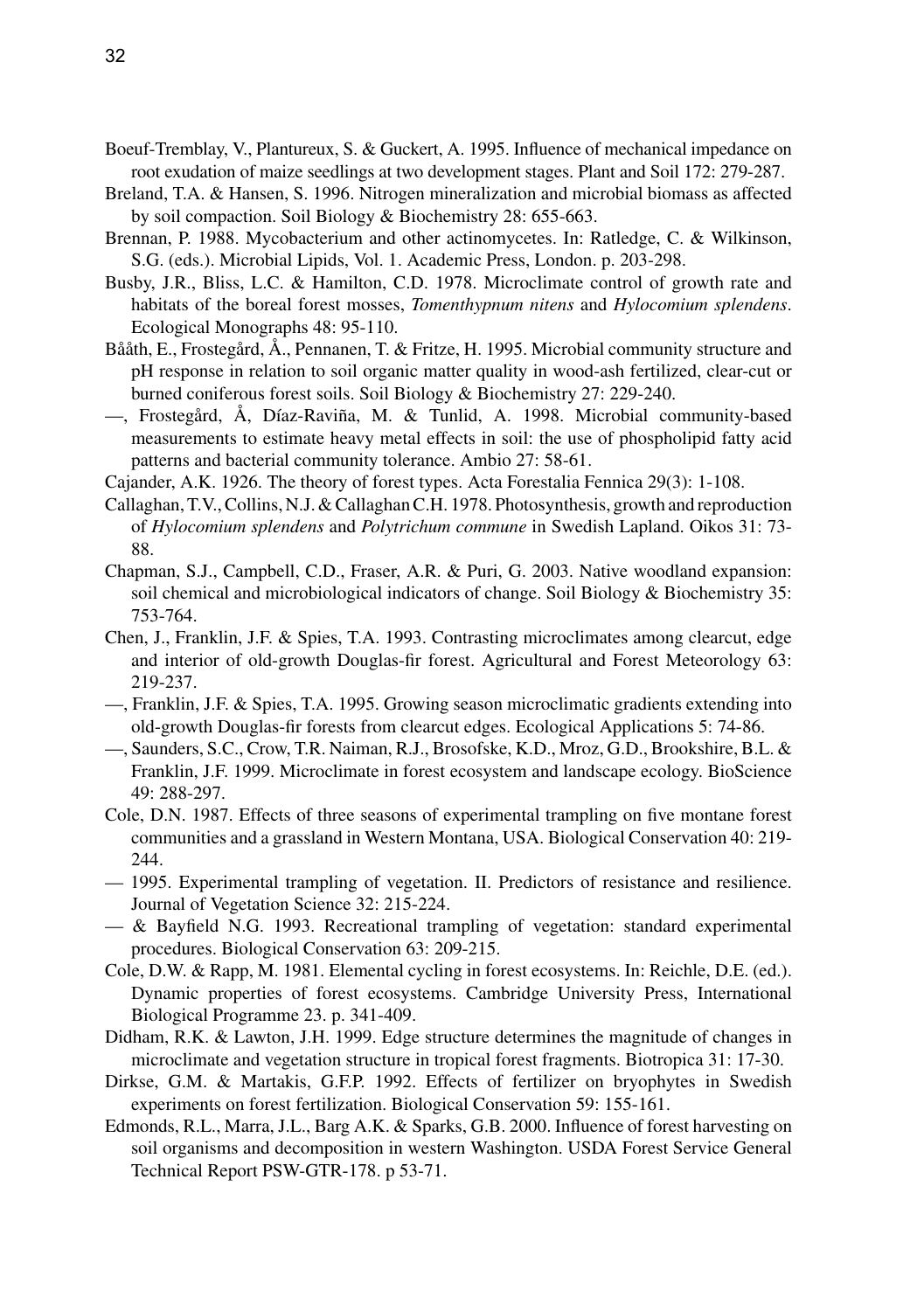- Efremov A.L. & Novikova N.V. 2003. Biological peculiarities of soils under coniferous forest plantations in the recreation zone of the town of Mogilev (in Russian with an English summary). Pochvovedenie 10: 1228-1234.
- Ettema, C.H. & Wardle, D.A. 2002. Spatial soil ecology. Trends in Ecology & Evolution 17: 177-183.
- Florgård, C. 2000. Long-term changes in indigenous vegetation preserved in urban areas. Landscape and Urban Planning 52: 101-116.
- 2004. Remaining original natural vegetation in towns and cities Introduction. Urban Forestry & Urban Greening 3: 1-2.
- & Forsberg, O. 2006. Residents' use of remnant natural vegetation in the residential area of Järvafältet, Stockholm. Urban Forestry & Urban Greening, 5: 83-92.
- Fritze, H., Pietikäinen, J. & Pennanen, T. 2000. Distribution of microbial biomass and phospholipid fatty acids in Podzol profiles under coniferous forest. European Journal of Soil Science 51: 565-573.
- Frostegård, Å. 1995. Phospholipid fatty acid analysis to detect changes in soil microbial community structure. PhD thesis. Department of Ecology, University of Lund.
- —, Bååth, E. & Tunlid, A. 1993. Shifts in the structure of soil microbial communities in limed forest as revealed by phospholipid fatty acid analysis. Soil Biology & Biochemistry 25: 723-730.
- $-\&$  Bååth, E. 1996. The use of phospholipid fatty acid analysis to estimate bacterial and fungal biomass in soil. Biology and Fertility of Soils 22: 59-65.
- Frumkin, H. 2003. Healthy places: exploring the evidence. American Journal of Public Health 93: 1451-1456.
- Gehlhausen, S.M., Schwartz, M.W. & Augspurger, C.K. 2000. Vegetation and microclimatic edge effects in two mixed-mesophytic forest fragments. Plant Ecology 147: 21-35.
- Gilbert, O.L. 1989. The ecology of urban habitats. University Press, Cambridge. 369 p.
- Goudie, A. 1990. The human impact on the natural environment. The MIT Press Cambridge, Massachusetts. 388 p.
- Grable, A.R. 1971. Effects of compaction on content and transmissions of air in soils. In: Barnes, K.K., Carleton, W.M., Taylor, H.M., Throckmorton, R.I. & Vanden Berg, G.E. (eds.). Compaction of agricultural soils. American Society of Agricultural Engineers, St Joseph. p. 154-164.
- Grayston, S.J., Vaughan, D. & Jones, D. 1996. Rhizophere carbon flow in trees in comparison with annual plants: the importance of root exudation and its impacts on microbial activity and nutrient availability. Applied Soil Ecology 5: 29-56.
- Guirado, M., Pino, J. & Rodà, F. 2006. Understorey plant species richness and composition in metropolitan forest archipelagos: effects of forest size, adjacent land use and distance to the edge. Global Ecology and Biogeography 15: 50-62.
- Gundersen, V., Frivold, L. H., Löfström, I., Jørgensen, B.B., Falck, J. & Øyen, B.-H. 2005. Urban woodland management – the case of 13 major Nordic cities. Urban Forestry  $\&$ Urban Greening 3: 189-202.
- Hamberg, L., Lehvävirta, S., Malmivaara-Lämsä, M., Rita, H. & Kotze, D.J. 2007. The effects of habitat edges and trampling on understorey vegetation in urban forests in Helsinki, Finland. Applied Vegetation Science, in press. Online version available at: http://www. opuluspress.se.
- Hammitt, W.E. & Cole, D.N. 1998. Wildland recreation: ecology and management. John Wiley and Sons, New York. 361 p.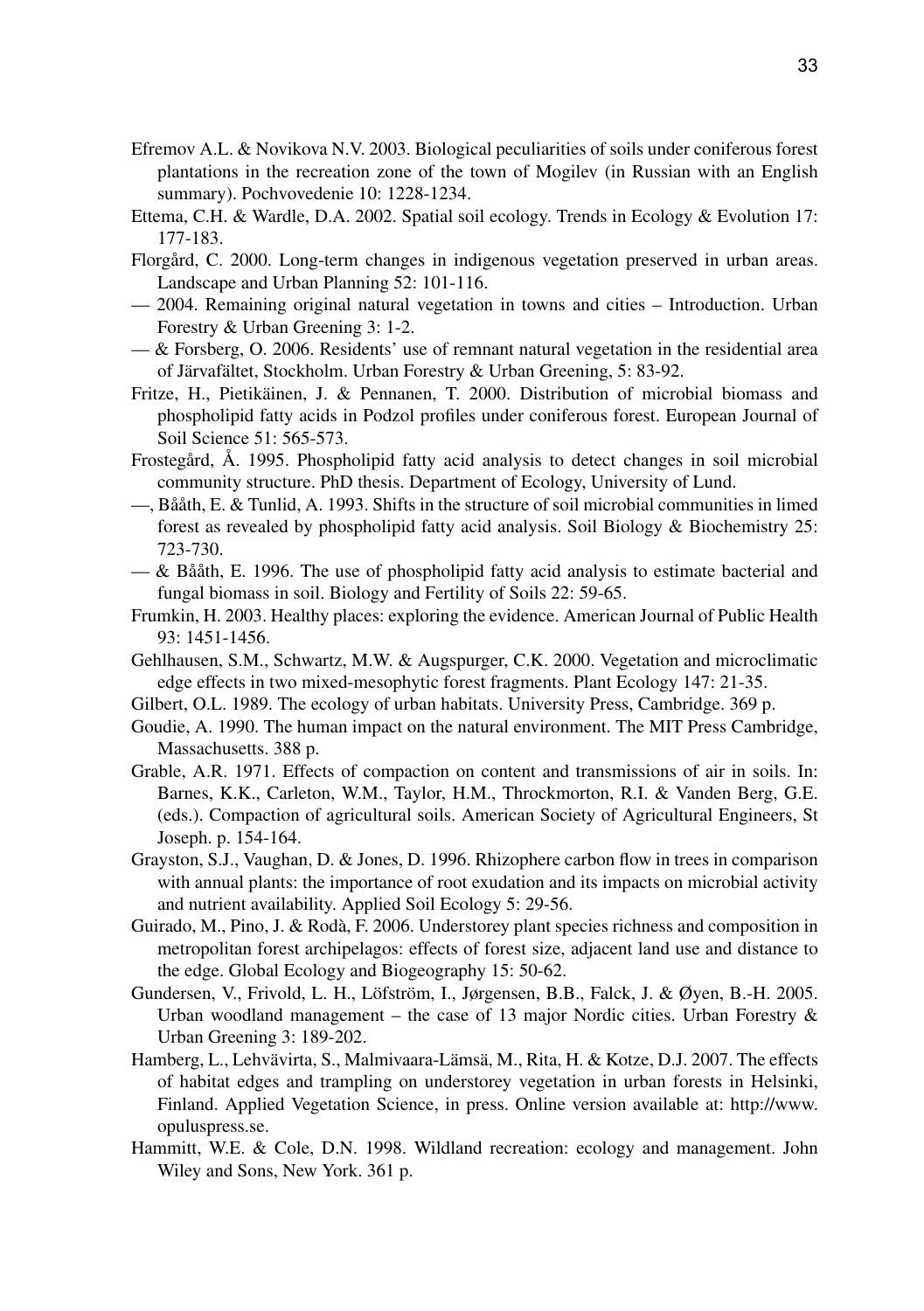- Hartnett, D.C. & Wilson, G.W.T. 1999. Mycorrhizae influence plant community structure and diversity in tall-grass prairie. Ecology 80: 1187-1195.
- Harper, K.A., MacDonald, S.E., Burton, P.J., Chen, J., Brosofske, K.D., Saunders, S.C., Euskirchen, E.S., Roberts, D., Jaiteh, M.S. & Esseen P.-A. 2005. Edge influence on forest structure and composition in fragmented landscapes. Conservation Biology 19: 768-782.
- Hautala, H., Tolvanen, A. & Nuortila, C. 2001. Regeneration strategies of dominant boreal forest dwarf shrubs in response to selective removal of understorey layers. Journal of Vegetation Science 12: 503-510.
- Hiirsalmi, H. 1969. *Trientalis europaea* L.: A study of the reproductive biology, ecology and variation in Finland. Annales Botanici Fennici 6: 119-173.
- Holmström, H. 1970. Eräiden Etelä-Suomen vapaa-aika-alueiden kasvillisuuden kulutuskestävyyden tutkimus (in Finnish). Uudenmaan seutukaavaliitot, Lounais-Suomen seutukaavaliitto, Helsinki. 53 p.
- Hubbell, D.S. & Gardner, J.L. 1948. Effects of aeration, compaction, and water-logging on soil structure and microflora. Journal of the American Society of Agronomy 40: 832- 840.
- Huggard, D.J. & Vyse, A. 2002. Edge effects in high-elevation forests at Sicamous Creek. Silviculture. Extension note 62, 1-8. Ministry of Forests, Forest Science Program, British Columbia.
- Hämet-Ahti, L., Suominen, J., Ulvinen, T. & Uotila, P., eds. 1998. Retkeilykasvio [Field flora of Finland]. Finnish Museum of Natural History, Botanical Museum, Helsinki.
- Isaaks, E.H. & Srivastava, R.M. 1989. Applied geostatistics. Oxford University Press, New York. 561 p.
- Jaatinen, E. 1973. Recreational use of Helsinki's forests. Folia Forestalia 186.
- Jalonen, J. & Vanha-Majamaa, I. 2001. Immediate effects of four different felling methods on mature boreal spruce forest understory vegetation in southern Finland. Forest Ecology and Management 146: 25-34.
- James, T.D.W., Smith, D.W., Mackintosh, E.E., Hoffman, M.K. & Monti P. 1979. Effects of camping recreation on soil, jack pine, and understorey vegetation in a northwestern Ontario park. Forest Science 25: 333-349.
- Jonsson, B.G. 1993. The bryophyte diaspore bank and its role after small-scale disturbance in a boreal forest. Journal of Vegetation Science 4: 819-826.
- Jordan, D., Ponder, F. Jr. & Hubbard, V.C. 2003. Effects of soil compaction, forest leaf litter and nitrogen fertilizer on two oak species and microbial activity. Applied Soil Ecology 23: 33-41.
- Kellomäki, S. 1977. Deterioration of forest ground cover during trampling. Silva Fennica 11(3): 153-161.
- & Saastamoinen, V.-L. 1975. Trampling tolerance of forest vegetation. Acta Forestalia Fennica 147: 1-22.
- & Wuorenrinne, H. 1979. On factors effecting on deterioration of urban forests (in Finnish with an English summary). Silva Fennica 13(2): 177-183.
- Killham, K. 1985. A physiological determination of the impact of environmental stress on the activity of microbial biomass. Environmental pollution 38: 283-294.
- 1994. Soil Ecology. Cambridge University Press, Cambridge. 242 p.
- Kemper, W.D., Stewart, B.A. & Porter, L.K. 1971. Effects of compaction on soil nutrient status. In: Barnes, K.K., Carleton, W.M., Taylor, H.M., Throckmorton, R.I. & Vanden Berg, G.E. (eds.). Compaction of agricultural soils. American Society of Agricultural Engineers, St Joseph. p. 178-189.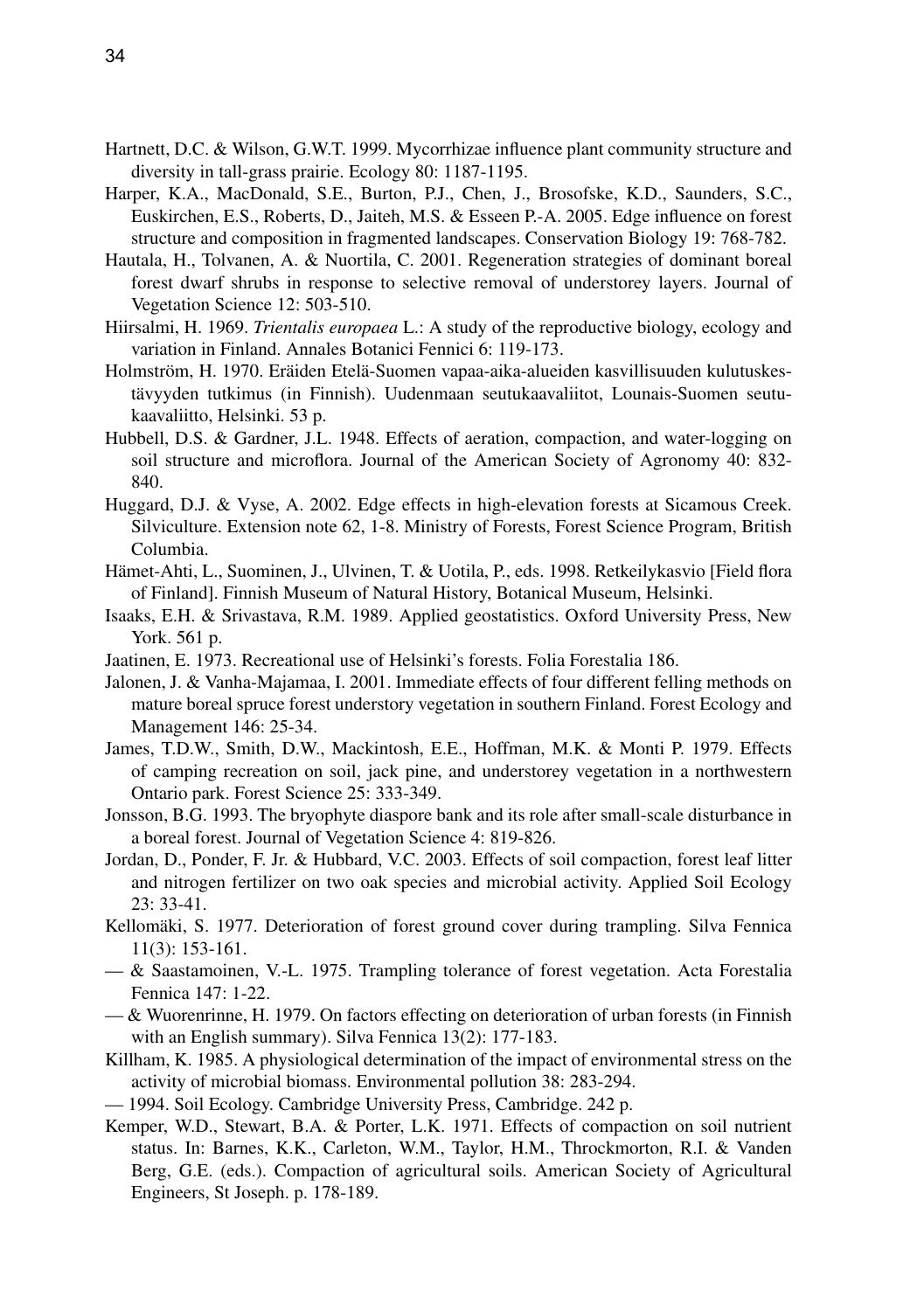- Koponen, T. 1994. Lehtisammalten määritysopas [Moss identification guide]. Helsingin yliopiston kasvitieteen laitoksen monisteita 139, Helsinki.
- Kozlowski, T.T. 1999. Soil compaction and growth of woody plants. Scandinavian Journal of Forest Research 14: 596-619.
- Kroppenstedt, R.M. 1985. Fatty acid and menaquinone analysis of actinomycetes and related organisms. In: Goodfellow, M. & Minnikin, D.E. (eds.). Chemical Methods in Bacterial Systematics. Academic Press, London. p. 173-199.
- Kullman, L. 1986. Temporal and spatial aspects of subalpine populations of *Sorbus aucuparia* in Sweden. Annales Botanici Fennici 23: 267-275.
- Kurtto, A. & Helynranta, L. 1998. Helsingin kasvit. Kukkivilta kiviltä metsän syliin [Flora of Helsinki. From flowering stones to forest floor]. City of Helsinki Environment Centre & Helsinki University Press, Helsinki. 400 p.
- Kuuluvainen, T. 1994. Gap disturbance, ground microtopography, and the regeneration dynamics of boreal coniferous forests in Finland: a review. Annales Zoology Fennici 31: 35-51.
- Kuusipalo, J. 1983. Distribution of vegetation on mesic forest sites in relation to some characteristics of the tree stand and soil fertility. Silva Fennica 17(4): 403-418.
- 1985. An ecological study of upland forest site classification in southern Finland. Acta Forestalia Fennica 192: 1-77.
- 1996. Suomen metsätyypit [Forest site types in Finland]. Kirjayhtymä, Helsinki. 144 p.
- Lahti, T. & Väisänen, R.A. 1987. Ecological gradients of boreal forests in South Finland: an ordination test of Cajander's forest site type theory. Vegetatio 68: 145-156.
- Legg, M.H. & Schneider, G. 1977. Soil deterioration on campsites: northern forest types. Soil Science Society of America Journal 41: 437-441.
- Lehtilä, K. & Syrjänen, K. 1995. Compensatory responses of two *Melampyrum* species after damage. Functional Ecology 9: 511-517.
- Lehvävirta, S. 1999. Structural elements as barriers against wear in urban woodlands. Urban Ecosystems 3: 45-56.
- 2005. Urban woodland ecology methodological perspectives and empirical studies. PhD thesis. Department of Biological and Environmental Sciences, University of Helsinki, Finland. 8 p. + 7 papers.
- $-\&$  Rita, H. 2002. Natural regeneration of trees in urban woodlands. Journal of Vegetation Science 13: 57-66.
- Liddle, M.J. 1975a. A selective review of the ecological effects of human trampling on natural ecosystems. Biological Conservation 7: 17-36.
- 1975b. A theoretical relationship between the primary productivity of vegetation and its ability to tolerate trampling. Biological Conservation 8: 251-255.
- 1997. Recreation ecology: The ecological impact of outdoor recreation and ecotourism. Chapman & Hall, London. 639 p.
- & Moore, K.G. 1974. The microclimate of sand dune tracks: the relative contribution of vegetation removal and soil compression. Journal of Applied Ecology 2: 1057-1068.
- Littlemore, J. & Barker, S. 2003. The ecological response of forest ground flora and soils to experimental trampling in British urban woodlands. Urban Ecosystems 5: 257-276.
- Lovejoy, T.E. & Oren, D.C. 1981. The minimum critical size of ecosystems. In: Burgess, R.L. & Sharpe, D.M. (eds.). Forest island dynamics in man-dominated landscapes, Ecological studies 41. Springer-Verlag, New York. p. 7-12.
- Löfström, I. 1987. Taajamametsien hoito (in Finnish). Folia Forestalia 693: 1-53.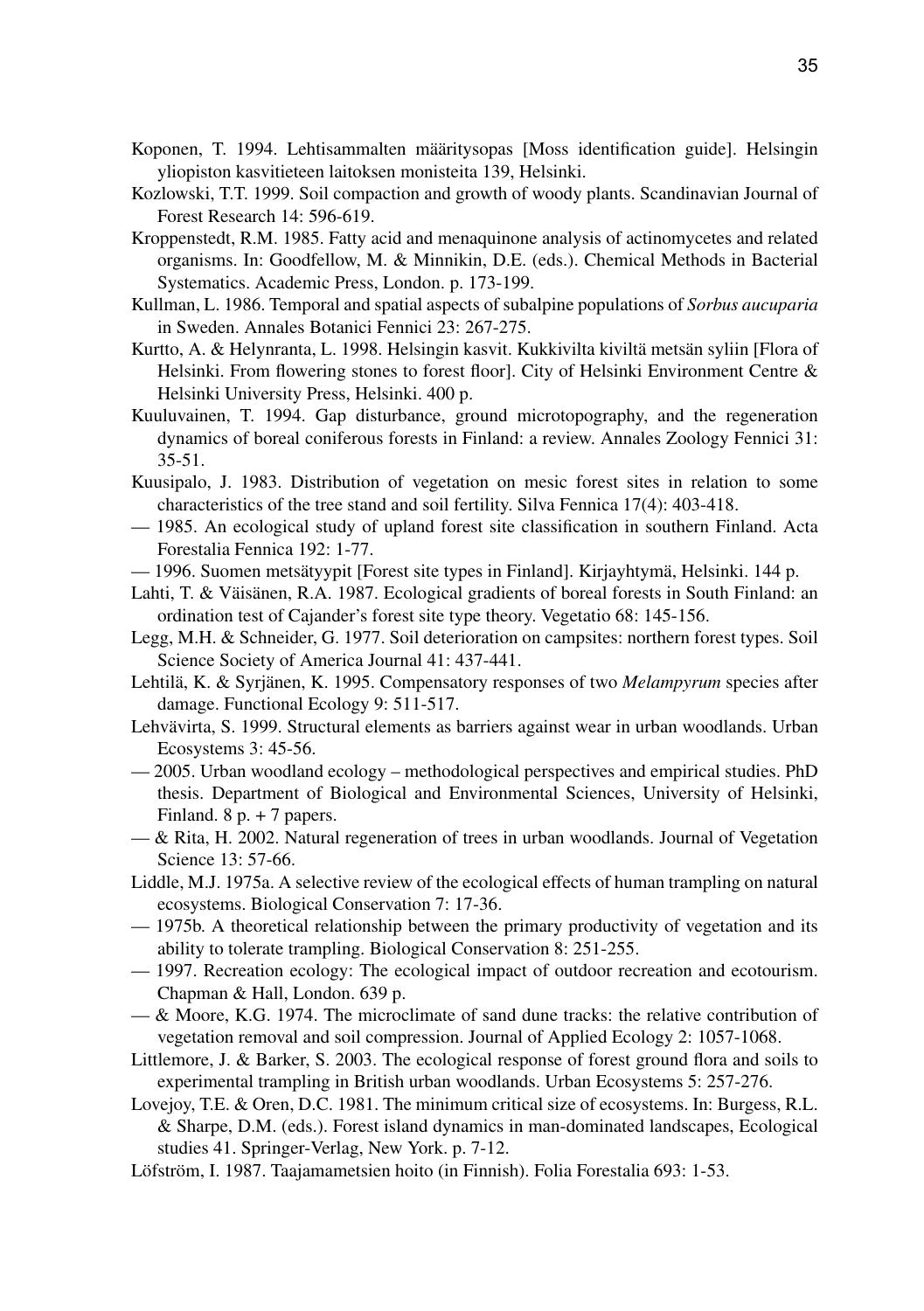- Maene, S. 2005. Dead wood in urban forests in Helsinki, Finland. MSc thesis, Department of Biological and Environmental Sciences, University of Helsinki, Finland. 45 p.
- Marschner, P., Crowley, D & Yang, C.H. 2004. Development of specific rhizosphere bacterial communities in relation to plant species, nutrition and soil type. Plant and Soil 261: 199- 208.
- Matlack, G.R. 1993a. Microenvironment variation within and among forest edge sites in the eastern United States. Biological Conservation 66: 185-194.
- 1993b. Sociological edge effects: Spatial distribution of human impact in suburban forest fragments. Environmental Management 17: 829-835.
- McDonnell, M.J., Pickett, S.T.A., Groffman, P., Bohlen, P., Pouyat, R.V., Zipperer, W.C., Parmelee, R.W., Carreiro, M.M. & Medley, K. 1997. Ecosystem processes along an urbanto-rural gradient. Urban Ecosystems 1: 21-36.
- McPherson, E.G., Nowak D., Heisler, G., Grimmond, S., Souch, C., Grant, R. & Rowntree, R. 1997. Quantifying urban forest structure, function, and value: the Chicago Urban Forest Climate Project. Urban Ecosystems 1: 49-61.
- Mikola, P. 1985. The effect of tree species on the biological properties of forest soil. National Swedish Environmental Protection Board, Rapport 3017. 27 p.
- Murcia, C. 1995. Edge effect in fragmented forests: implication for conservation. Trends in Ecology & Evolution 10: 58-62.
- Mäkipää, R. 2000a. *Pleurozium schreberi*. In: Reinikainen, A., Mäkipää, R., Vanha-Majamaa, I. & Hotanen, J.-P. (eds.). Kasvit muuttuvassa metsäluonnossa [Changes in the frequency and abundance of forest and mire plants in Finland since 1950]. Tammi, Helsinki. p. 251- 253.
- 2000b. *Hylocomium splendens*. In: Reinikainen, A., Mäkipää, R., Vanha-Majamaa, I. & Hotanen, J.-P. (eds.). Kasvit muuttuvassa metsäluonnossa [Changes in the frequency and abundance of forest and mire plants in Finland since 1950]. Tammi, Helsinki. p. 248- 250.
- Nylund, M., Nylund, L., Kellomäki, S. & Haapanen, A. 1979. Deterioration of forest ground vegetation and decrease of radial growth of trees on camping sites. Silva Fennica 13: 343- 356.
- Ohtonen, R. 1994. Accumulation of organic matter along a pollution gradient: application of Odum's theory of ecosystem energetics. Microbial Ecology 27: 43-55.
- & Väre, H. 1998. Vegetation composition determines microbial activities in a boreal forest soil. Microbial Ecology 36: 328-335.
- Oke, T.R. 1989. The micrometeorology of the urban forest. Philosophical Transactions of the Royal Society of London 324: 335-349.
- Oksanen, J., Kindt, R. & O'Hara, R.B. 2005. vegan: Community Ecology Package version 1.6-9. Available at: http://cc.oulu.fi/~jarioksa/.
- O'Leary, W. & Wilkinson, S. 1988. Gram-Positive bacteria. In: Ratledge, C. & Wilkinson, S.G. (eds.). Microbial Lipids, Vol. 1. Academic Press, London. p. 117-202.
- Olsson. P.-A., Bååth, E., Jakobsen, I. & Söderström, B. 1995. The use of phospholipid and neutral lipid fatty acids to estimate biomass of arbuscular mycorrhizal fungi in soil. Mycological Research 99: 623-629.
- Pennanen, T. 2001. Microbial communities in boreal coniferous forest humus exposed to heavy metals and changes in soil pH - a summary of the use of phospholipid fatty acids, Biolog® and 3 H-thymidine incorporation methods in field studies. Geoderma 100: 91- 126.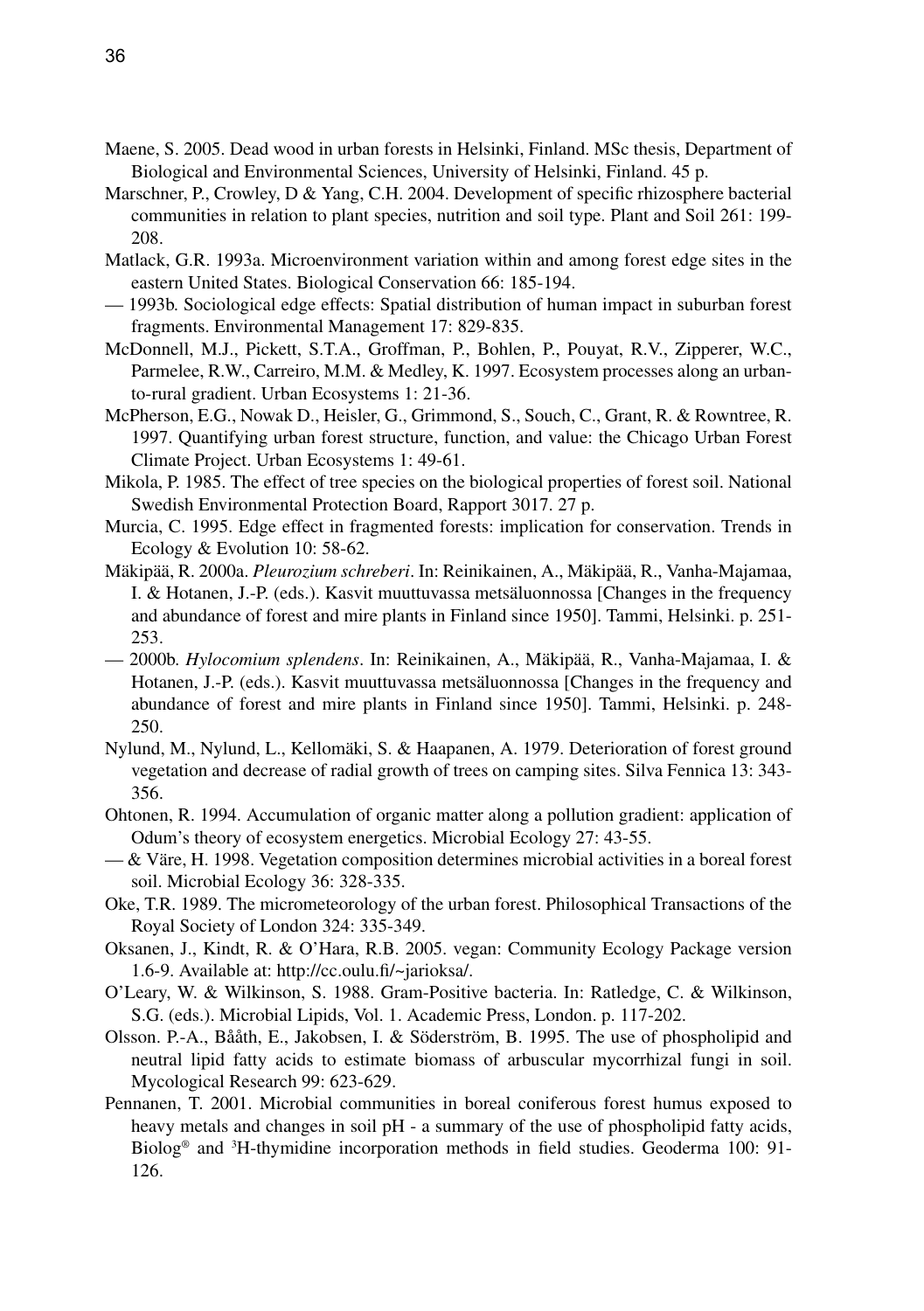- —, Liski, J., Bååth, E., Kitunen, V., Uotila, J., Westman, C.J. & Fritze, H. 1999. Structure of the microbial communities in coniferous forest soils in relation to site fertility and stand development stage. Microbial Ecology 38: 168-179.
- Pietikäinen, J. & Fritze, H. 1995. Clear-cutting and prescribed burning in coniferous forest: comparison of effects on soil fungal and total microbial biomass, respiration activity and nitrification. Soil Biology & Biochemistry 27: 101-109.
- —, Vaijärvi, E., Ilvesniemi, H., Fritze, H. & Westman, C.J. 1999. Carbon storage of microbes and roots and the flux of  $CO<sub>2</sub>$  across a moisture gradient. Canadian Journal of Forest Research 29: 1197-1203.
- Pouyat, R.V., McDonnell, M.J. & Pickett, S.T.A. 1997. Litter decomposition and nitrogen mineralization in oak stands along an urban-rural land use gradient. Urban Ecosystems 1: 117-131.
- Priha, O. 1999. Microbial activities in soils under Scots pine, Norway spruce and silver birch. PhD thesis. Finnish Forest Research Institute, Research Papers 731. 50 p. + 6 papers.
- —, Grayston, S.J., Hiukka, R., Pennanen, T. & Smolander, A. 2001. Microbial community structure and characteristics of the organic matter in soils under *Pinus sylvestris, Picea abies* and *Betula pendula* at two forest sites. Biology and Fertility of Soils 33: 17-24.
- Ranney, J.W., Bruner, M.C. & Levenson, J.B. 1981. The importance of edge in the structure and dynamics of forest islands. In: Burgess, R.L. & Sharpe, D.M. (eds.). Forest island dynamics in man-dominated landscapes, Ecological studies 41. Springer-Verlag, New York. p. 67-95.
- R Development Core Team 2005. R: A language and environment for statistical computing. R Foundation for Statistical Computing, Vienna, Austria. ISBN 3-900051-07-0, URL http:// www.R-project.org.
- Reeves, F.B., Wagner, D., Moorman, T. & Kiel, J. 1979. The role of endomycorrhizae in revegetation practices in the semi-arid West I. A comparison of incidence of mycorrhizae in severely disturbed vs. natural environments. American Journal of Botany 66: 6-13.
- Roovers, P., Dumont, B., Gulinck, H. & Hermy, M. 2006. Recreationists' perceived obstruction of field and shrub layer vegetation. Urban Forestry & Urban Greening 4: 47–53.
- Ros, M., Garcia, C., Hernandez, T., Andres, M. and Barja A. 2004. Short-term effects of human trampling on vegetation and soil microbial activity. Communications in Soil Science and Plant Analysis 35: 1591-1603.
- Rydgren, K., Hestmark, G. & Økland, R. 1998. Revegetation following experimental disturbance in a boreal old-growth *Picea abies* forest. Journal of Vegetation Science 9: 763-776.
- Saarsalmi, A., Starr, M., Hokkanen, T., Ukonmaanaho, L., Kukkola, M., Nöjd, P. & Sievänen, R. 2007. Predicting annual canopy litterfall production for Norway spruce (*Picea abies* (L.) Karst.) stands. Forest Ecology and Management 242: 578-586.
- Saetre, P. 1999. Spatial patterns of ground vegetation, soil microbial biomass and activity in a mixed spruce-birch stand. Ecography 22: 183-192.
- & Bååth, E. 2000. Spatial variation and patterns of soil microbial community structure in a mixed spruce-birch stand. Soil Biology & Biochemistry 32: 909-917.
- Saukkonen, T. 2007. Helsingin kaupungin luonnonhoidon linjaus (in Finnish with an English summary). Helsingin kaupungin rakennusviraston julkaisut xx/2007. 60 p. Available at: http://www.hel.fi/wps/wcm/resources/file/ebd87d46401c032/ luonnonhoito\_ol2.pdf.
- Saunders, D.A., Hobbs, R.J. & Margules, C.R. 1991. Biological consequences of ecosystem fragmentation: a review. Conservation Biology 5: 18-32.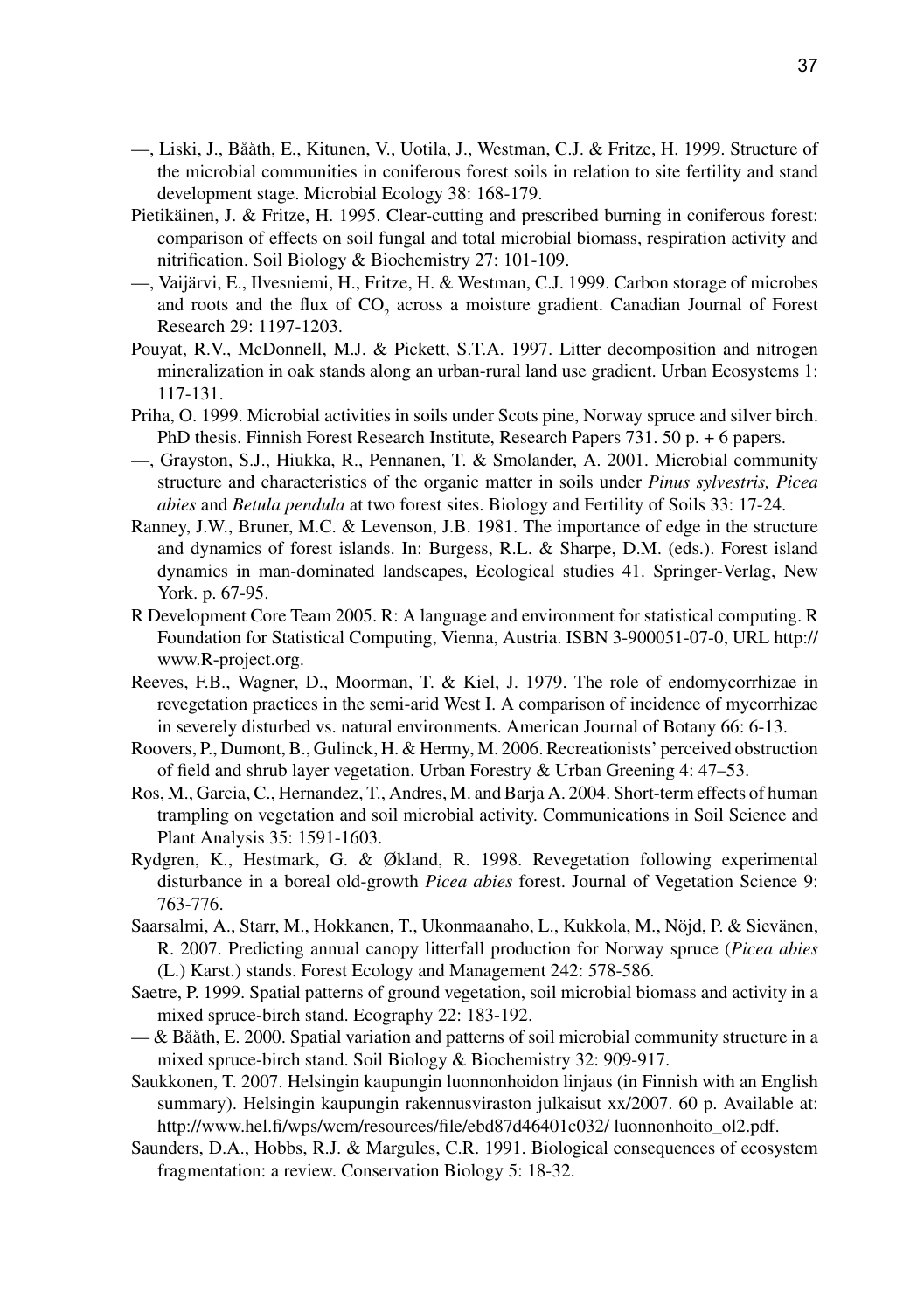- Sievänen, T. 1987. Experiences of forest recreation in another culture: A comparison between Finland and Minnesota. Scandinavian Forest Economics 29: 49-56.
- Starr, M., Saarsalmi, A., Hokkanen, T., Merilä, P. & Helmisaari, H.-S. 2005. Models of litterfall production for Scots pine (*Pinus sylvestris* L.) in Finland using stand, site and climate factors. Forest Ecology and Management 205: 215-225.
- Stohlgren, T.J. & Parsons, D.J. 1986. Vegetation and soil recovery in wilderness campsites closed to visitor use. Environmental Management 10: 375-380.
- Tamminen, P. & Starr, M.R. 1990. A survey of forest soil properties related to soil acidification in southern Finland. In: Kauppi, P., Anttila, P. & Kenttämies, K. (eds.). Acidification in Finland. Springer-Verlag, Berlin. p. 234-251.
- Thimonier, A., Dupouey, J.L. & Timbal, J. 1992. Floristic changes in the herb-layer vegetation of a deciduous forest in the Lorraine Plain under the influence of atmospheric deposition. Forest Ecology and Management 55: 149-167.
- Torsvik, V. & Øvreås, L. 2002. Microbial diversity and function in soil: from genes to ecosystems. Current Opinion in Microbiology 5: 240–245.
- Tolvanen, A., Forbes, B., Rytkönen, K. & Laine, K. 2001. Regeneration of dominant plants after short-term pedestrian trampling in subarctic plant communities. In: Wielgolaski, F.E. (ed.). Nordic Mountain Birch Ecosystems. Man and the Biosphere Series Volume 27, UNESCO, Paris, and Parthenon Publishing, Carnforth. p. 359-368.
- Tonteri, T. 2000. *Melampyrum pratense*. In: Reinikainen, A., Mäkipää, R., Vanha-Majamaa, I. & Hotanen, J.-P. (eds.). Kasvit muuttuvassa metsäluonnossa [Changes in the frequency and abundance of forest and mire plants in Finland since 1950]. Tammi, Helsinki. p. 202- 204.
- Tyrväinen, L. 1999. Monetary valuation of urban forest amenities in Finland. PhD thesis. Finnish Forest Research Institute, Research Papers 739. 51 p. + 4 papers.
- —, Silvennoinen, H. & Kolehmainen, O. 2003. Ecological and aesthetic values in urban forest management. Urban Forestry & Urban Greening 1: 135-149.
- Tzoulas, K., Korpela, K., Venn, S., Yli-Pelkonen, V., Kaźmierczak, A., Niemelä, J. & James, P. 2007. Promoting ecosystem and human health in urban areas using Green Infrastructure: a literature review. Landscape and Urban Planning 81: 167-178.
- Van der Heijden, M.G.A., Klironomos J.N., Ursic, M., Moutoglis, P., Streitwolf-Engel, R., Boller, T., Wiemken, A. & Sanders, I.R. 1998a. Mycorrhizal fungal diversity determines plant biodiversity, ecosystem variability and productivity. Nature 396: 69–72.
- —, Boller, T., Wiemken, A. & Sanders, I.R. 1998b. Different arbuscular mycorrhizal fungal species are potential determinants of plant community structure. Ecology 79: 2082-2091.
- Wade, T.G., Riitters, K.H., Wickham, J.D. & Jones, K.B. 2003. Distribution and causes of global forest fragmentation. Conservation Ecology 7(2): 7. [Online journal]. Available at: http://www.consecol.org/vol7/iss2/art7.
- Waltert, B., Wiemken, V., Rusterholtz, H.-P., Boller, T. & Baur, B. 2002. Disturbance of forest by trampling: Effects on mycorrhizal roots of seedlings and mature trees of Fagus sylvatica. Plant and Soil 243: 143-154.
- Weathers, K.C., Cadenasso, M.L. & Pickett, S.T.A. 2001. Forest edges as nutrient and pollutant concentrators: potential synergisms between fragmentation, forest canopies, and the atmosphere. Conservation Biology 15: 1506-1514.
- Wilkinson, S.G. 1988. Gram-negative bacteria. In: Ratledge, C. & Wilkinson, S.G. (eds.). Microbial Lipids, Vol. 1. Academic Press, London. p. 299-488.
- Zabinski, C.A. & Gannon, J.E. 1997. Effects of recreational impacts on soil microbial communities. Environmental Management 21: 233-238.